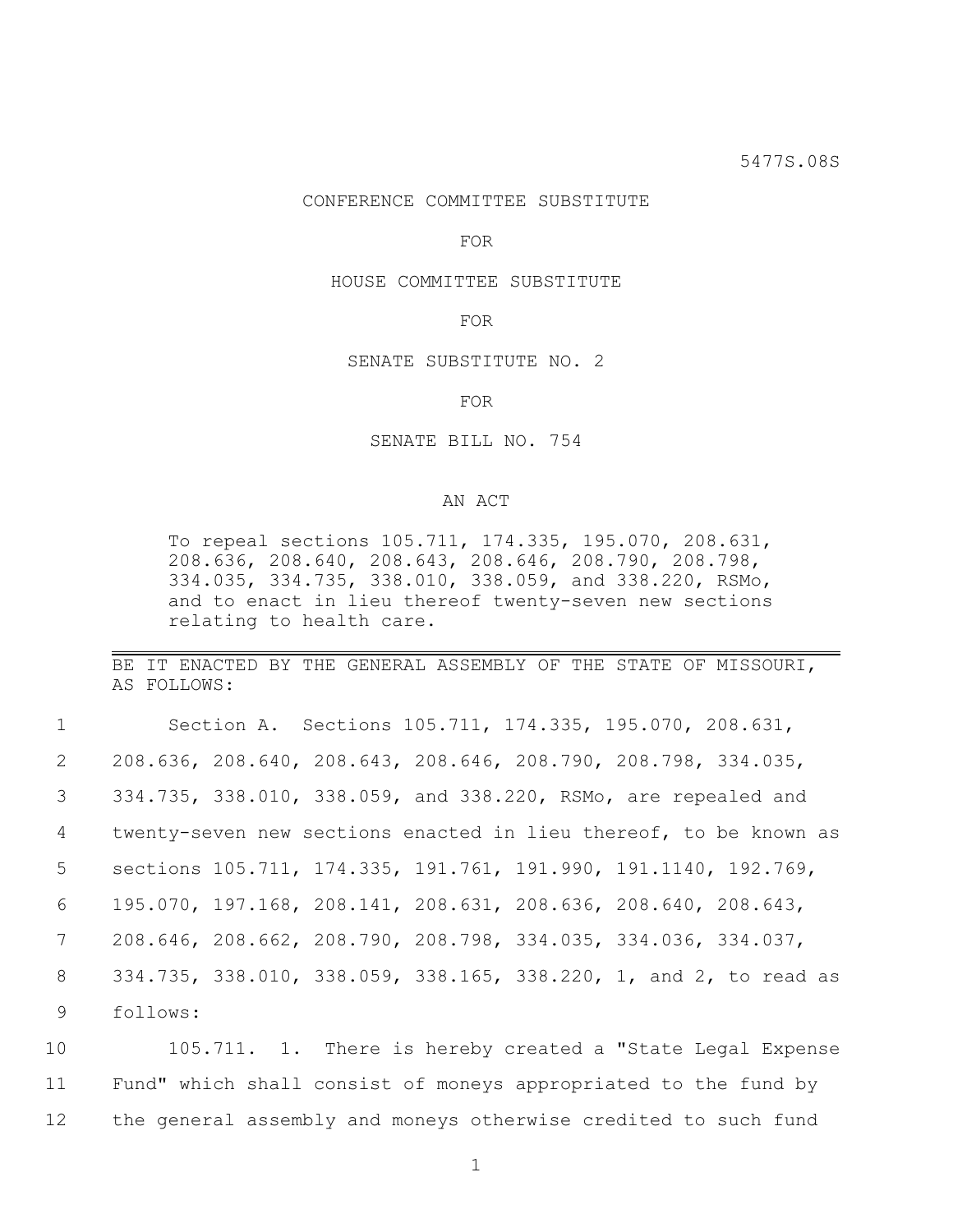pursuant to section 105.716.

 2. Moneys in the state legal expense fund shall be available for the payment of any claim or any amount required by any final judgment rendered by a court of competent jurisdiction against:

 (1) The state of Missouri, or any agency of the state, pursuant to section 536.050 or 536.087 or section 537.600;

 (2) Any officer or employee of the state of Missouri or any agency of the state, including, without limitation, elected officials, appointees, members of state boards or commissions, and members of the Missouri National Guard upon conduct of such officer or employee arising out of and performed in connection with his or her official duties on behalf of the state, or any 14 agency of the state, provided that moneys in this fund shall not 15 be available for payment of claims made under chapter 287;

 (3) (a) Any physician, psychiatrist, pharmacist, podiatrist, dentist, nurse, or other health care provider licensed to practice in Missouri under the provisions of chapter 330, 332, 334, 335, 336, 337 or 338 who is employed by the state of Missouri or any agency of the state under formal contract to conduct disability reviews on behalf of the department of elementary and secondary education or provide services to patients or inmates of state correctional facilities on a part-time basis, and any physician, psychiatrist, pharmacist, podiatrist, dentist, nurse, or other health care provider licensed to practice in Missouri under the provisions of chapter 330, 332, 334, 335, 336, 337, or 338 who is under formal contract to provide services to patients or inmates at a county jail on a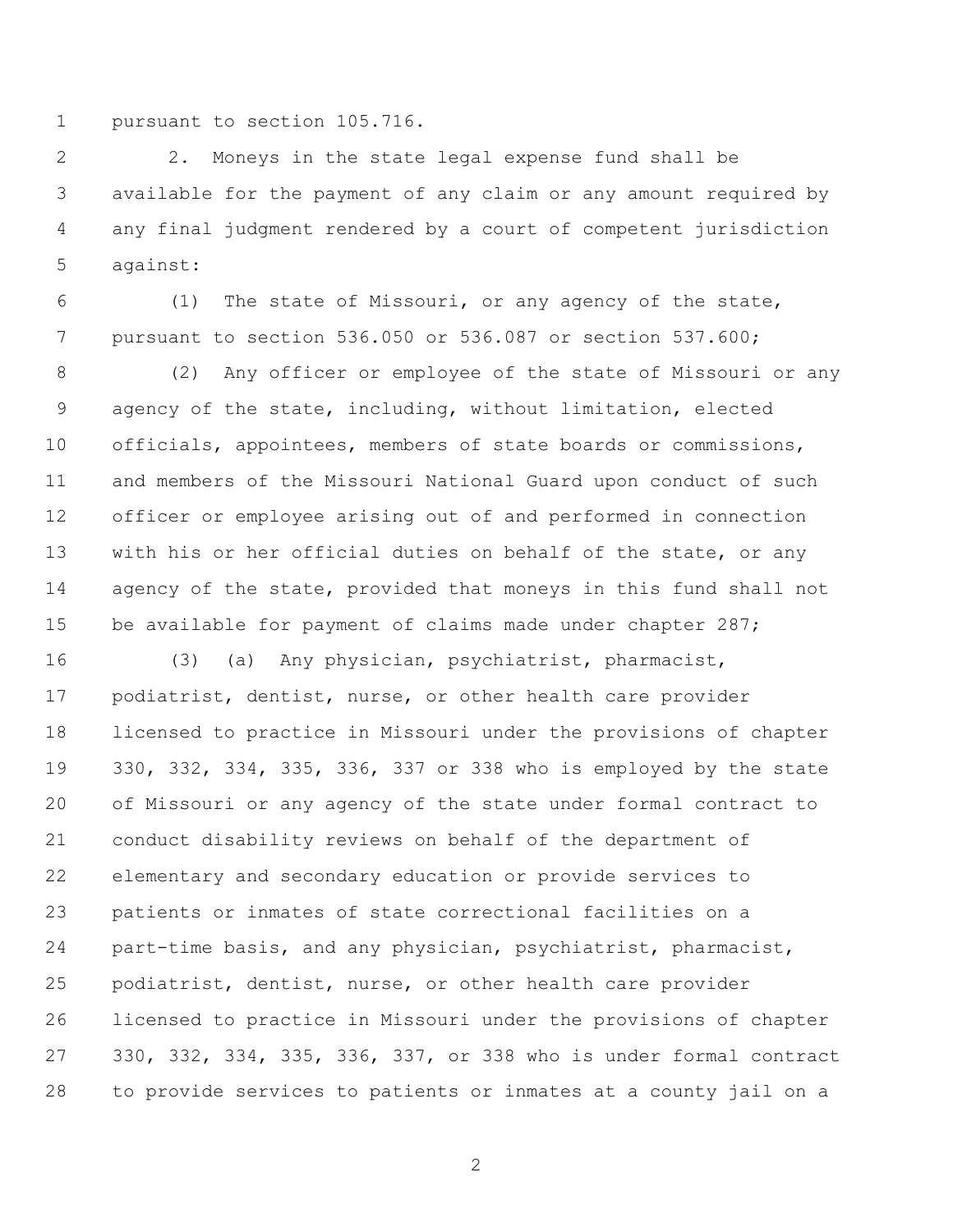part-time basis;

 (b) Any physician licensed to practice medicine in Missouri under the provisions of chapter 334 and his professional corporation organized pursuant to chapter 356 who is employed by or under contract with a city or county health department organized under chapter 192 or chapter 205, or a city health department operating under a city charter, or a combined city-county health department to provide services to patients for medical care caused by pregnancy, delivery, and child care, if such medical services are provided by the physician pursuant to the contract without compensation or the physician is paid from no other source than a governmental agency except for patient co-payments required by federal or state law or local ordinance;

 (c) Any physician licensed to practice medicine in Missouri under the provisions of chapter 334 who is employed by or under contract with a federally funded community health center organized under Section 315, 329, 330 or 340 of the Public Health Services Act (42 U.S.C. 216, 254c) to provide services to patients for medical care caused by pregnancy, delivery, and child care, if such medical services are provided by the physician pursuant to the contract or employment agreement without compensation or the physician is paid from no other source than a governmental agency or such a federally funded community health center except for patient co-payments required by federal or state law or local ordinance. In the case of any claim or judgment that arises under this paragraph, the aggregate of payments from the state legal expense fund shall be limited to a maximum of one million dollars for all claims arising out of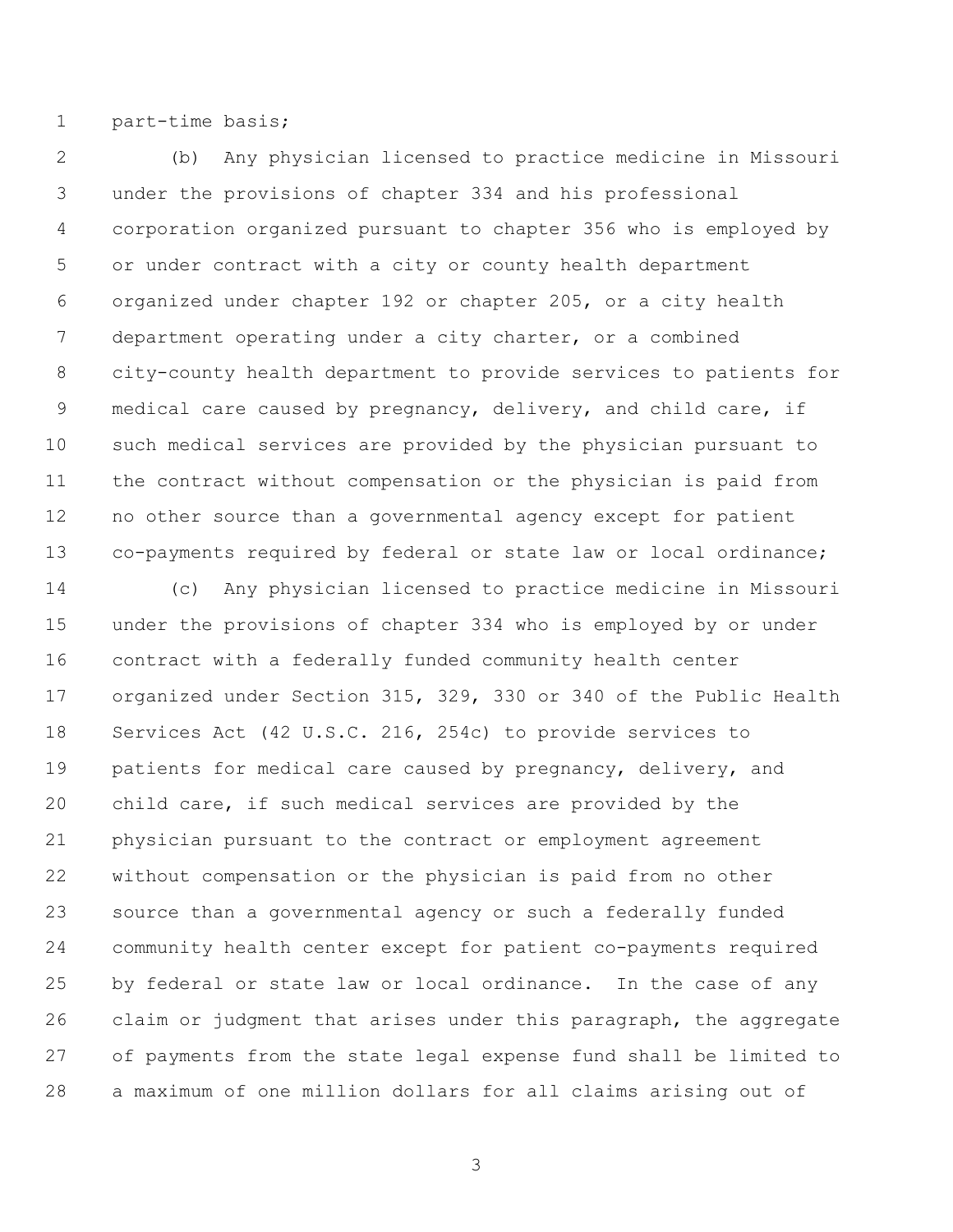and judgments based upon the same act or acts alleged in a single cause against any such physician, and shall not exceed one million dollars for any one claimant;

 (d) Any physician licensed pursuant to chapter 334 who is affiliated with and receives no compensation from a nonprofit entity qualified as exempt from federal taxation under Section 501(c)(3) of the Internal Revenue Code of 1986, as amended, which 8 offers a free health screening in any setting or any physician, nurse, physician assistant, dental hygienist, dentist, or other health care professional licensed or registered under chapter 330, 331, 332, 334, 335, 336, 337, or 338 who provides health care services within the scope of his or her license or registration at a city or county health department organized under chapter 192 or chapter 205, a city health department operating under a city charter, or a combined city-county health department, or a nonprofit community health center qualified as exempt from federal taxation under Section 501(c)(3) of the Internal Revenue Code of 1986, as amended, excluding federally funded community health centers as specified in paragraph (c) of this subdivision and rural health clinics under 42 U.S.C. 21 1396d(1)(1), if such services are restricted to primary care and preventive health services, provided that such services shall not include the performance of an abortion, and if such health services are provided by the health care professional licensed or registered under chapter 330, 331, 332, 334, 335, 336, 337, or 338 without compensation. MO HealthNet or Medicare payments for primary care and preventive health services provided by a health care professional licensed or registered under chapter 330, 331,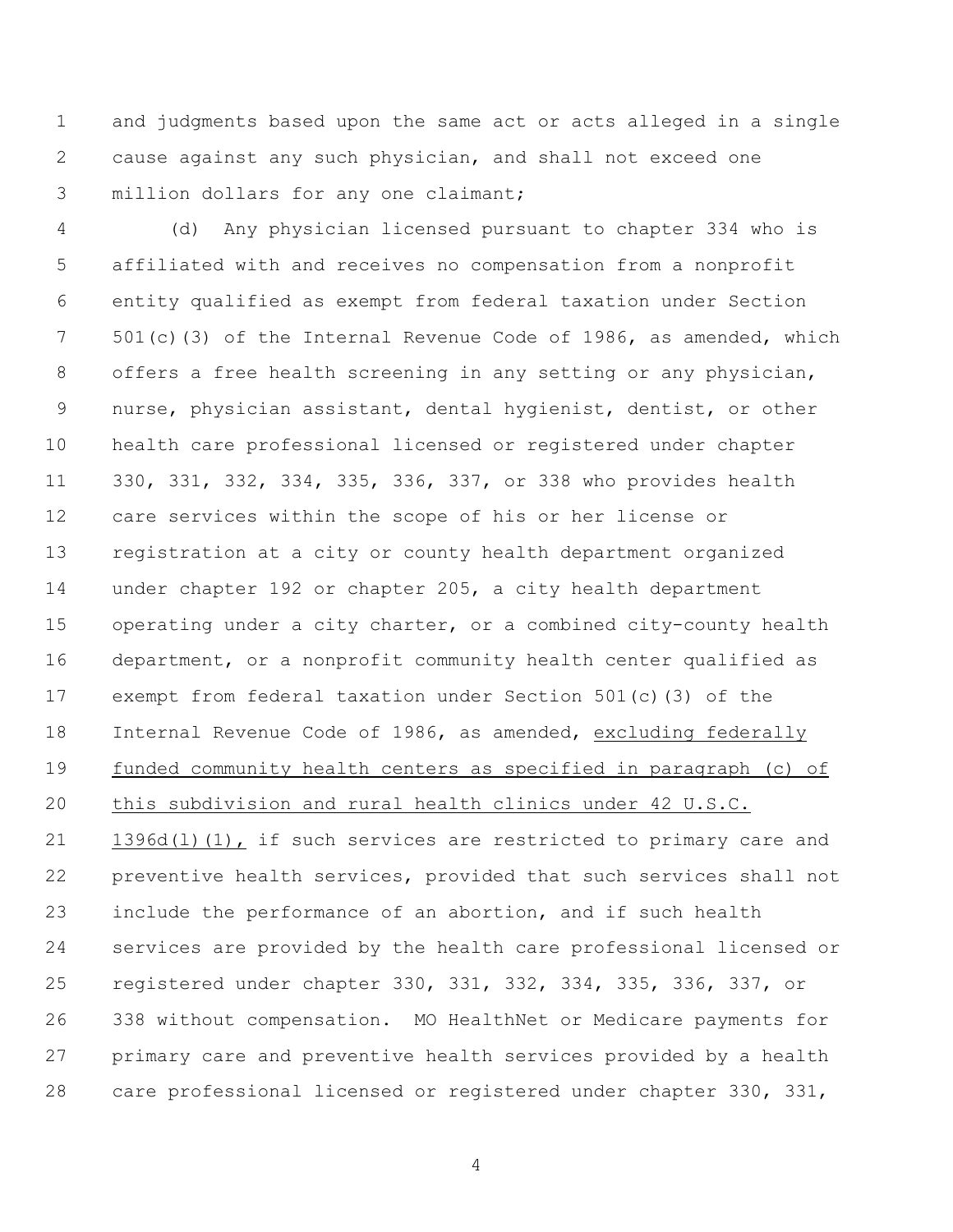332, 334, 335, 336, 337, or 338 who volunteers at a **[**free**]** community health clinic is not compensation for the purpose of this section if the total payment is assigned to the **[**free**]** community health clinic. For the purposes of the section, "**[**free**]** community health clinic" means a nonprofit community health center qualified as exempt from federal taxation under 7 Section 501(c)(3) of the Internal Revenue Code of 1987, as amended, that provides primary care and preventive health services to people without health insurance coverage **[**for the services provided without charge**]**. In the case of any claim or 11 judgment that arises under this paragraph, the aggregate of payments from the state legal expense fund shall be limited to a maximum of five hundred thousand dollars, for all claims arising out of and judgments based upon the same act or acts alleged in a single cause and shall not exceed five hundred thousand dollars for any one claimant, and insurance policies purchased pursuant to the provisions of section 105.721 shall be limited to five hundred thousand dollars. Liability or malpractice insurance obtained and maintained in force by or on behalf of any health care professional licensed or registered under chapter 330, 331, 332, 334, 335, 336, 337, or 338 shall not be considered available to pay that portion of a judgment or claim for which the state legal expense fund is liable under this paragraph;

 (e) Any physician, nurse, physician assistant, dental hygienist, or dentist licensed or registered to practice medicine, nursing, or dentistry or to act as a physician assistant or dental hygienist in Missouri under the provisions of chapter 332, 334, or 335, or lawfully practicing, who provides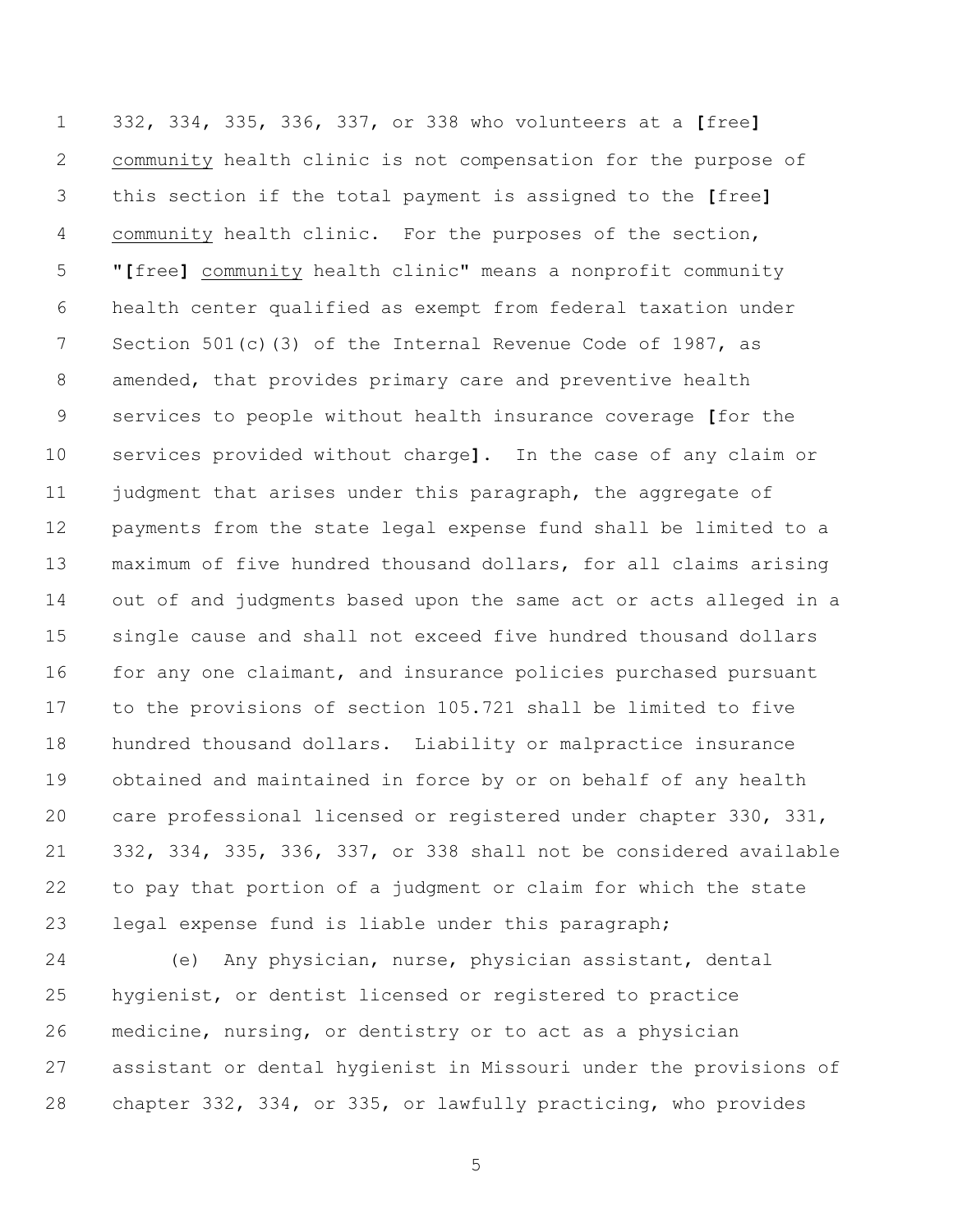medical, nursing, or dental treatment within the scope of his license or registration to students of a school whether a public, private, or parochial elementary or secondary school or summer camp, if such physician's treatment is restricted to primary care and preventive health services and if such medical, dental, or nursing services are provided by the physician, dentist, physician assistant, dental hygienist, or nurse without compensation. In the case of any claim or judgment that arises under this paragraph, the aggregate of payments from the state legal expense fund shall be limited to a maximum of five hundred thousand dollars, for all claims arising out of and judgments based upon the same act or acts alleged in a single cause and shall not exceed five hundred thousand dollars for any one claimant, and insurance policies purchased pursuant to the provisions of section 105.721 shall be limited to five hundred thousand dollars; or

 (f) Any physician licensed under chapter 334, or dentist licensed under chapter 332, providing medical care without compensation to an individual referred to his or her care by a city or county health department organized under chapter 192 or 205, a city health department operating under a city charter, or a combined city-county health department, or nonprofit health center qualified as exempt from federal taxation under Section 501(c)(3) of the Internal Revenue Code of 1986, as amended, or a federally funded community health center organized under Section 315, 329, 330, or 340 of the Public Health Services Act, 42 U.S.C. Section 216, 254c; provided that such treatment shall not include the performance of an abortion. In the case of any claim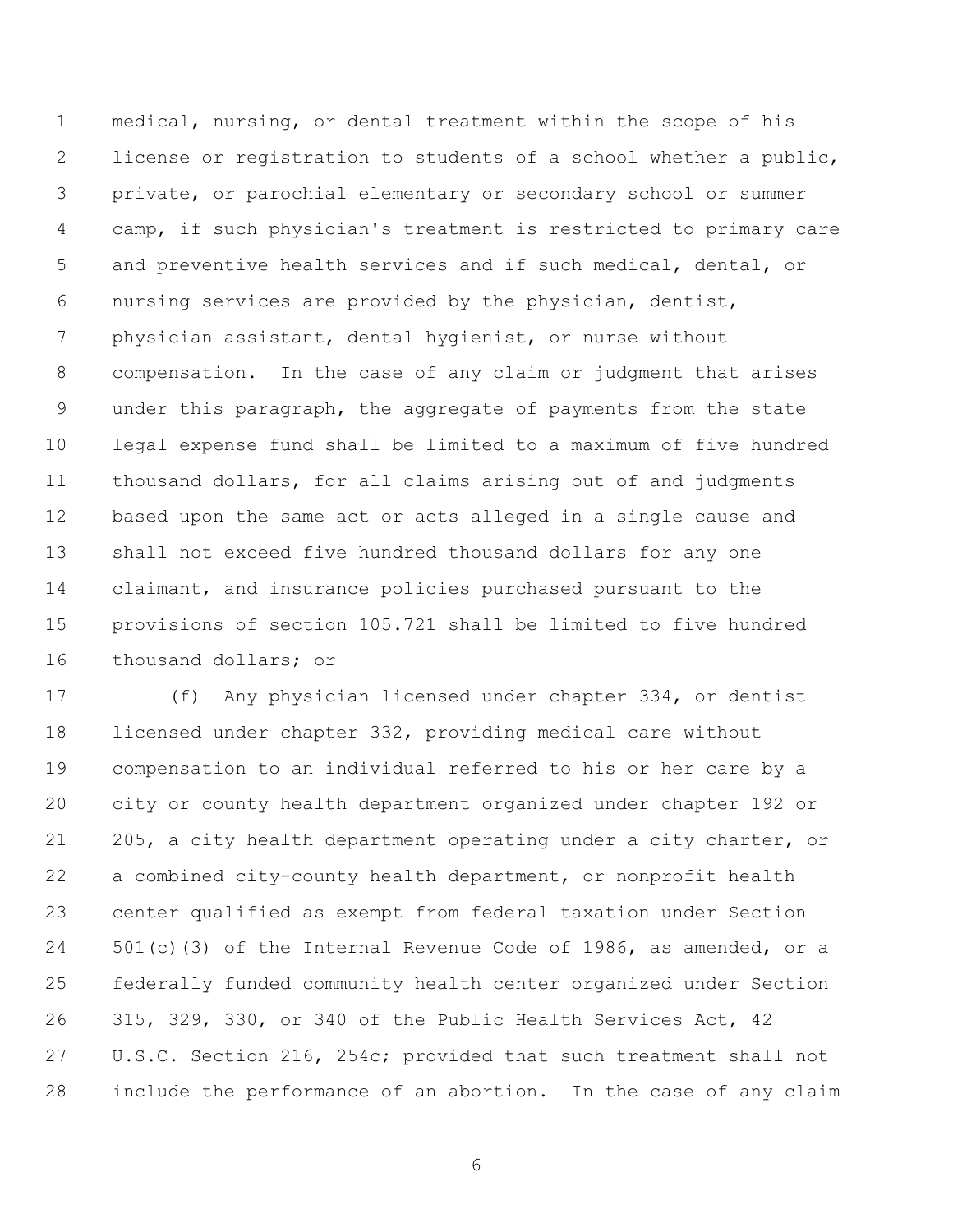or judgment that arises under this paragraph, the aggregate of payments from the state legal expense fund shall be limited to a maximum of one million dollars for all claims arising out of and judgments based upon the same act or acts alleged in a single cause and shall not exceed one million dollars for any one claimant, and insurance policies purchased under the provisions of section 105.721 shall be limited to one million dollars. Liability or malpractice insurance obtained and maintained in force by or on behalf of any physician licensed under chapter 334, or any dentist licensed under chapter 332, shall not be considered available to pay that portion of a judgment or claim for which the state legal expense fund is liable under this paragraph;

 (4) Staff employed by the juvenile division of any judicial circuit;

 (5) Any attorney licensed to practice law in the state of Missouri who practices law at or through a nonprofit community social services center qualified as exempt from federal taxation under Section 501(c)(3) of the Internal Revenue Code of 1986, as amended, or through any agency of any federal, state, or local government, if such legal practice is provided by the attorney without compensation. In the case of any claim or judgment that arises under this subdivision, the aggregate of payments from the state legal expense fund shall be limited to a maximum of five hundred thousand dollars for all claims arising out of and judgments based upon the same act or acts alleged in a single cause and shall not exceed five hundred thousand dollars for any one claimant, and insurance policies purchased pursuant to the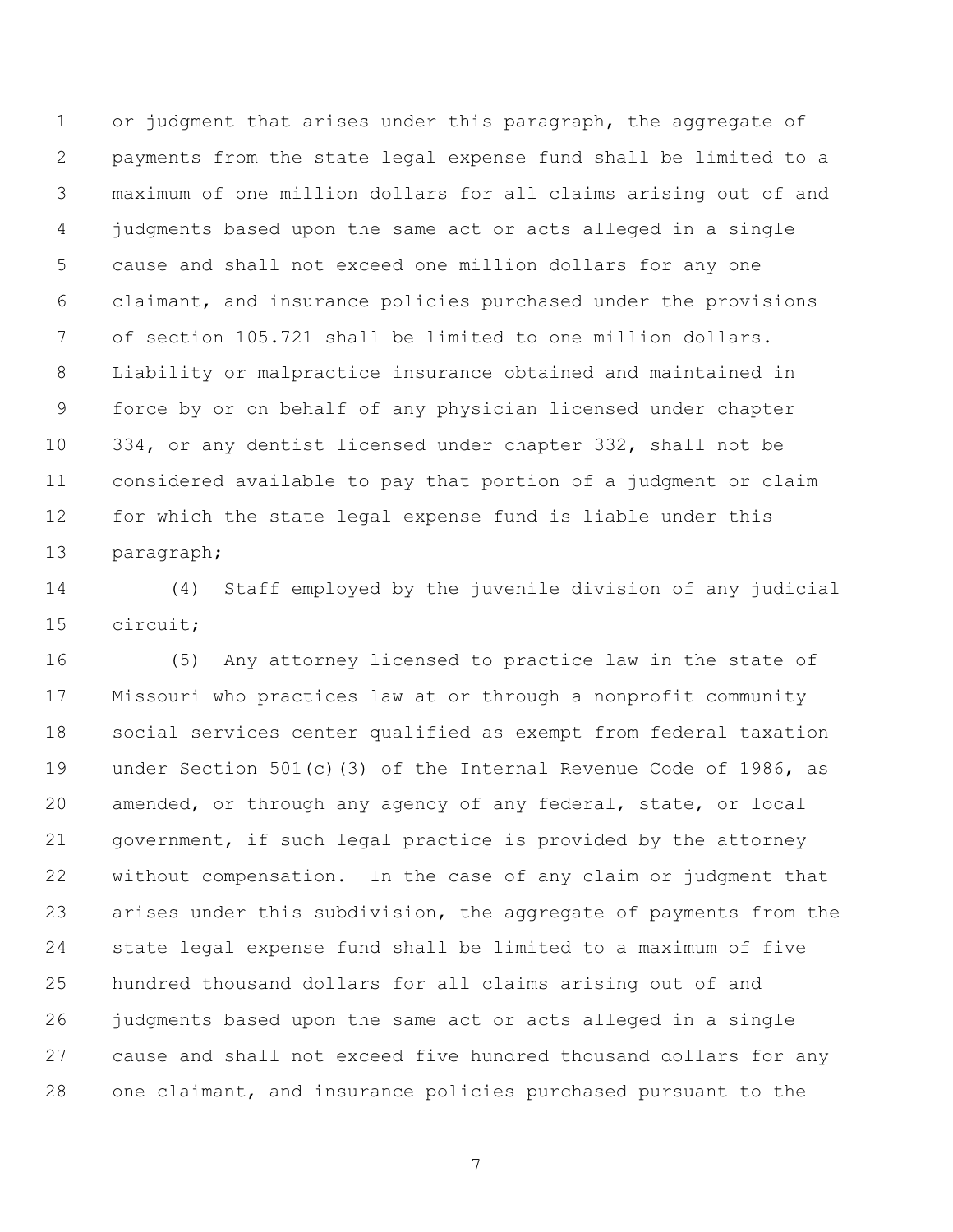provisions of section 105.721 shall be limited to five hundred 2 thousand dollars;

 (6) Any social welfare board created under section 205.770 and the members and officers thereof upon conduct of such officer or employee while acting in his or her capacity as a board member or officer, and any physician, nurse, physician assistant, dental hygienist, dentist, or other health care professional licensed or registered under chapter 330, 331, 332, 334, 335, 336, 337, or 338 who is referred to provide medical care without compensation by the board and who provides health care services within the scope of his or her license or registration as prescribed by the board; or

 (7) Any person who is selected or appointed by the state director of revenue under subsection 2 of section 136.055 to act 15 as an agent of the department of revenue, to the extent that such agent's actions or inactions upon which such claim or judgment is based were performed in the course of the person's official duties as an agent of the department of revenue and in the manner required by state law or department of revenue rules.

 3. The department of health and senior services shall promulgate rules regarding contract procedures and the documentation of care provided under paragraphs (b), (c), (d), (e), and (f) of subdivision (3) of subsection 2 of this section. The limitation on payments from the state legal expense fund or any policy of insurance procured pursuant to the provisions of section 105.721, provided in subsection 7 of this section, shall 27 not apply to any claim or judgment arising under paragraph (a), 28 (b),  $(c)$ ,  $(d)$ ,  $(e)$ , or  $(f)$  of subdivision  $(3)$  of subsection 2 of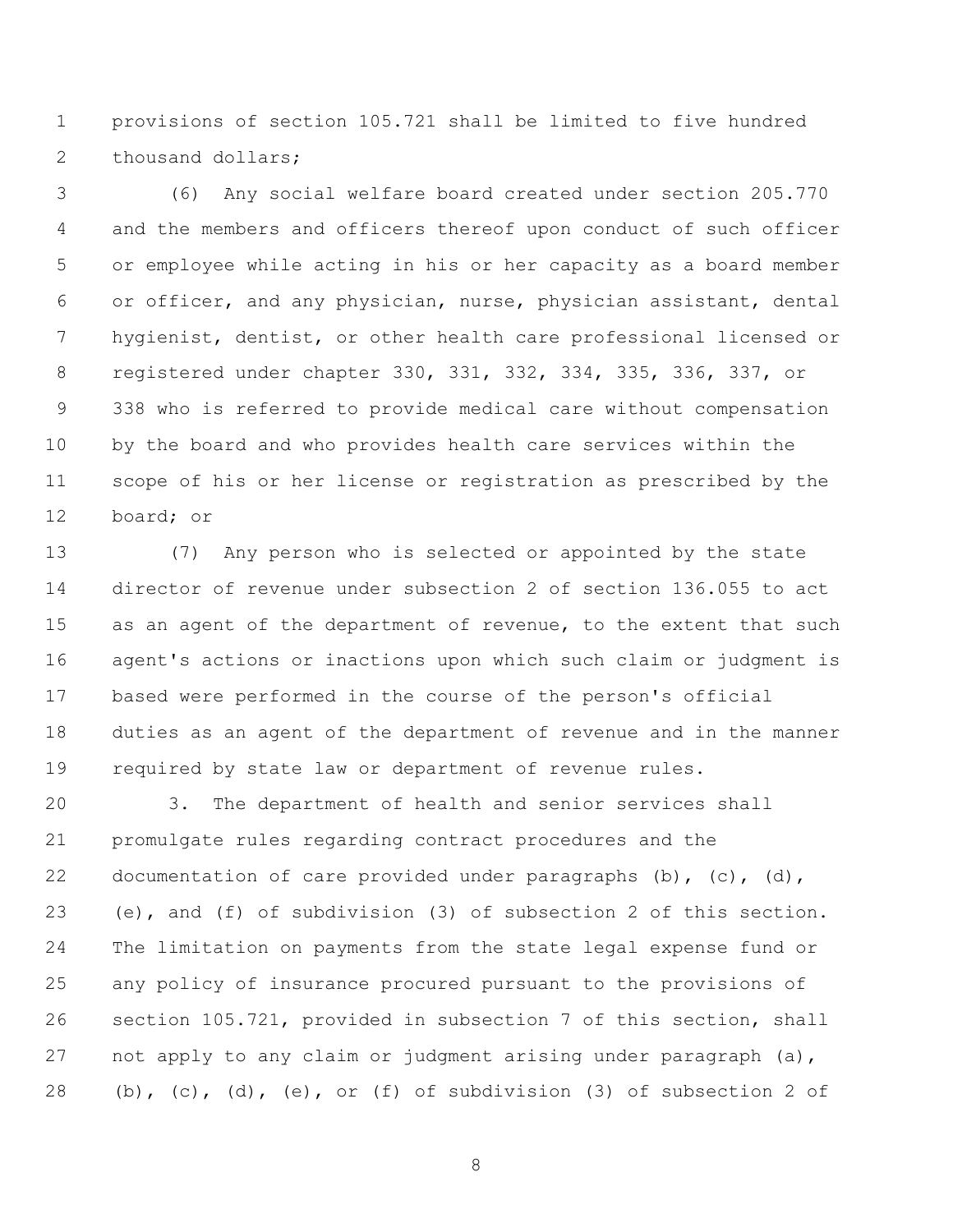1 this section. Any claim or judgment arising under paragraph (a), (b), (c), (d), (e), or (f) of subdivision (3) of subsection 2 of this section shall be paid by the state legal expense fund or any policy of insurance procured pursuant to section 105.721, to the extent damages are allowed under sections 538.205 to 538.235. Liability or malpractice insurance obtained and maintained in force by any health care professional licensed or registered under chapter 330, 331, 332, 334, 335, 336, 337, or 338 for coverage concerning his or her private practice and assets shall not be considered available under subsection 7 of this section to pay that portion of a judgment or claim for which the state legal 12 expense fund is liable under paragraph (a), (b), (c), (d), (e), or (f) of subdivision (3) of subsection 2 of this section. However, a health care professional licensed or registered under chapter 330, 331, 332, 334, 335, 336, 337, or 338 may purchase liability or malpractice insurance for coverage of liability claims or judgments based upon care rendered under paragraphs (c), (d), (e), and (f) of subdivision (3) of subsection 2 of this section which exceed the amount of liability coverage provided by the state legal expense fund under those paragraphs. Even if 21 paragraph (a),  $(b)$ ,  $(c)$ ,  $(d)$ ,  $(e)$ , or  $(f)$  of subdivision (3) of subsection 2 of this section is repealed or modified, the state legal expense fund shall be available for damages which occur 24 while the pertinent paragraph (a), (b), (c), (d), (e), or (f) of subdivision (3) of subsection 2 of this section is in effect.

 4. The attorney general shall promulgate rules regarding contract procedures and the documentation of legal practice provided under subdivision (5) of subsection 2 of this section.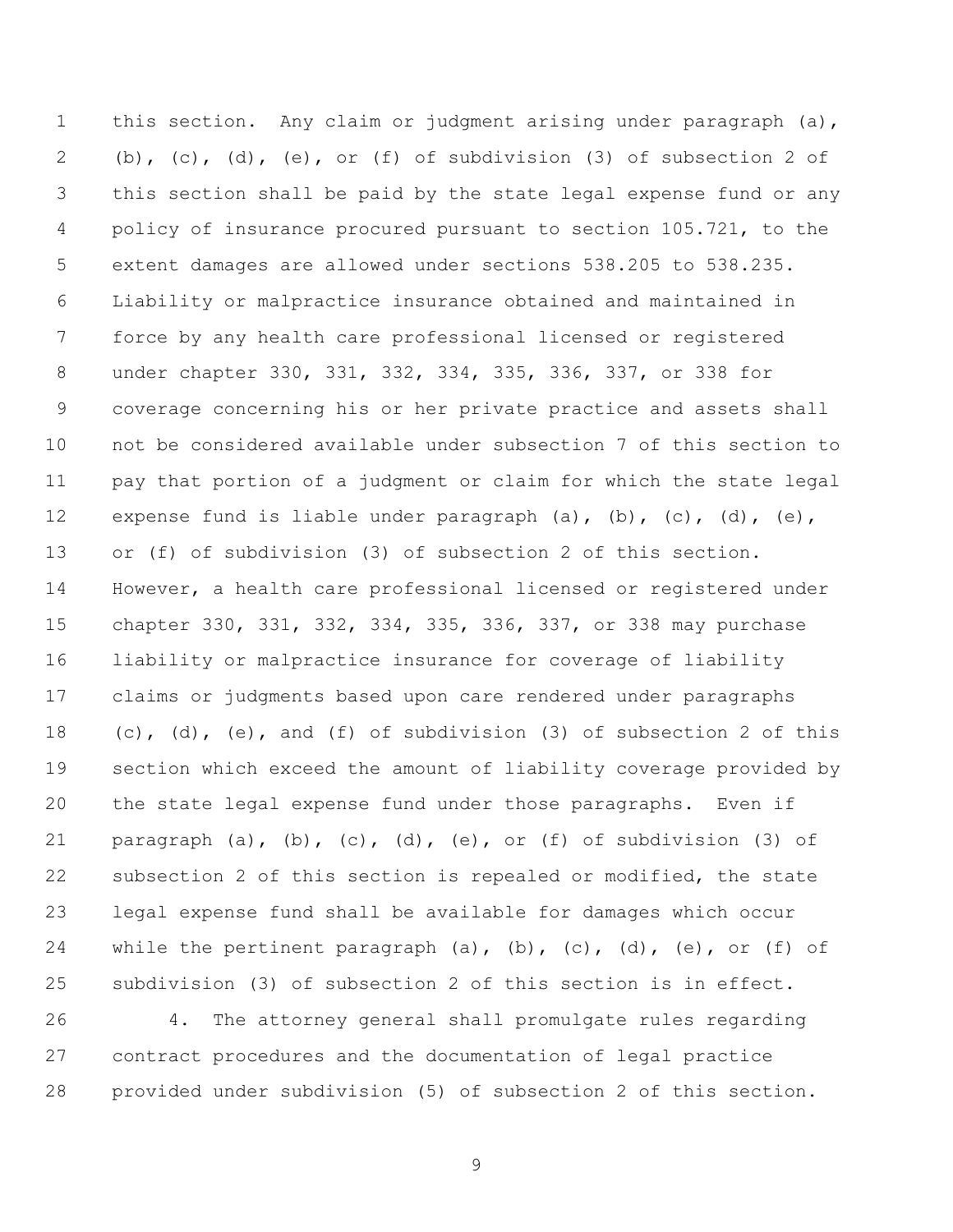The limitation on payments from the state legal expense fund or any policy of insurance procured pursuant to section 105.721 as provided in subsection 7 of this section shall not apply to any claim or judgment arising under subdivision (5) of subsection 2 of this section. Any claim or judgment arising under subdivision (5) of subsection 2 of this section shall be paid by the state legal expense fund or any policy of insurance procured pursuant to section 105.721 to the extent damages are allowed under sections 538.205 to 538.235. Liability or malpractice insurance otherwise obtained and maintained in force shall not be considered available under subsection 7 of this section to pay that portion of a judgment or claim for which the state legal expense fund is liable under subdivision (5) of subsection 2 of this section. However, an attorney may obtain liability or malpractice insurance for coverage of liability claims or judgments based upon legal practice rendered under subdivision (5) of subsection 2 of this section that exceed the amount of liability coverage provided by the state legal expense fund under subdivision (5) of subsection 2 of this section. Even if subdivision (5) of subsection 2 of this section is repealed or amended, the state legal expense fund shall be available for damages that occur while the pertinent subdivision (5) of subsection 2 of this section is in effect.

 5. All payments shall be made from the state legal expense fund by the commissioner of administration with the approval of the attorney general. Payment from the state legal expense fund of a claim or final judgment award against a health care professional licensed or registered under chapter 330, 331, 332,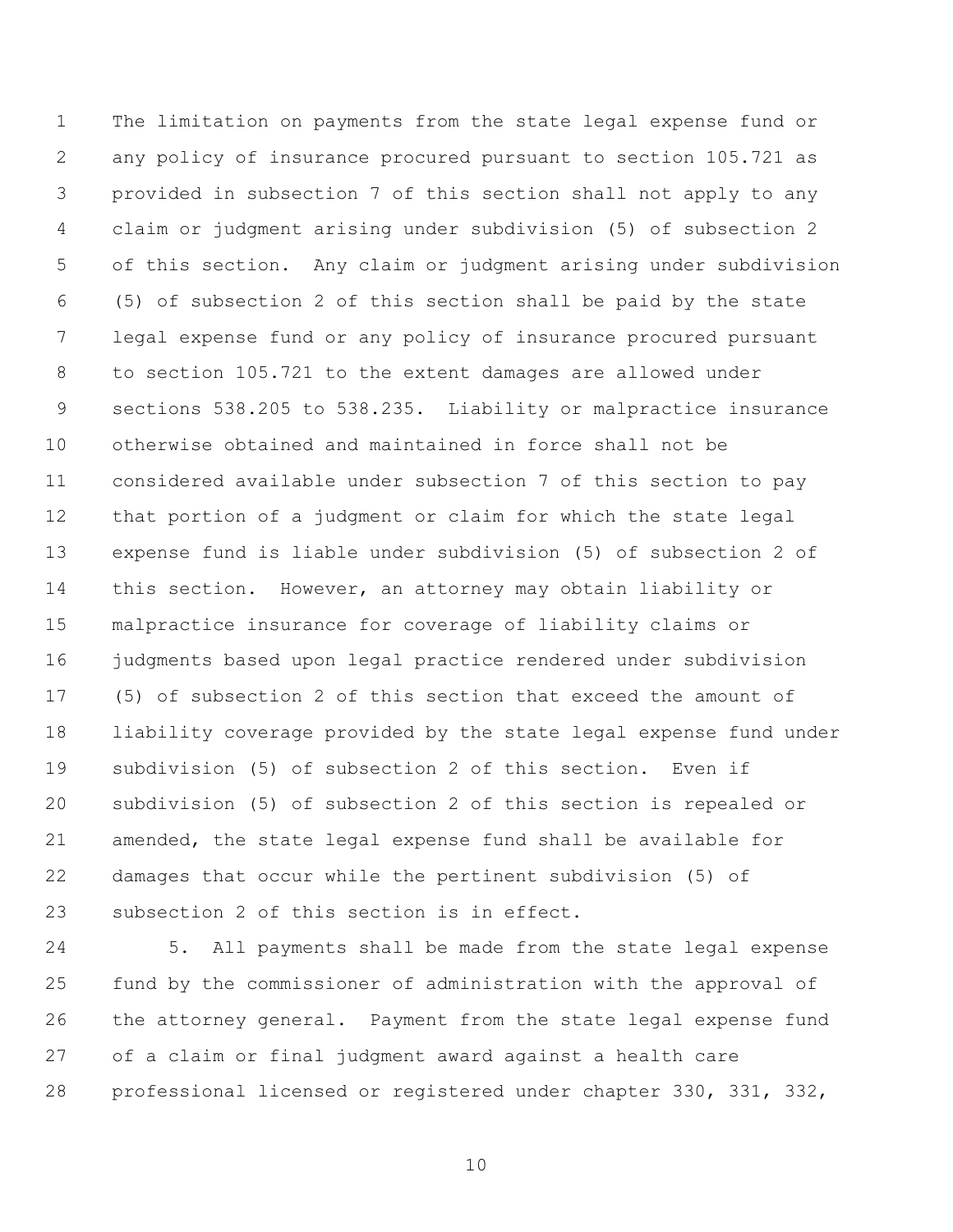334, 335, 336, 337, or 338, described in paragraph (a), (b), (c), (d), (e), or (f) of subdivision (3) of subsection 2 of this section, or against an attorney in subdivision (5) of subsection 2 of this section, shall only be made for services rendered in accordance with the conditions of such paragraphs. In the case of any claim or judgment against an officer or employee of the state or any agency of the state based upon conduct of such officer or employee arising out of and performed in connection with his or her official duties on behalf of the state or any agency of the state that would give rise to a cause of action under section 537.600, the state legal expense fund shall be liable, excluding punitive damages, for:

 (1) Economic damages to any one claimant; and (2) Up to three hundred fifty thousand dollars for noneconomic damages.

 The state legal expense fund shall be the exclusive remedy and shall preclude any other civil actions or proceedings for money damages arising out of or relating to the same subject matter against the state officer or employee, or the officer's or employee's estate. No officer or employee of the state or any agency of the state shall be individually liable in his or her personal capacity for conduct of such officer or employee arising out of and performed in connection with his or her official duties on behalf of the state or any agency of the state. The provisions of this subsection shall not apply to any defendant who is not an officer or employee of the state or any agency of the state in any proceeding against an officer or employee of the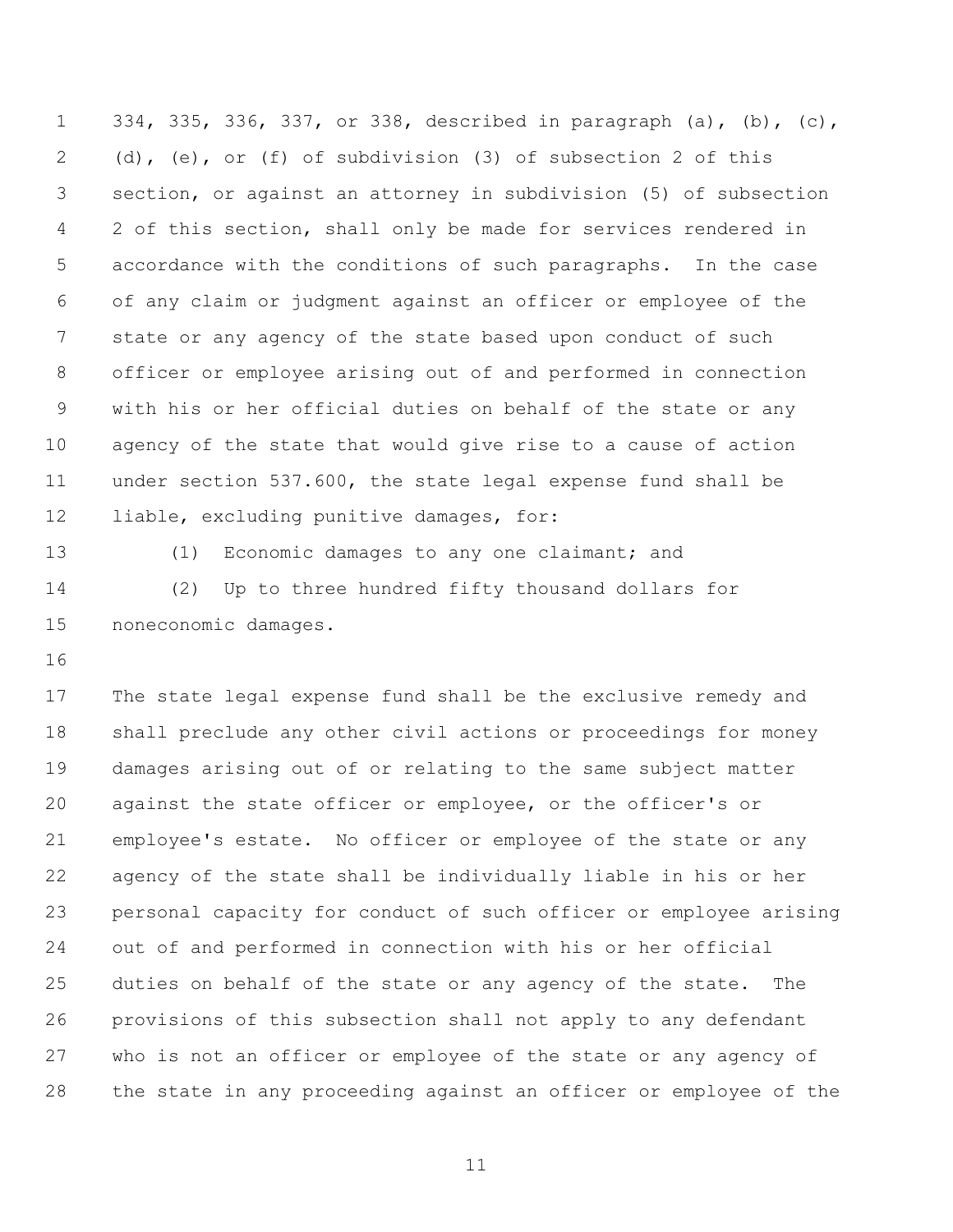state or any agency of the state. Nothing in this subsection shall limit the rights and remedies otherwise available to a claimant under state law or common law in proceedings where one or more defendants is not an officer or employee of the state or any agency of the state.

 6. The limitation on awards for noneconomic damages provided for in this subsection shall be increased or decreased on an annual basis effective January first of each year in accordance with the Implicit Price Deflator for Personal Consumption Expenditures as published by the Bureau of Economic Analysis of the United States Department of Commerce. The current value of the limitation shall be calculated by the director of the department of insurance, financial institutions and professional registration, who shall furnish that value to 15 the secretary of state, who shall publish such value in the Missouri Register as soon after each January first as practicable, but it shall otherwise be exempt from the provisions of section 536.021.

 7. Except as provided in subsection 3 of this section, in the case of any claim or judgment that arises under sections 537.600 and 537.610 against the state of Missouri, or an agency of the state, the aggregate of payments from the state legal expense fund and from any policy of insurance procured pursuant to the provisions of section 105.721 shall not exceed the limits of liability as provided in sections 537.600 to 537.610. No payment shall be made from the state legal expense fund or any policy of insurance procured with state funds pursuant to section 105.721 unless and until the benefits provided to pay the claim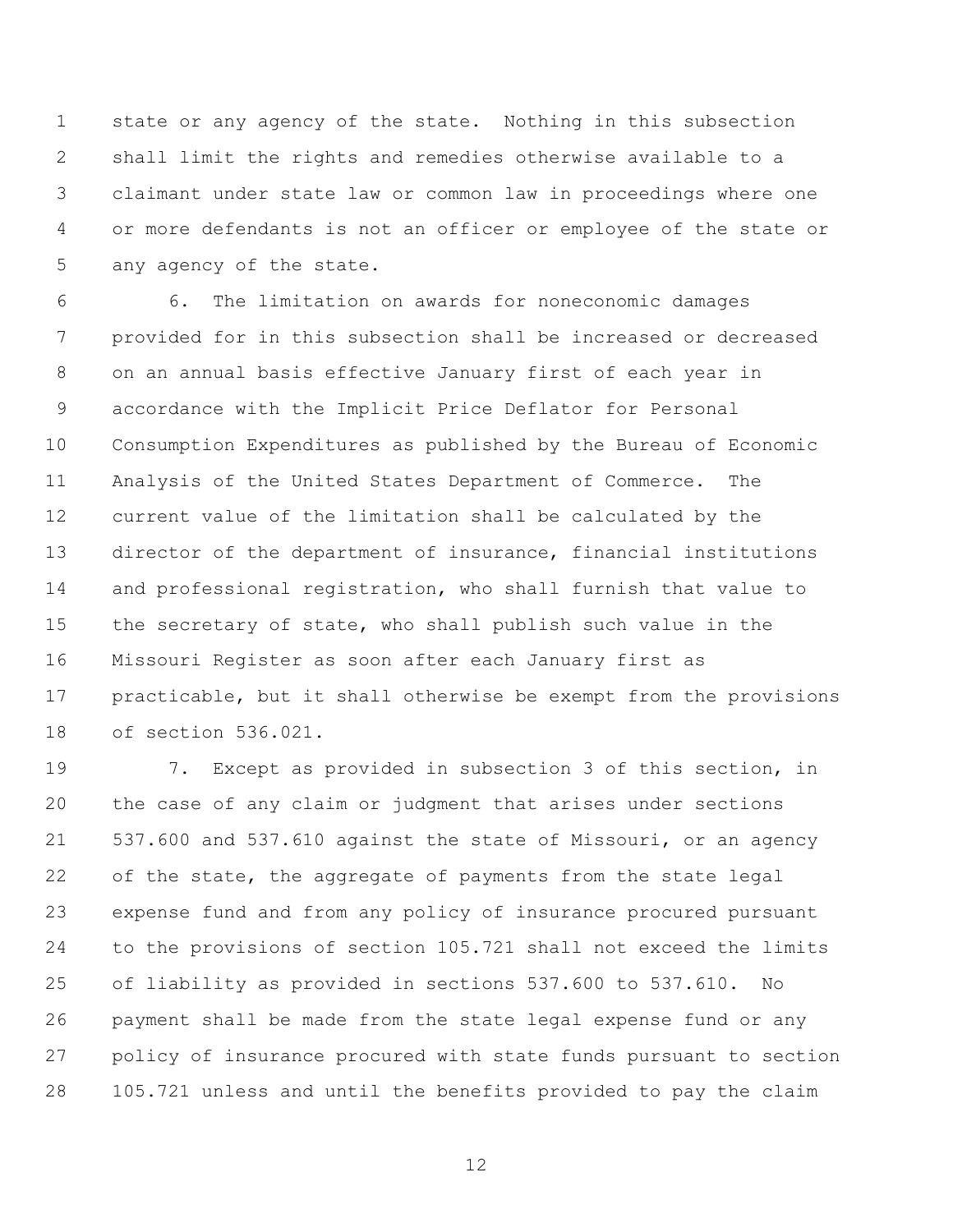by any other policy of liability insurance have been exhausted.

 8. The provisions of section 33.080 notwithstanding, any moneys remaining to the credit of the state legal expense fund at the end of an appropriation period shall not be transferred to general revenue.

 9. Any rule or portion of a rule, as that term is defined in section 536.010, that is promulgated under the authority delegated in sections 105.711 to 105.726 shall become effective only if it has been promulgated pursuant to the provisions of chapter 536. Nothing in this section shall be interpreted to repeal or affect the validity of any rule filed or adopted prior to August 28, 1999, if it fully complied with the provisions of chapter 536. This section and chapter 536 are nonseverable and if any of the powers vested with the general assembly pursuant to chapter 536 to review, to delay the effective date, or to disapprove and annul a rule are subsequently held unconstitutional, then the grant of rulemaking authority and any rule proposed or adopted after August 28, 1999, shall be invalid and void.

 174.335. 1. Beginning with the 2004-2005 school year and for each school year thereafter, every public institution of higher education in this state shall require all students who reside in on-campus housing to **[**sign a written waiver stating that the institution of higher education has provided the student, or if the student is a minor, the student's parents or guardian, with detailed written information on the risks associated with meningococcal disease and the availability and effectiveness of**]** have received the meningococcal vaccine unless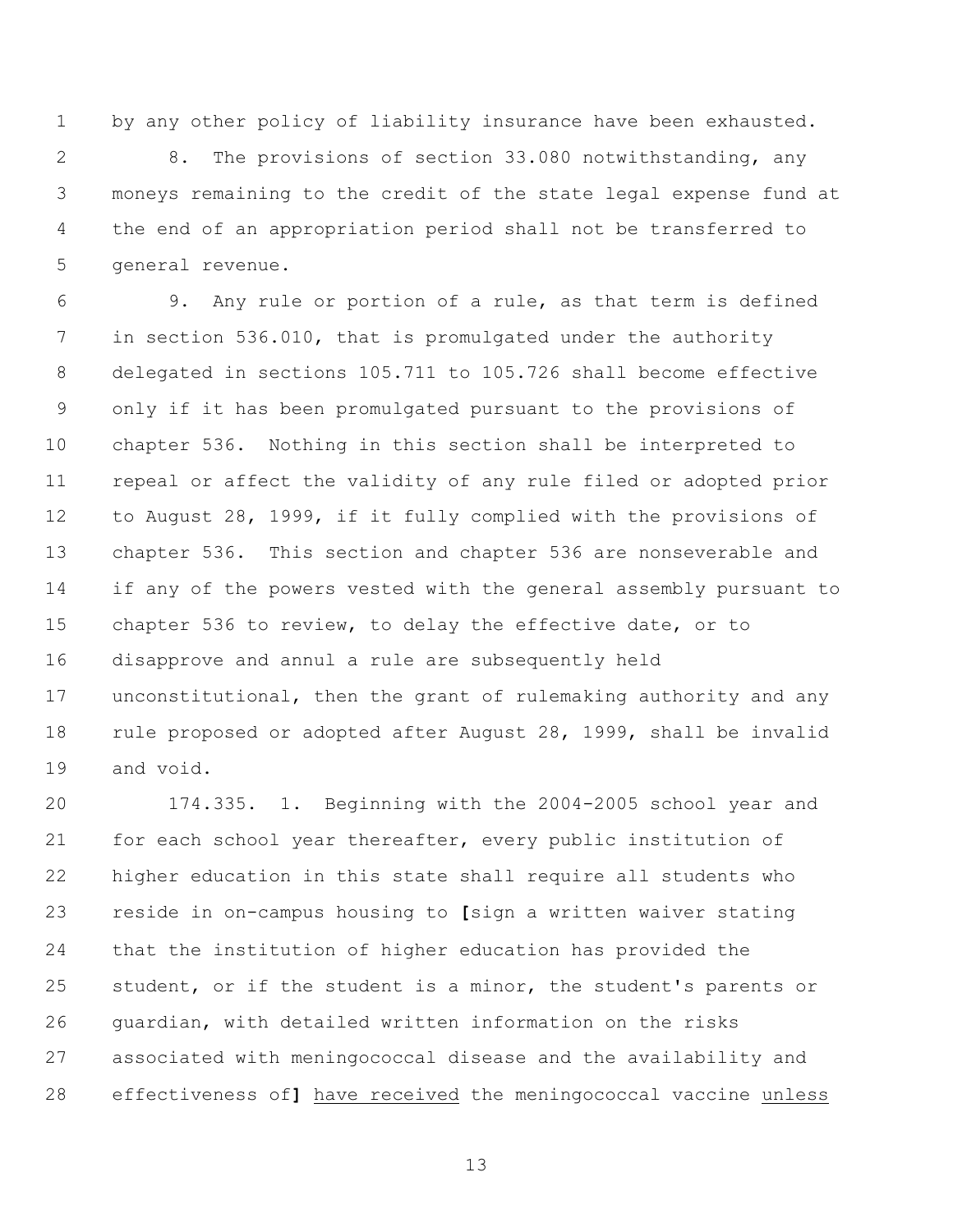a signed statement of medical or religious exemption is on file with the institution's administration. A student shall be exempted from the immunization requirement of this section upon signed certification by a physician licensed under chapter 334, indicating that the immunization would seriously endanger the student's health or life or the student has documentation of the disease or laboratory evidence of immunity to the disease. A student shall be exempted from the immunization requirement of this section if he or she objects in writing to the institution's administration that immunization violates his or her religious beliefs. 2. **[**Any student who elects to receive the meningococcal vaccine shall not be required to sign a waiver referenced in subsection 1 of this section and shall present a record of said vaccination to the institution of higher education. 3.**]** Each public university or college in this state shall maintain records on the meningococcal vaccination status of every student residing in on-campus housing at the university or

 college**[**, including any written waivers executed pursuant to subsection 1 of this section**]**.

 **[**4.**]** 3. Nothing in this section shall be construed as requiring any institution of higher education to provide or pay for vaccinations against meningococcal disease.

 191.761. 1. Beginning July 1, 2015, the department of health and senior services shall provide a courier service to transport collected, donated umbilical cord blood samples to a nonprofit umbilical cord blood bank located in a city not within a county in existence as of the effective date of this section.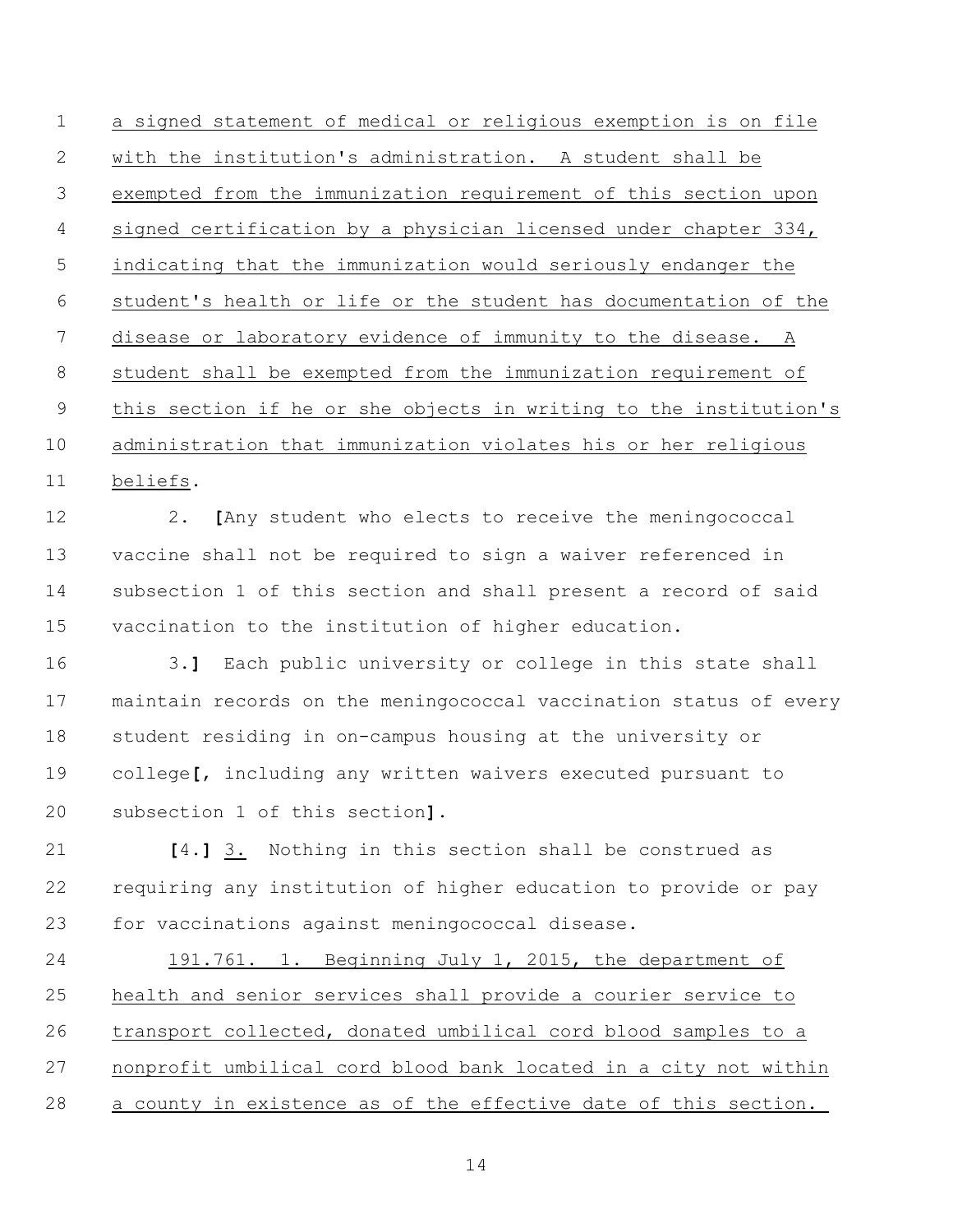The collection sites shall only be those facilities designated and trained by the blood bank in the collection and handling of umbilical cord blood specimens.

 2. The department may promulgate rules to implement the provisions of this section. Any rule or portion of a rule, as that term is defined in section 536.010, that is created under the authority delegated in this section shall become effective only if it complies with and is subject to all of the provisions of chapter 536 and, if applicable, section 536.028. This section and chapter 536 are nonseverable, and if any of the powers vested with the general assembly under chapter 536 to review, to delay the effective date, or to disapprove and annul a rule are subsequently held unconstitutional, then the grant of rulemaking 14 authority and any rule proposed or adopted after August 28, 2014, shall be invalid and void. 191.990. 1. The MO HealthNet division and the department

 of health and senior services shall collaborate to coordinate goals and benchmarks in each agency's plans to reduce the 19 incidence of diabetes in Missouri, improve diabetes care, and control complications associated with diabetes.

 2. The MO HealthNet division and the department of health and senior services shall submit a report to the general assembly by January first of each odd-numbered year on the following:

 (1) The prevalence and financial impact of diabetes of all types on the state of Missouri. Items in this assessment shall include an estimate of the number of people with diagnosed and 27 undiagnosed diabetes, the number of individuals with diabetes impacted or covered by the agency programs addressing diabetes,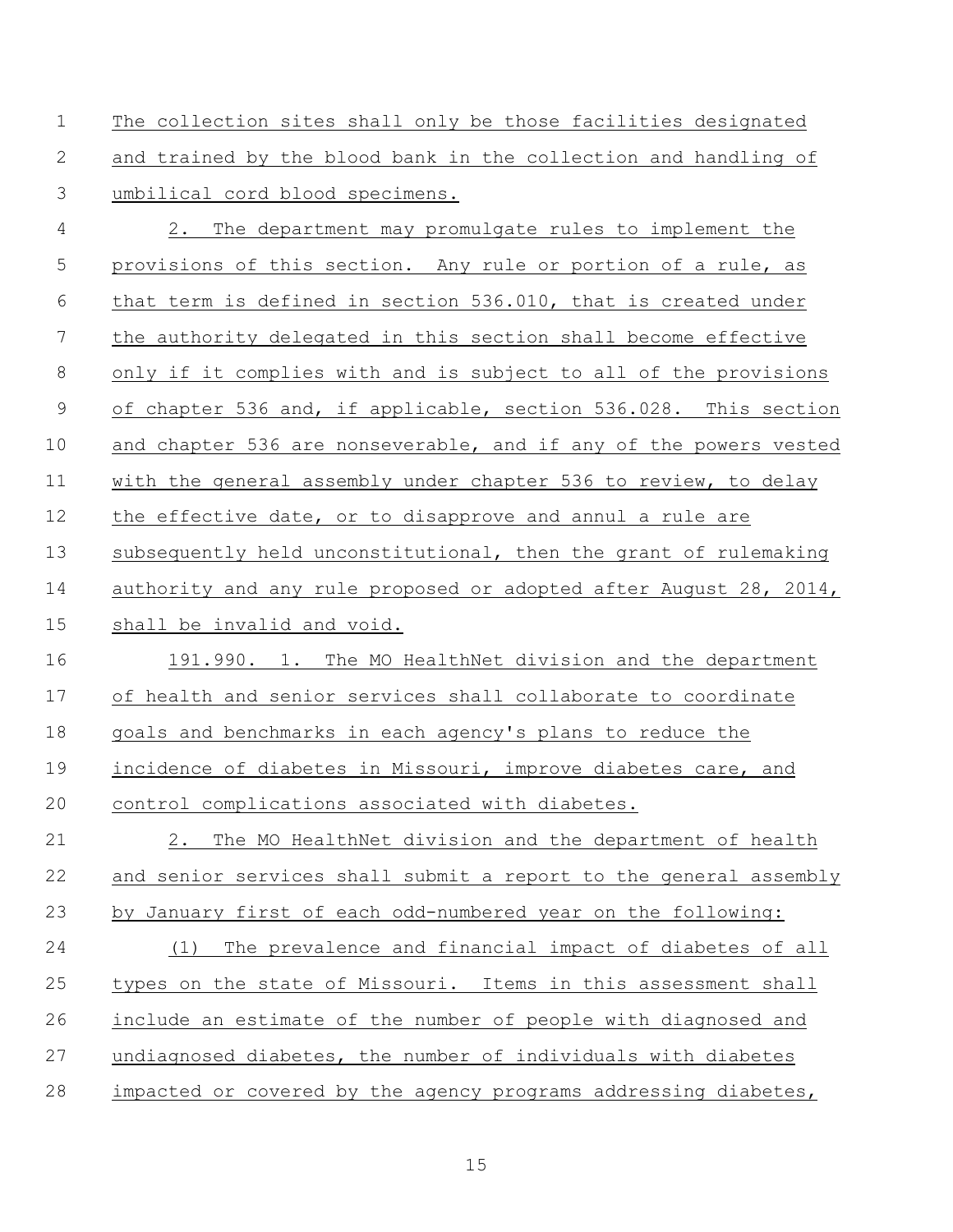| $\mathbf 1$    | the financial impact of diabetes, and its complications on        |
|----------------|-------------------------------------------------------------------|
| 2              | Missouri based on the most recently published cost estimates for  |
| $\mathfrak{Z}$ | diabetes;                                                         |
| 4              | An assessment of the benefits of implemented programs<br>(2)      |
| 5              | and activities aimed at controlling diabetes and preventing the   |
| 6              | disease;                                                          |
| 7              | (3)<br>A description of the level of coordination existing        |
| $8\,$          | between the agencies, their contracted partners, and other        |
| $\mathsf 9$    | stakeholders on activities, programs, and messaging on managing,  |
| 10             | treating, or preventing all forms of diabetes and its             |
| 11             | complications;                                                    |
| 12             | The development or revision of detailed action plans<br>(4)       |
| 13             | for battling diabetes with a range of actionable items for        |
| 14             | consideration by the general assembly. The plans shall identify   |
| 15             | proposed action steps to reduce the impact of diabetes,           |
| 16             | prediabetes, and related diabetes complications. The plan also    |
| 17             | shall identify expected outcomes of the action steps proposed in  |
| 18             | the following biennium while also establishing benchmarks for     |
| 19             | controlling and preventing diabetes; and                          |
| 20             | The development of a detailed budget blueprint<br>(5)             |
| 21             | identifying needs, costs, and resources required to implement the |
| 22             | plan identified in subdivision (4) of this subsection. This       |
| 23             | blueprint shall include a budget range for all options presented  |
| 24             | in the plan identified in subdivision (4) of this subsection for  |
| 25             | consideration by the general assembly.                            |
| 26             | The requirements of subsections 1 and 2 of this section<br>3.     |
| 27             | shall be limited to diabetes information, data, initiatives, and  |
| 28             | programs within each agency prior to the effective date of this   |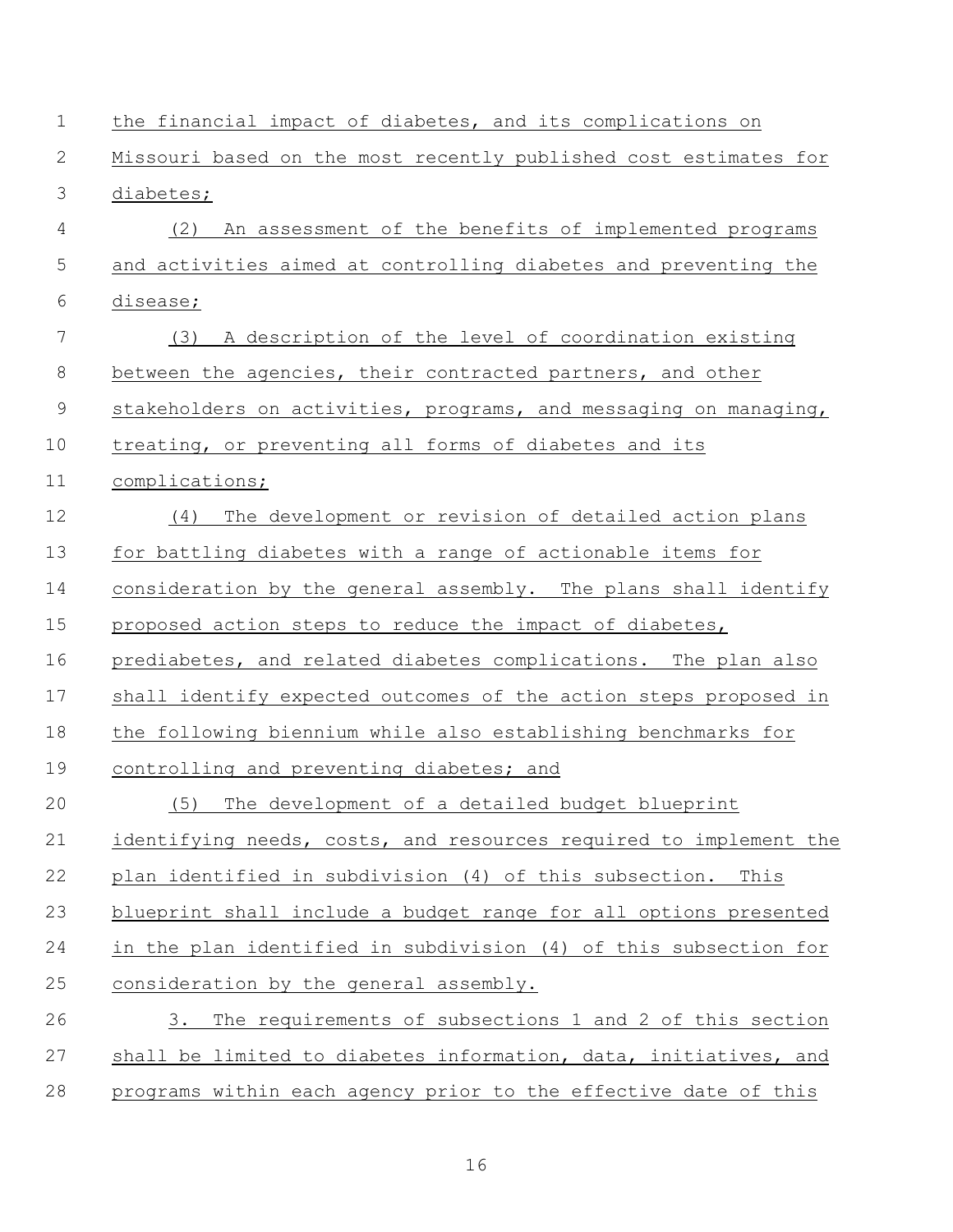| $\mathbf 1$ | section, unless there is unobligated funding for diabetes in each |
|-------------|-------------------------------------------------------------------|
| 2           | agency that may be used for new research, data collection,        |
| 3           | reporting, or other requirements of subsections 1 and 2 of this   |
| 4           | section.                                                          |
| 5           | 191.1140. 1. Subject to appropriations, the University of         |
| 6           | Missouri shall manage the "Show-Me Extension for Community Health |
| 7           | Care Outcomes (ECHO) Program". The department of health and       |
| 8           | senior services shall collaborate with the University of Missouri |
| 9           | in utilizing the program to expand the capacity to safely and     |
| 10          | effectively treat chronic, common, and complex diseases in rural  |
| 11          | and underserved areas of the state and to monitor outcomes of     |
| 12          | such treatment.                                                   |
| 13          | The program is designed to utilize current telehealth<br>2.       |
| 14          | technology to disseminate knowledge of best practices for the     |
| 15          | treatment of chronic, common, and complex diseases from a         |
| 16          | multidisciplinary team of medical experts to local primary care   |
| 17          | providers who will deliver the treatment protocol to patients,    |
| 18          | which will alleviate the need of many patients to travel to see   |
| 19          | specialists and will allow patients to receive treatment more     |
| 20          | quickly.                                                          |
| 21          | 3.<br>The program shall utilize local community health care       |
| 22          | workers with knowledge of local social determinants as a force    |
| 23          | multiplier to obtain better patient compliance and improved       |
| 24          | health outcomes.                                                  |
| 25          | 192.769. 1. On completion of a mammogram, a mammography           |
| 26          | facility certified by the United States Food and Drug             |
| 27          | Administration (FDA) or by a certification agency approved by the |
| 28          | FDA shall provide to the patient the following notice:            |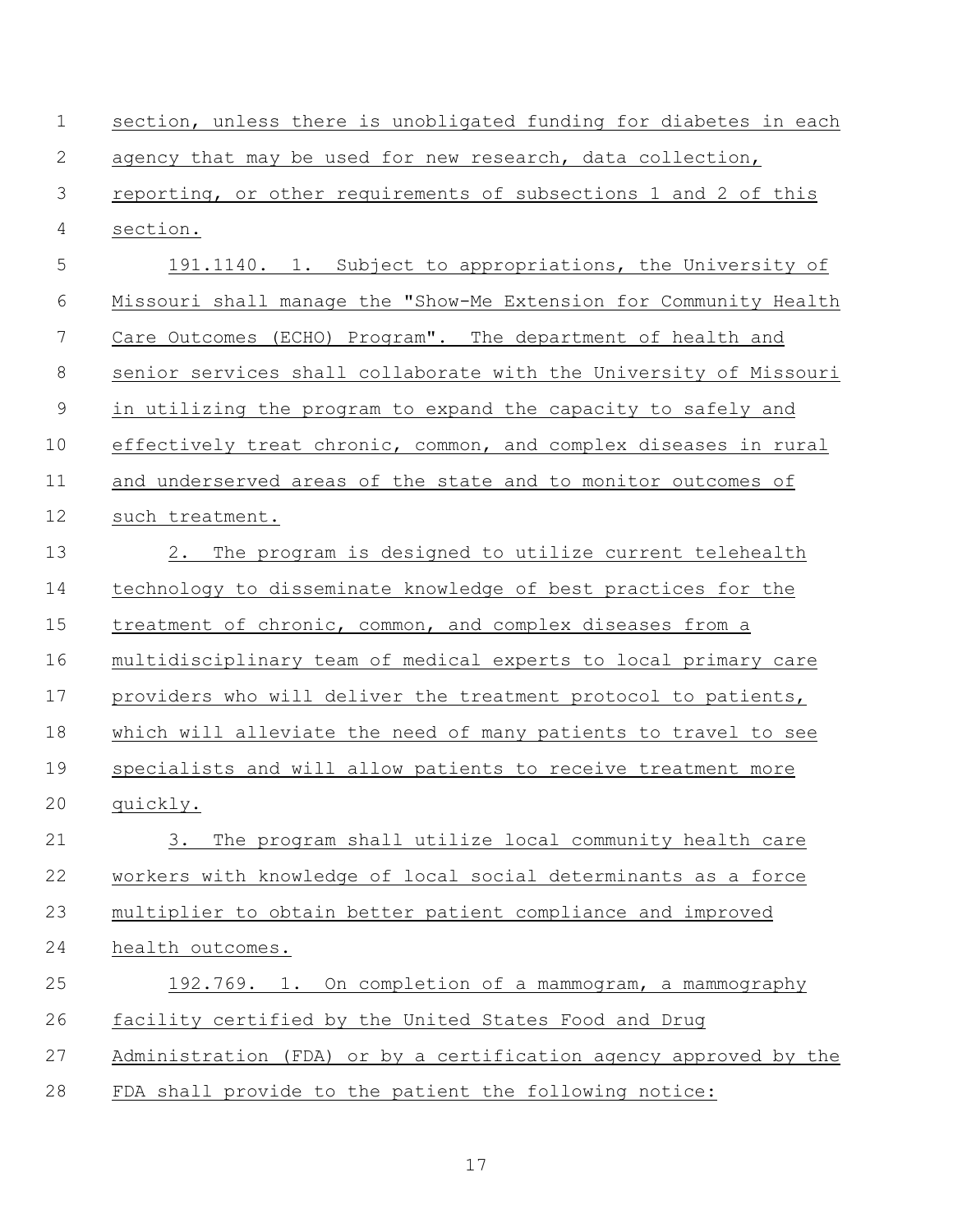| $\mathbf 1$  | "If your mammogram demonstrates that you have dense breast        |
|--------------|-------------------------------------------------------------------|
| $\mathbf{2}$ | tissue, which could hide abnormalities, and you have other risk   |
| 3            | factors for breast cancer that have been identified, you might    |
| 4            | benefit from supplemental screening tests that may be suggested   |
| 5            | by your ordering physician. Dense breast tissue, in and of        |
| 6            | itself, is a relatively common condition. Therefore, this         |
| 7            | information is not provided to cause undue concern, but rather to |
| 8            | raise your awareness and to promote discussion with your          |
| $\mathsf 9$  | physician regarding the presence of other risk factors, in        |
| 10           | addition to dense breast tissue. A report of your mammography     |
| 11           | results will be sent to you and your physician. You should        |
| 12           | contact your physician if you have any questions or concerns      |
| 13           | regarding this report."                                           |
| 14           | Nothing in this section shall be construed to create a<br>2.      |
| 15           | duty of care beyond the duty to provide notice as set forth in    |
| 16           | this section.                                                     |
| 17           | The information required by this section or evidence<br>$3 \cdot$ |
| 18           | that a person violated this section is not admissible in a civil, |
| 19           | judicial, or administrative proceeding.                           |
| 20           | 4. A mammography facility is not required to comply with          |
| 21           | the requirements of this section until January 1, 2015.           |
| 22           | 195.070. 1. A physician, podiatrist, dentist, a registered        |
| 23           | optometrist certified to administer pharmaceutical agents as      |
| 24           | provided in section 336.220, or an assistant physician in         |
| 25           | accordance with section 334.037 or a physician assistant in       |
| 26           | accordance with section 334.747 in good faith and in the course   |
| 27           | of his or her professional practice only, may prescribe,          |
| 28           | administer, and dispense controlled substances or he or she may   |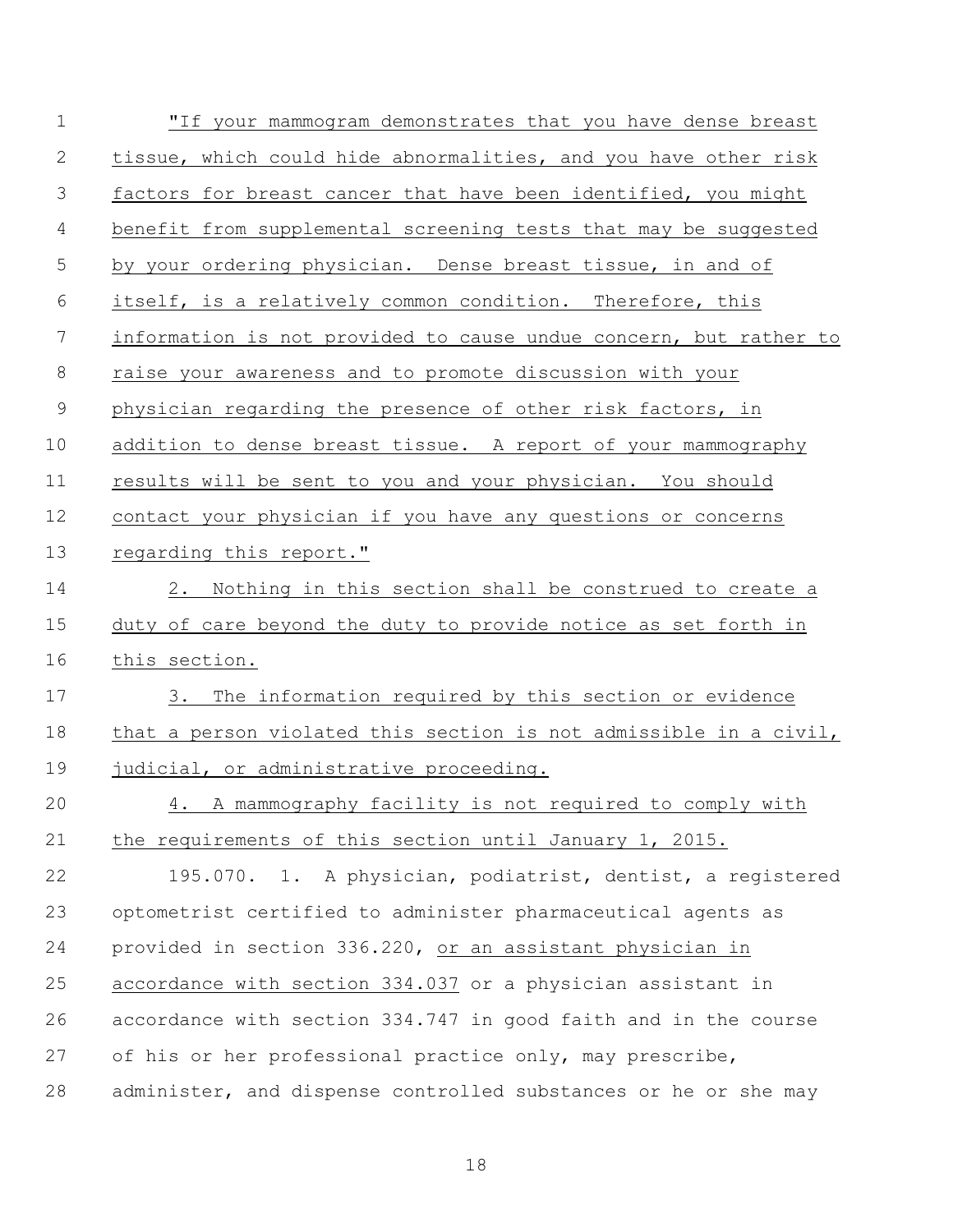cause the same to be administered or dispensed by an individual as authorized by statute.

 2. An advanced practice registered nurse, as defined in section 335.016, but not a certified registered nurse anesthetist as defined in subdivision (8) of section 335.016, who holds a certificate of controlled substance prescriptive authority from the board of nursing under section 335.019 and who is delegated the authority to prescribe controlled substances under a collaborative practice arrangement under section 334.104 may prescribe any controlled substances listed in Schedules III, IV, and V of section 195.017. However, no such certified advanced practice registered nurse shall prescribe controlled substance for his or her own self or family. Schedule III narcotic controlled substance prescriptions shall be limited to a one hundred twenty-hour supply without refill.

 3. A veterinarian, in good faith and in the course of the veterinarian's professional practice only, and not for use by a human being, may prescribe, administer, and dispense controlled substances and the veterinarian may cause them to be administered by an assistant or orderly under his or her direction and supervision.

 4. A practitioner shall not accept any portion of a 23 controlled substance unused by a patient, for any reason, if such practitioner did not originally dispense the drug.

 5. An individual practitioner shall not prescribe or dispense a controlled substance for such practitioner's personal use except in a medical emergency.

197.168. Each year between October first and March first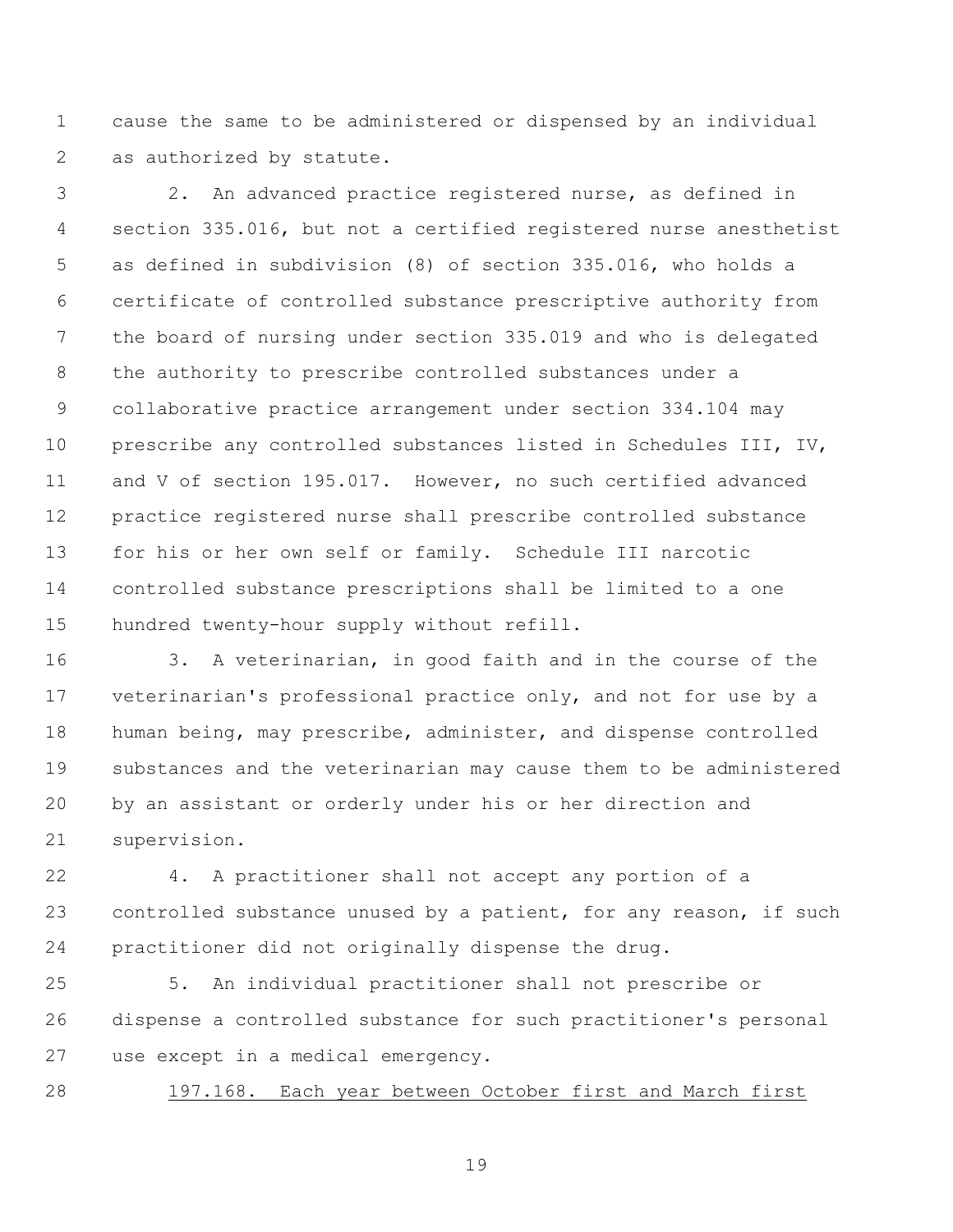| $\mathbf 1$ | and in accordance with the latest recommendations of the Advisory |
|-------------|-------------------------------------------------------------------|
| 2           | Committee on Immunization Practices of the Centers for Disease    |
| 3           | Control and Prevention, each hospital licensed under this chapter |
| 4           | shall offer, prior to discharge and with the approval of the      |
| 5           | attending physician or other practitioner authorized to order     |
| 6           | vaccinations or as authorized by physician-approved hospital      |
| 7           | policies or protocols for influenza vaccinations pursuant to      |
| 8           | state hospital regulations, immunizations against influenza virus |
| $\mathsf 9$ | to all inpatients sixty-five years of age and older unless        |
| 10          | contraindicated for such patient and contingent upon the          |
| 11          | availability of the vaccine.                                      |
| 12          | 208.141. 1. The department of social services shall               |
| 13          | reimburse a hospital for prescribed medically necessary donor     |
| 14          | human breast milk provided to a MO HealthNet participant if:      |
| 15          | The participant is an infant under the age of three<br>(1)        |
| 16          | months;                                                           |
| 17          | The participant is critically ill;<br>(2)                         |
| 18          | (3)<br>The participant is in the neonatal intensive care unit     |
| 19          | of the hospital;                                                  |
| 20          | (4) A physician orders the milk for the participant;              |
| 21          | The department determines that the milk is medically<br>(5)       |
| 22          | necessary for the participant;                                    |
| 23          | The parent or guardian signs and dates an informed<br>(6)         |
| 24          | consent form indicating the risks and benefits of using banked    |
| 25          | donor human milk; and                                             |
| 26          | The milk is obtained from a donor human milk bank that<br>(7)     |
| 27          | meets the quality guidelines established by the department.       |
| 28          | 2. An electronic web-based prior authorization system using       |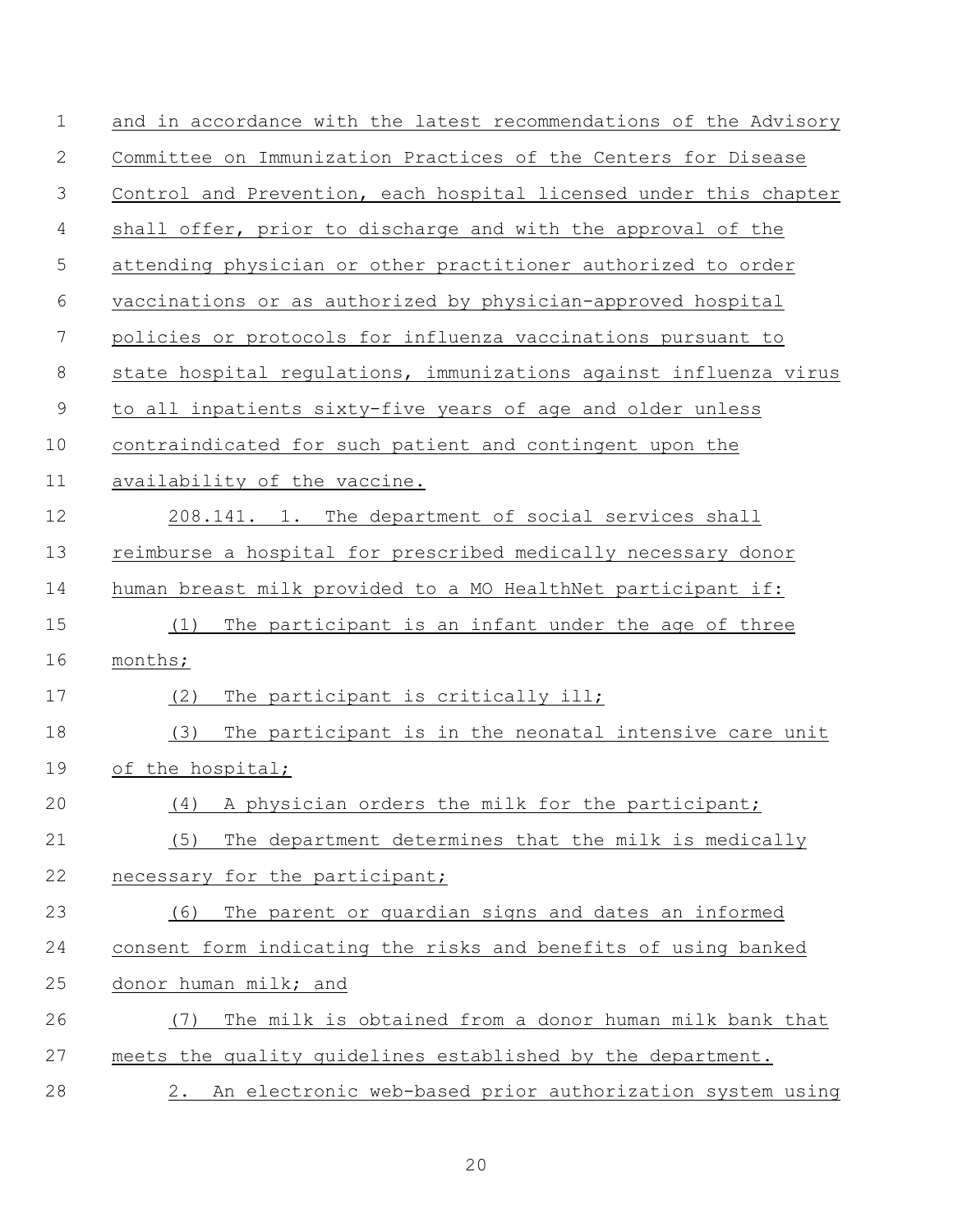the best medical evidence and care and treatment guidelines consistent with national standards shall be used to verify medical need.

 3. The department shall promulgate rules for the implementation of this section, including setting forth rules for the required documentation by the physician and the informed consent to be provided to and signed by the parent or guardian of the participant. Any rule or portion of a rule, as that term is 9 defined in section 536.010, that is created under the authority delegated in this section shall become effective only if it complies with and is subject to all of the provisions of chapter 536, and, if applicable, section 536.028. This section and chapter 536, are nonseverable, and if any of the powers vested with the general assembly under chapter 536, to review, to delay the effective date, or to disapprove and annul a rule are subsequently held unconstitutional, then the grant of rulemaking 17 authority and any rule proposed or adopted after August 28, 2014, shall be invalid and void.

 208.631. 1. Notwithstanding any other provision of law to the contrary, the MO HealthNet division shall establish a program to pay for health care for uninsured children. Coverage pursuant to sections 208.631 to **[**208.659**]** 208.658 is subject to appropriation. The provisions of sections 208.631 to **[**208.569**]** 24 208.658, health care for uninsured children, shall be void and of no effect if there are no funds of the United States appropriated by Congress to be provided to the state on the basis of a state plan approved by the federal government under the federal Social Security Act. If funds are appropriated by the United States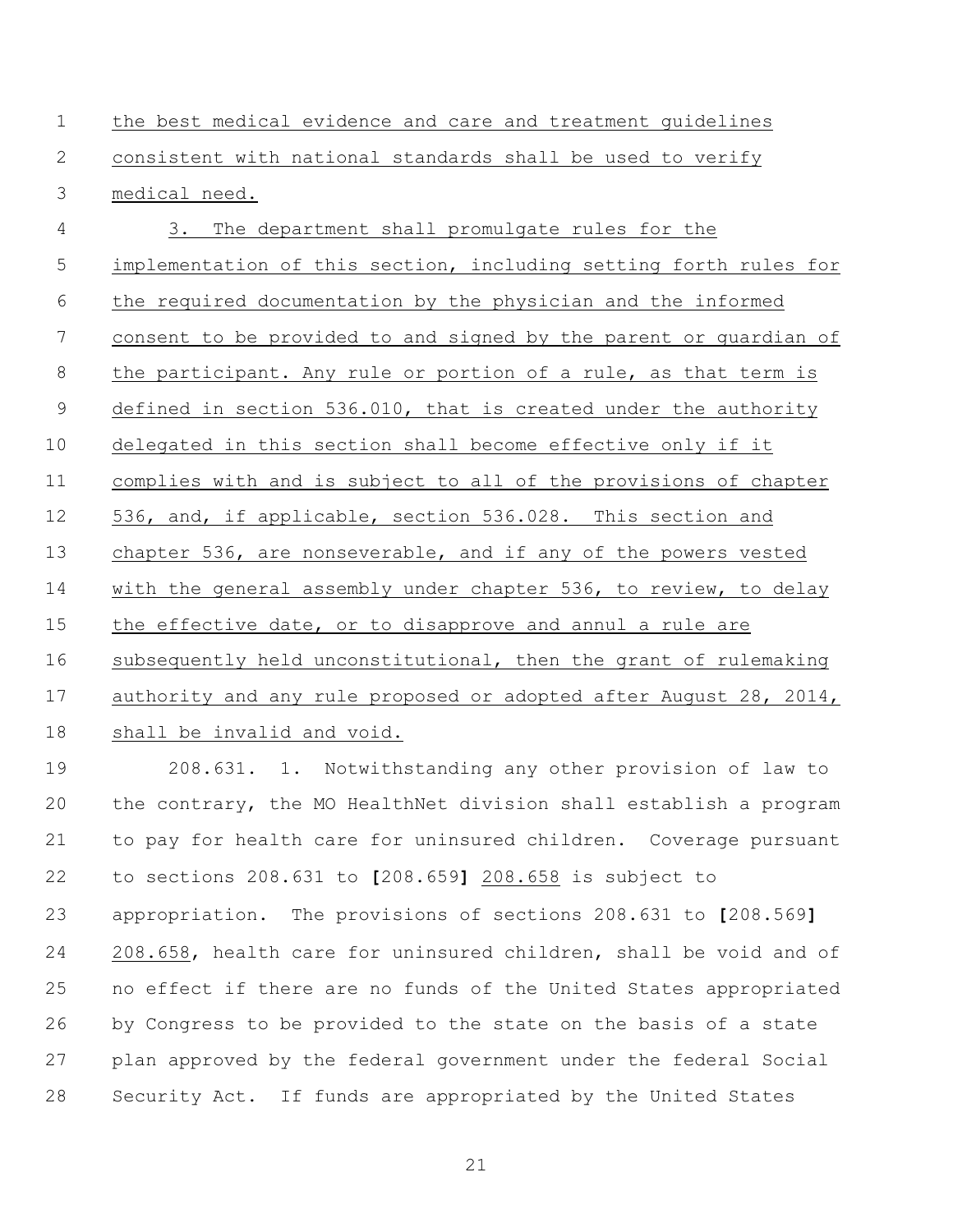Congress, the department of social services is authorized to manage the state children's health insurance program (SCHIP) allotment in order to ensure that the state receives maximum federal financial participation. Children in households with incomes up to one hundred fifty percent of the federal poverty level may meet all Title XIX program guidelines as required by the Centers for Medicare and Medicaid Services. Children in households with incomes of one hundred fifty percent to three hundred percent of the federal poverty level shall continue to be eligible as they were and receive services as they did on June 30, 2007, unless changed by the Missouri general assembly.

 2. For the purposes of sections 208.631 to **[**208.659**]** 208.658, "children" are persons up to nineteen years of age. "Uninsured children" are persons up to nineteen years of age who are emancipated and do not have access to affordable employer- subsidized health care insurance or other health care coverage or persons whose parent or guardian have not had access to affordable employer-subsidized health care insurance or other health care coverage for their children **[**for six months**]** prior to application, are residents of the state of Missouri, and have parents or guardians who meet the requirements in section 208.636. A child who is eligible for MO HealthNet benefits as authorized in section 208.151 is not uninsured for the purposes of sections 208.631 to **[**208.659**]** 208.658.

 208.636. Parents and guardians of uninsured children eligible for the program established in sections 208.631 to **[**208.657**]** 208.658 shall:

(1) Furnish to the department of social services the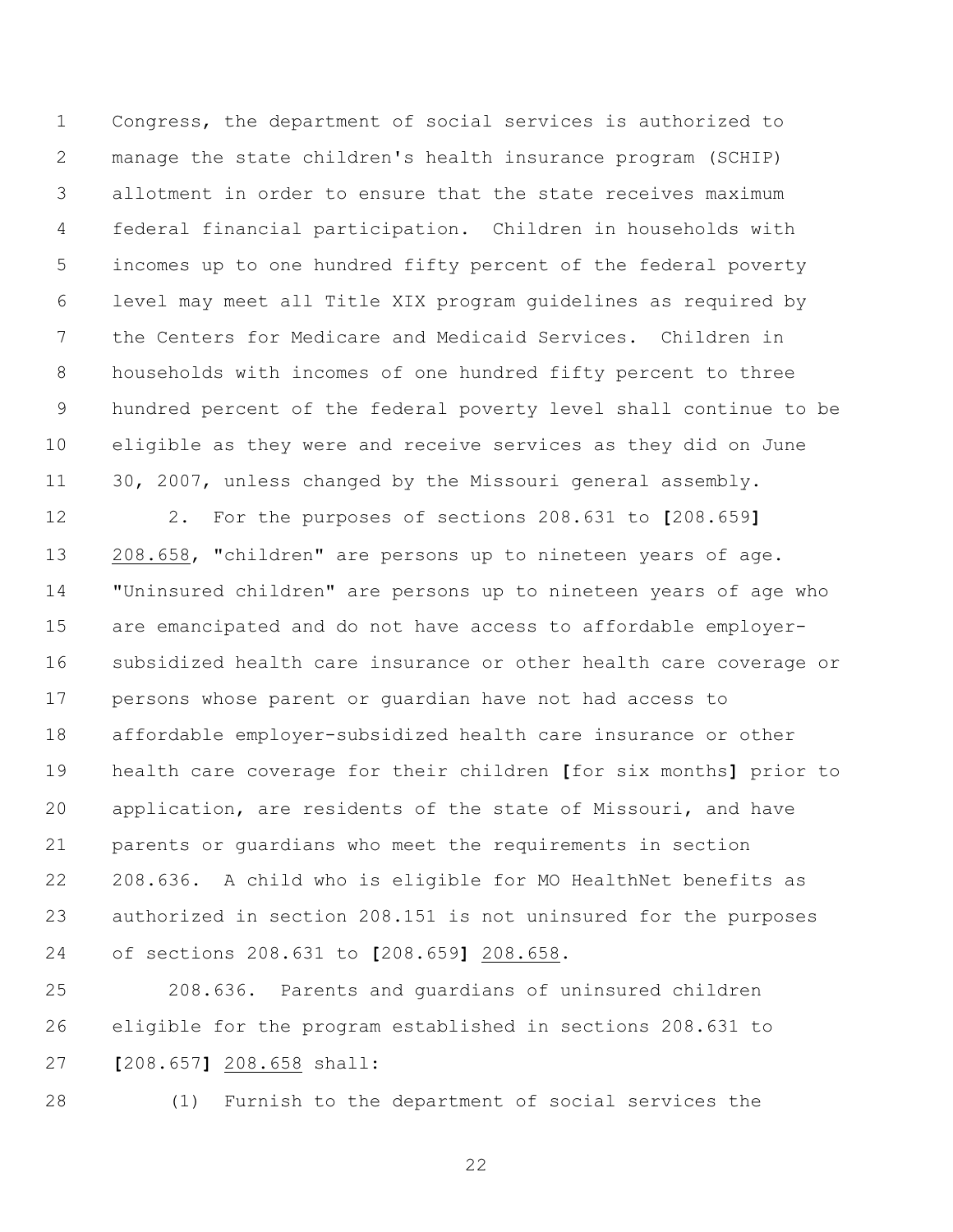uninsured child's Social Security number or numbers, if the uninsured child has more than one such number;

 (2) Cooperate with the department of social services in identifying and providing information to assist the state in pursuing any third-party insurance carrier who may be liable to pay for health care;

 (3) Cooperate with the department of social services, division of child support enforcement in establishing paternity and in obtaining support payments, including medical support; and

 (4) Demonstrate upon request their child's participation in wellness programs including immunizations and a periodic physical examination. This subdivision shall not apply to any child whose parent or legal guardian objects in writing to such wellness programs including immunizations and an annual physical examination because of religious beliefs or medical contraindications**[**; and

 (5) Demonstrate annually that their total net worth does not exceed two hundred fifty thousand dollars in total value**]**.

 208.640. 1. Parents and guardians of uninsured children with incomes of more than one hundred fifty but less than three hundred percent of the federal poverty level who do not have access to affordable employer-sponsored health care insurance or other affordable health care coverage may obtain coverage for their children under this section. Health insurance plans that do not cover an eligible child's preexisting condition shall not be considered affordable employer-sponsored health care insurance or other affordable health care coverage. For the purposes of sections 208.631 to **[**208.659**]** 208.658, "affordable employer-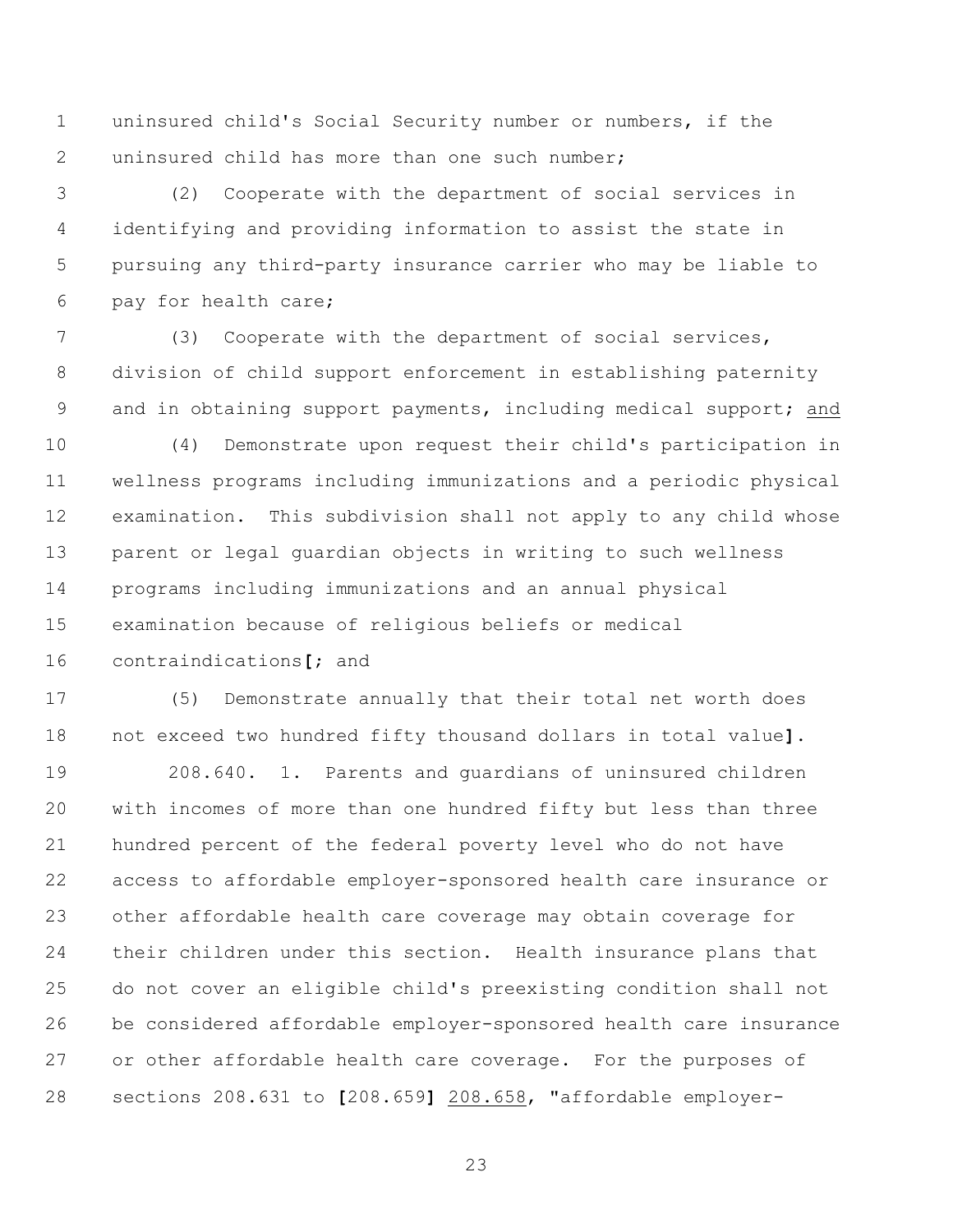sponsored health care insurance or other affordable health care coverage" refers to health insurance requiring a monthly premium of:

 (1) Three percent of one hundred fifty percent of the federal poverty level for a family of three for families with a gross income of more than one hundred fifty and up to one hundred eighty-five percent of the federal poverty level for a family of three;

 (2) Four percent of one hundred eighty-five percent of the federal poverty level for a family of three for a family with a gross income of more than one hundred eighty-five and up to two 12 hundred twenty-five percent of the federal poverty level;

 (3) Five percent of two hundred twenty-five percent of the federal poverty level for a family of three for a family with a gross income of more than two hundred twenty-five but less than three hundred percent of the federal poverty level.

 The parents and guardians of eligible uninsured children pursuant to this section are responsible for a monthly premium as required 20 by annual state appropriation; provided that the total aggregate cost sharing for a family covered by these sections shall not exceed five percent of such family's income for the years involved. No co-payments or other cost sharing is permitted with respect to benefits for well-baby and well-child care including age-appropriate immunizations. Cost-sharing provisions for their children under sections 208.631 to **[**208.659**]** 208.658 shall not exceed the limits established by 42 U.S.C. Section 1397cc(e). If a child has exceeded the annual coverage limits for all health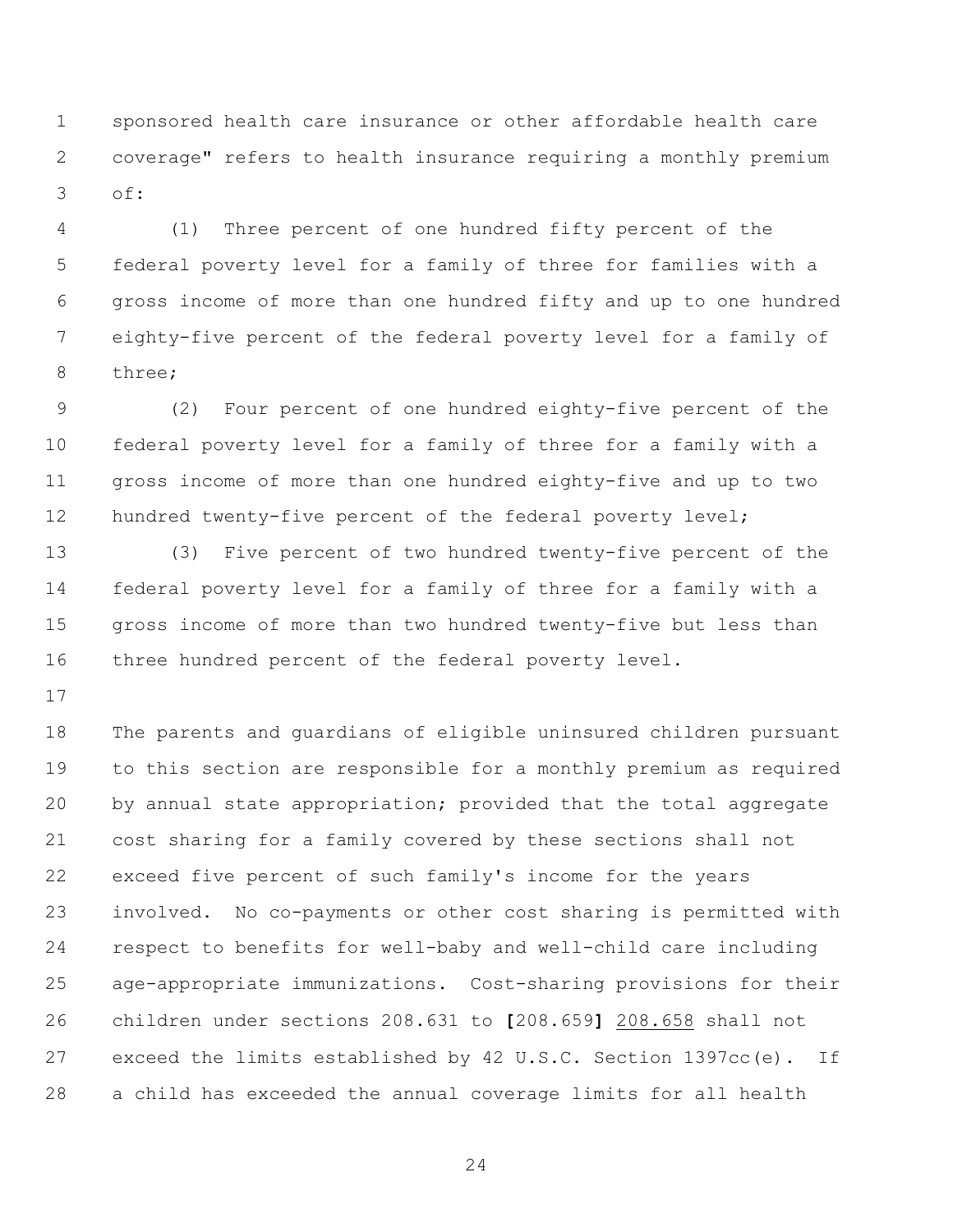care services, the child is not considered insured and does not have access to affordable health insurance within the meaning of this section.

 2. The department of social services shall study the expansion of a presumptive eligibility process for children for medical assistance benefits.

 208.643. 1. The department of social services shall implement policies establishing a program to pay for health care for uninsured children by rules promulgated pursuant to chapter 536, either statewide or in certain geographic areas, subject to obtaining necessary federal approval and appropriation authority. The rules may provide for a health care services package that includes all medical services covered by section 208.152, except nonemergency transportation.

 2. Available income shall be determined by the department of social services by rule, which shall comply with federal laws and regulations relating to the state's eligibility to receive federal funds to implement the insurance program established in sections 208.631 to **[**208.657**]** 208.658.

 208.646. There shall be a thirty-day waiting period after enrollment for uninsured children in families with an income of more than two hundred twenty-five percent of the federal poverty level before the child becomes eligible for insurance under the provisions of sections 208.631 to **[**208.660**]** 208.658. If the parent or guardian with an income of more than two hundred twenty-five percent of the federal poverty level fails to meet the co-payment or premium requirements, the child shall not be eligible for coverage under sections 208.631 to **[**208.660**]** 208.658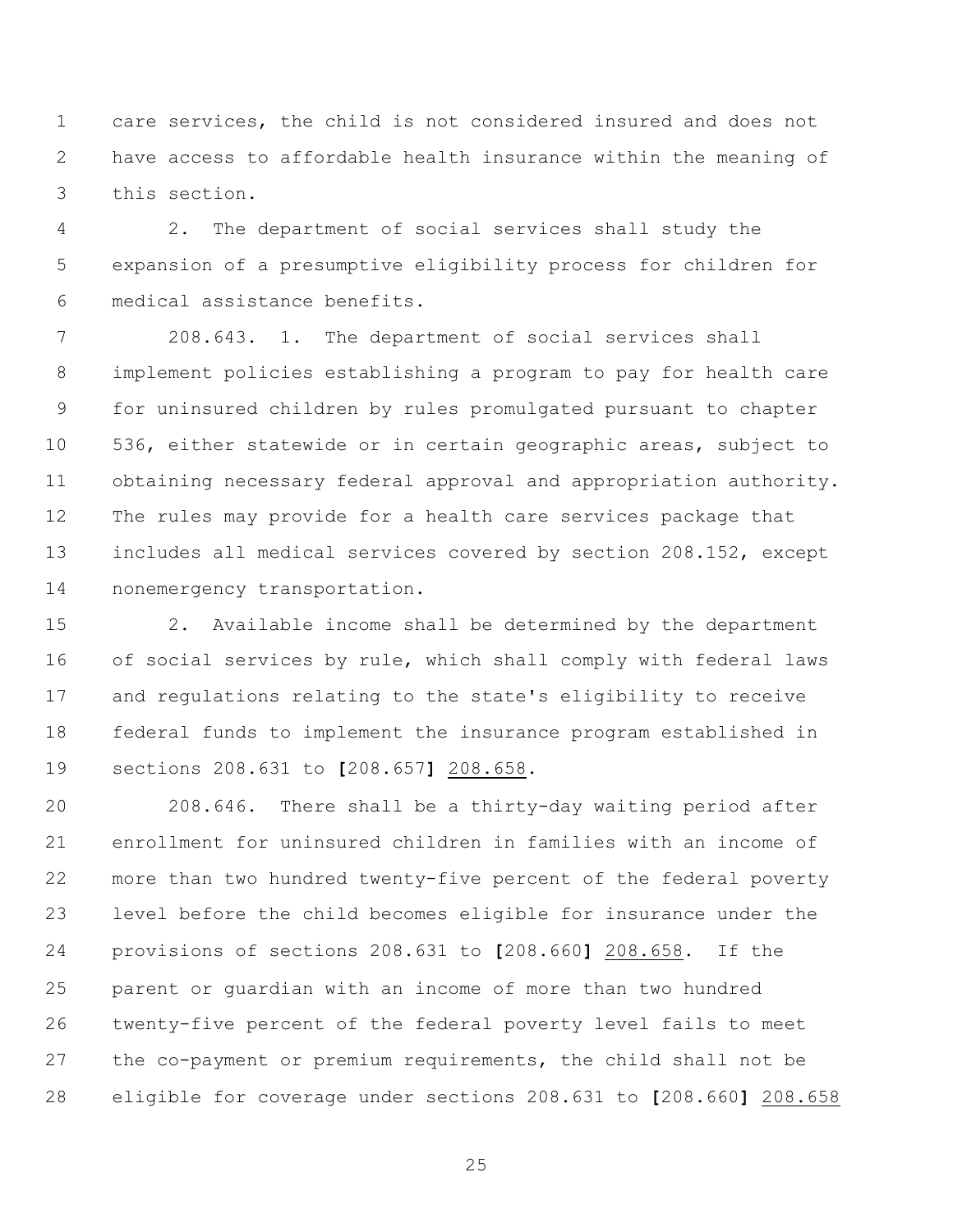for **[**six months**]** ninety days after the department provides notice 2 of such failure to the parent or quardian.

 208.662. 1. There is hereby established within the department of social services the "Show-Me Healthy Babies Program" as a separate children's health insurance program (CHIP) for any low-income unborn child. The program shall be established under the authority of Title XXI of the federal Social Security Act, the State Children's Health Insurance Program, as amended, and 42 CFR 457.1. 2. For an unborn child to be enrolled in the show-me healthy babies program, his or her mother shall not be eligible for coverage under Title XIX of the federal Social Security Act, 13 the Medicaid program, as it is administered by the state, and shall not have access to affordable employer-subsidized health care insurance or other affordable health care coverage that includes coverage for the unborn child. In addition, the unborn child shall be in a family with income eligibility of no more 18 than three hundred percent of the federal poverty level, or the equivalent modified adjusted gross income, unless the income eligibility is set lower by the general assembly through appropriations. In calculating family size as it relates to income eligibility, the family shall include, in addition to other family members, the unborn child, or in the case of a mother with a multiple pregnancy, all unborn children. 3. Coverage for an unborn child enrolled in the show-me healthy babies program shall include all prenatal care and pregnancy-related services that benefit the health of the unborn child and that promote healthy labor, delivery, and birth.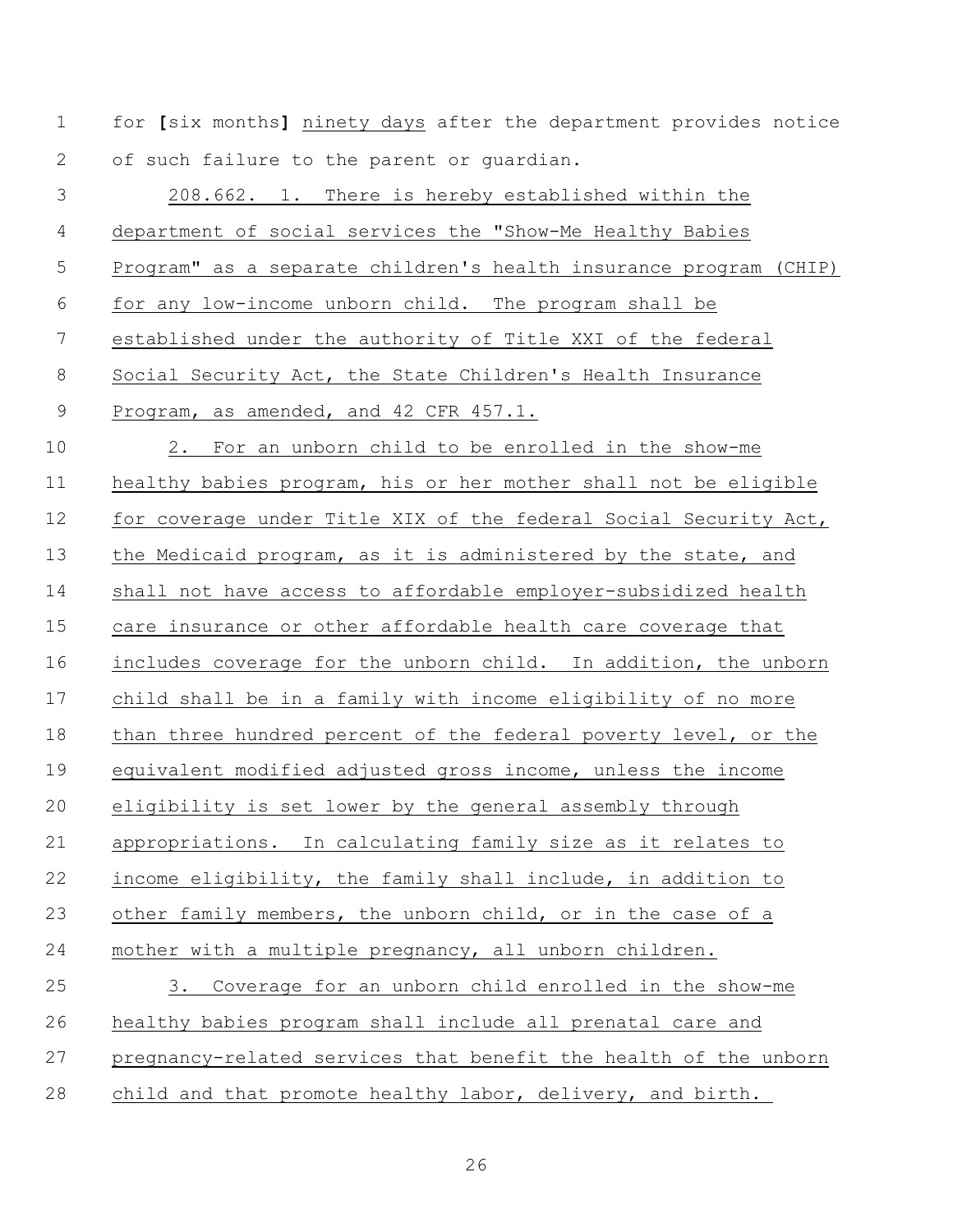Coverage need not include services that are solely for the 2 benefit of the pregnant mother, that are unrelated to maintaining or promoting a healthy pregnancy, and that provide no benefit to the unborn child. However, the department may include pregnancy- related assistance as defined in 42 U.S.C. Section 1397ll. 4. There shall be no waiting period before an unborn child may be enrolled in the show-me healthy babies program. In accordance with the definition of child in 42 CFR 457.10, coverage shall include the period from conception to birth. The department shall develop a presumptive eligibility procedure for enrolling an unborn child. There shall be verification of the pregnancy. 5. Coverage for the child shall continue for up to one year after birth, unless otherwise prohibited by law or unless otherwise limited by the general assembly through appropriations. 6. Pregnancy-related and postpartum coverage for the mother shall begin on the day the pregnancy ends and extend through the last day of the month that includes the sixtieth day after the 19 pregnancy ends, unless otherwise prohibited by law or unless otherwise limited by the general assembly through appropriations. The department may include pregnancy-related assistance as defined in 42 U.S.C. Section 1397ll. 7. The department shall provide coverage for an unborn child enrolled in the show-me healthy babies program in the same manner in which the department provides coverage for the children's health insurance program (CHIP) in the county of the primary residence of the mother. 8. The department shall provide information about the show-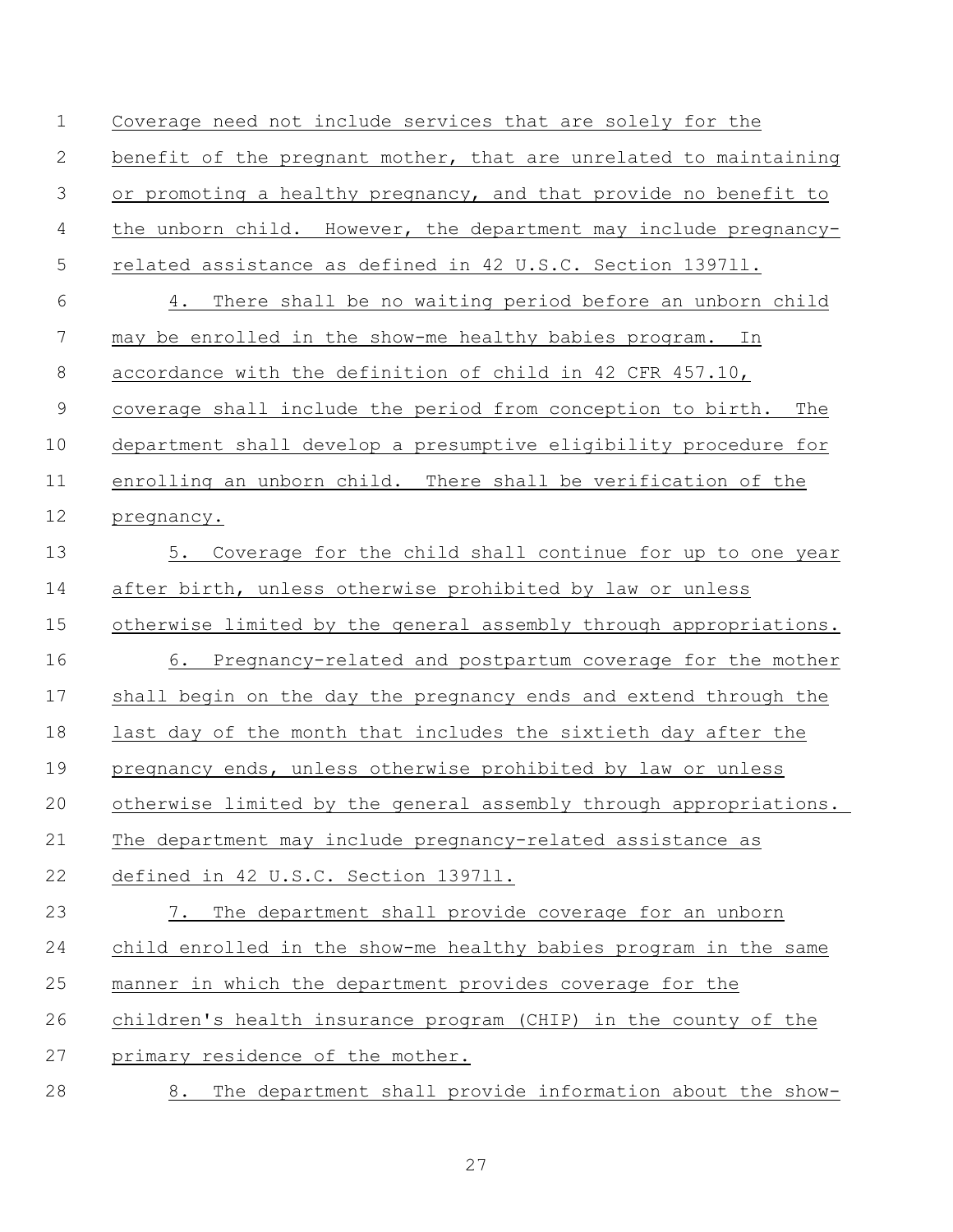me healthy babies program to maternity homes as defined in section 135.600, pregnancy resource centers as defined in section 135.630, and other similar agencies and programs in the state that assist unborn children and their mothers. The department shall consider allowing such agencies and programs to assist in the enrollment of unborn children in the program, and in making determinations about presumptive eligibility and verification of the pregnancy. 9. Within sixty days after the effective date of this section, the department shall submit a state plan amendment or seek any necessary waivers from the federal Department of Health and Human Services requesting approval for the show-me healthy babies program. 14 10. At least annually, the department shall prepare and 15 submit a report to the governor, the speaker of the house of representatives, and the president pro tempore of the senate 17 analyzing and projecting the cost savings and benefits, if any, to the state, counties, local communities, school districts, law enforcement agencies, correctional centers, health care providers, employers, other public and private entities, and persons by enrolling unborn children in the show-me healthy babies program. The analysis and projection of cost savings and benefits, if any, may include but need not be limited to: (1) The higher federal matching rate for having an unborn child enrolled in the show-me healthy babies program versus the lower federal matching rate for a pregnant woman being enrolled 27 in MO HealthNet or other federal programs; (2) The efficacy in providing services to unborn children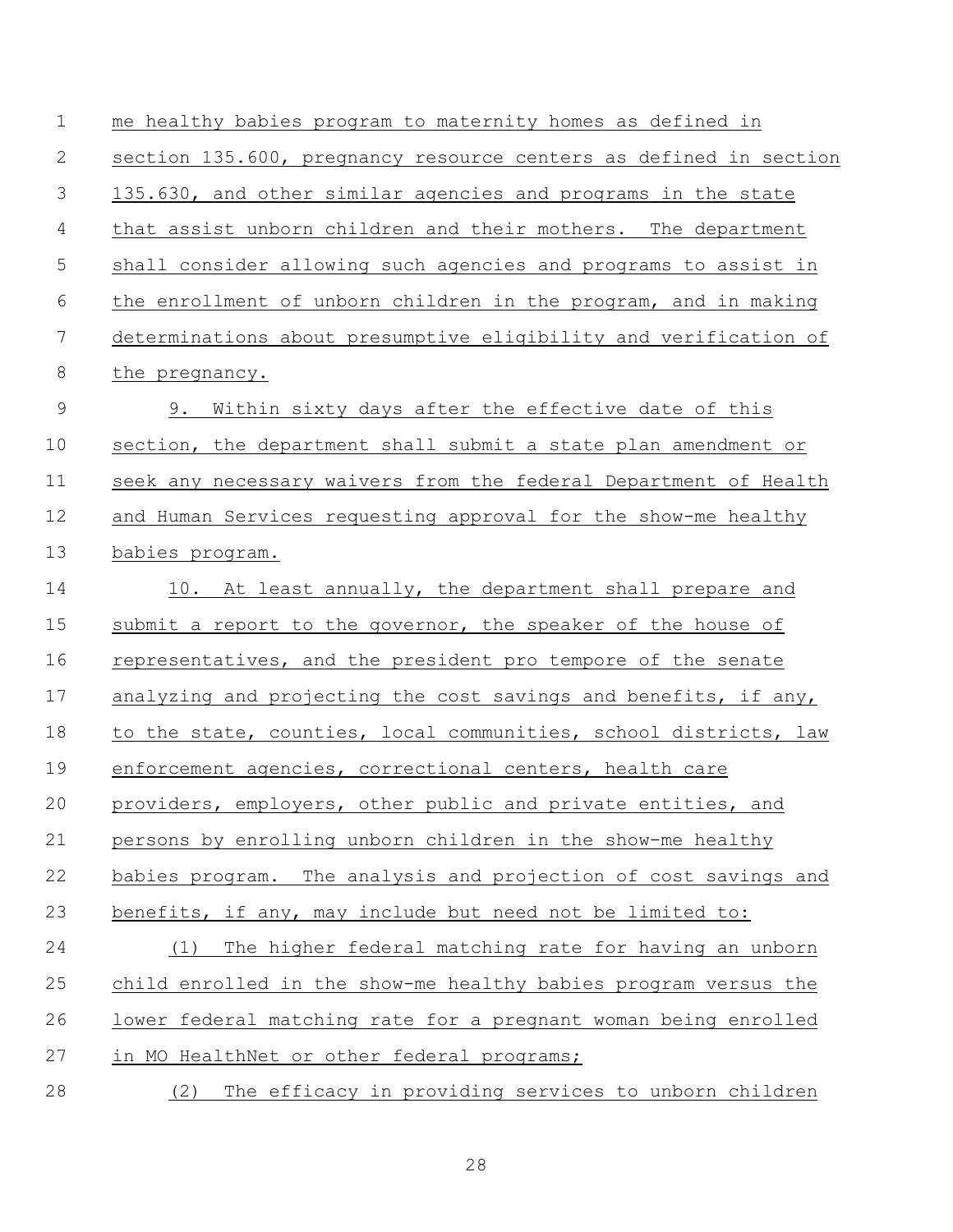| $\mathbf 1$    | through managed care organizations, group or individual health    |
|----------------|-------------------------------------------------------------------|
| 2              | insurance providers or premium assistance, or through other       |
| $\mathcal{S}$  | nontraditional arrangements of providing health care;             |
| $\overline{4}$ | (3)<br>The change in the proportion of unborn children who        |
| 5              | receive care in the first trimester of pregnancy due to a lack of |
| 6              | waiting periods, by allowing presumptive eligibility, or by       |
| 7              | removal of other barriers, and any resulting or projected         |
| $8\,$          | decrease in health problems and other problems for unborn         |
| $\mathcal{G}$  | children and women throughout pregnancy; at labor, delivery, and  |
| 10             | birth; and during infancy and childhood;                          |
| 11             | The change in healthy behaviors by pregnant women, such<br>(4)    |
| 12             | as the cessation of the use of tobacco, alcohol, illicit drugs,   |
| 13             | or other harmful practices, and any resulting or projected short- |
| 14             | term and long-term decrease in birth defects; poor motor skills;  |
| 15             | vision, speech, and hearing problems; breathing and respiratory   |
| 16             | problems; feeding and digestive problems; and other physical,     |
| 17             | mental, educational, and behavioral problems; and                 |
| 18             | (5)<br>The change in infant and maternal mortality, pre-term      |
| 19             | births and low birth weight babies and any resulting or projected |
| 20             | decrease in short-term and long-term medical and other            |
| 21             | interventions.                                                    |
| 22             | The show-me healthy babies program shall not be deemed<br>11.     |
| 23             | an entitlement program, but instead shall be subject to a federal |
| 24             | allotment or other federal appropriations and matching state      |
| 25             | appropriations.                                                   |
| 26             | 12. Nothing in this section shall be construed as                 |
| 27             | obligating the state to continue the show-me healthy babies       |
| 28             | program if the allotment or payments from the federal government  |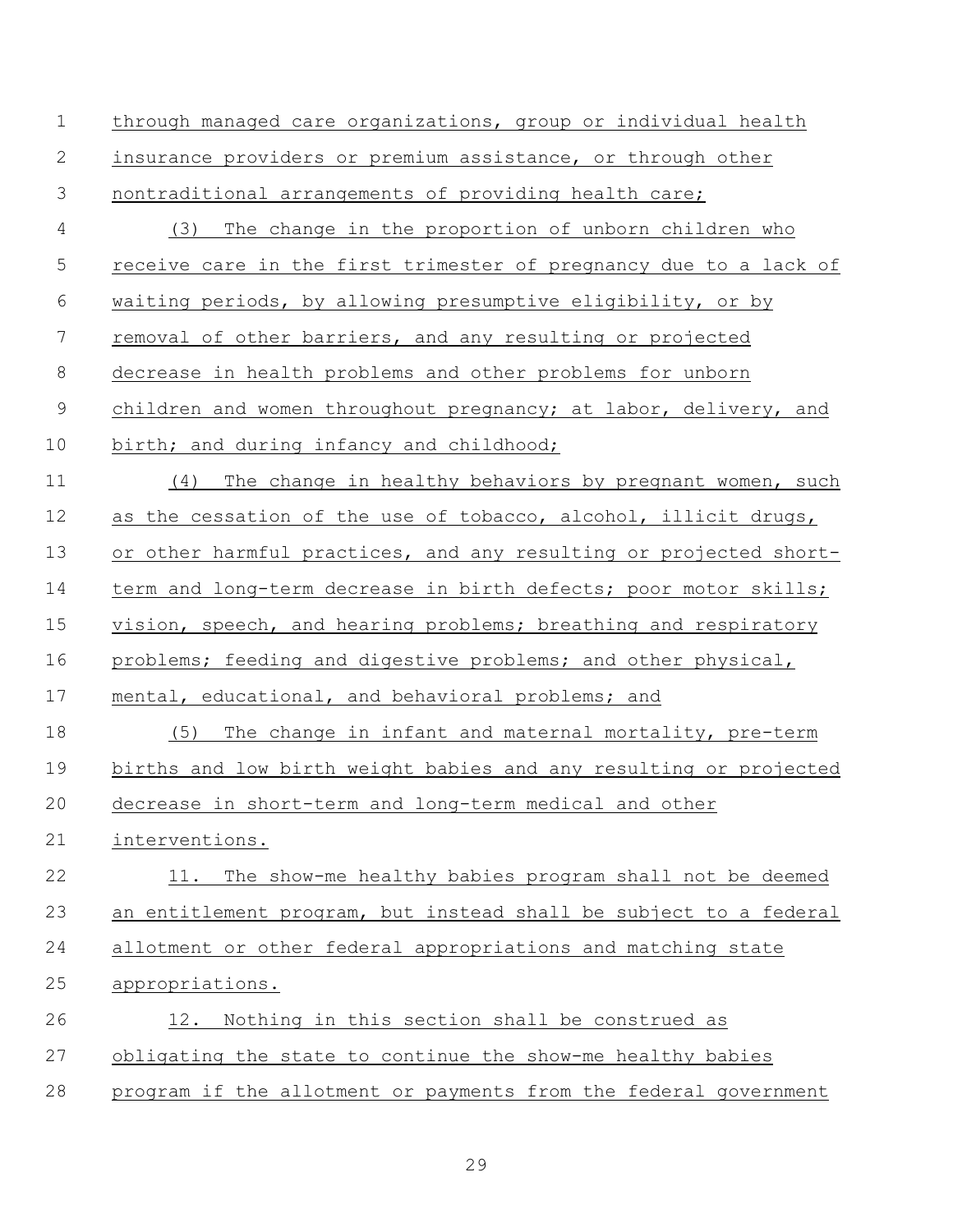end or are not sufficient for the program to operate, or if the general assembly does not appropriate funds for the program. 13. Nothing in this section shall be construed as expanding MO HealthNet or fulfilling a mandate imposed by the federal government on the state.

 208.790. 1. The applicant shall have or intend to have a fixed place of residence in Missouri, with the present intent of maintaining a permanent home in Missouri for the indefinite future. The burden of establishing proof of residence within this state is on the applicant. The requirement also applies to persons residing in long-term care facilities located in the state of Missouri.

 2. The department shall promulgate rules outlining standards for documenting proof of residence in Missouri. Documents used to show proof of residence shall include the applicant's name and address in the state of Missouri.

 3. Applicant household income limits for eligibility shall be subject to appropriations, but in no event shall applicants have household income that is greater than one hundred eighty- five percent of the federal poverty level for the applicable family size for the applicable year as converted to the MAGI equivalent net income standard.

 4. The department shall promulgate rules outlining standards for documenting proof of household income.

 208.798. The provisions of sections 208.780 to 208.798 shall terminate on August 28, **[**2014**]** 2017.

 334.035. Except as otherwise provided in section 334.036, every applicant for a permanent license as a physician and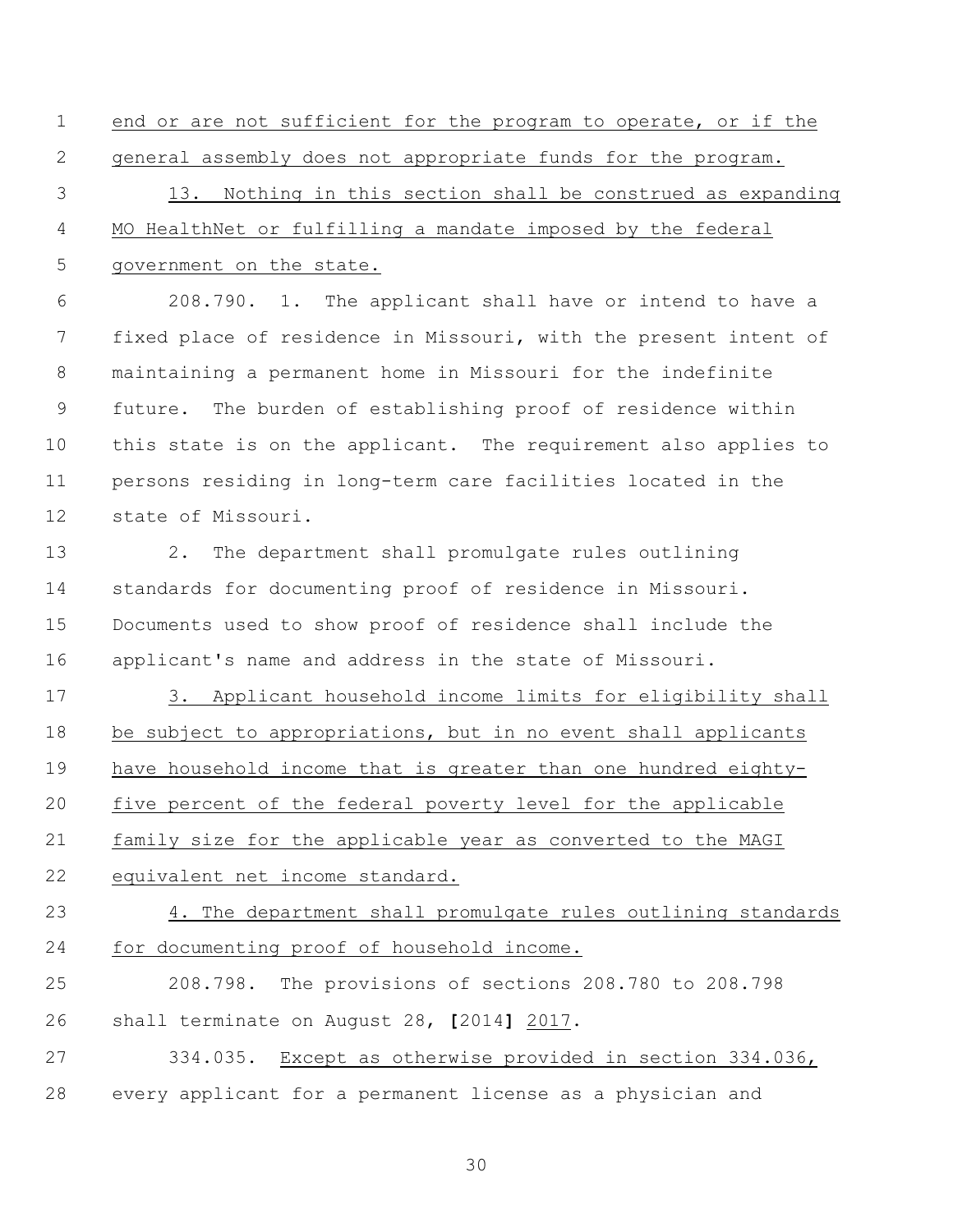| $\mathbf 1$    | surgeon shall provide the board with satisfactory evidence of     |
|----------------|-------------------------------------------------------------------|
| $\mathbf{2}$   | having successfully completed such postgraduate training in       |
| 3              | hospitals or medical or osteopathic colleges as the board may     |
| $\overline{4}$ | prescribe by rule.                                                |
| 5              | 334.036. 1. For purposes of this section, the following           |
| 6              | terms shall mean:                                                 |
| 7              | "Assistant physician", any medical school graduate who:<br>(1)    |
| $8\,$          | (a) Is a resident and citizen of the United States or is a        |
| $\mathsf 9$    | legal resident alien;                                             |
| 10             | Has successfully completed Step 1 and Step 2 of the<br>(b)        |
| 11             | United States Medical Licensing Examination or the equivalent of  |
| 12             | such steps of any other board-approved medical licensing          |
| 13             | examination within the two-year period immediately preceding      |
| 14             | application for licensure as an assistant physician, but in no    |
| 15             | event more than three years after graduation from a medical       |
| 16             | college or osteopathic medical college;                           |
| 17             | Has not completed an approved postgraduate residency<br>(C)       |
| 18             | and has successfully completed Step 2 of the United States        |
| 19             | Medical Licensing Examination or the equivalent of such step of   |
| 20             | any other board-approved medical licensing examination within the |
| 21             | immediately preceding two-year period unless when such two-year   |
| 22             | anniversary occurred he or she was serving as a resident          |
| 23             | physician in an accredited residency in the United States and     |
| 24             | continued to do so within thirty days prior to application for    |
| 25             | licensure as an assistant physician; and                          |
| 26             | (d)<br>Has proficiency in the English language;                   |
| 27             | "Assistant physician collaborative practice<br>(2)                |
| 28             | arrangement", an agreement between a physician and an assistant   |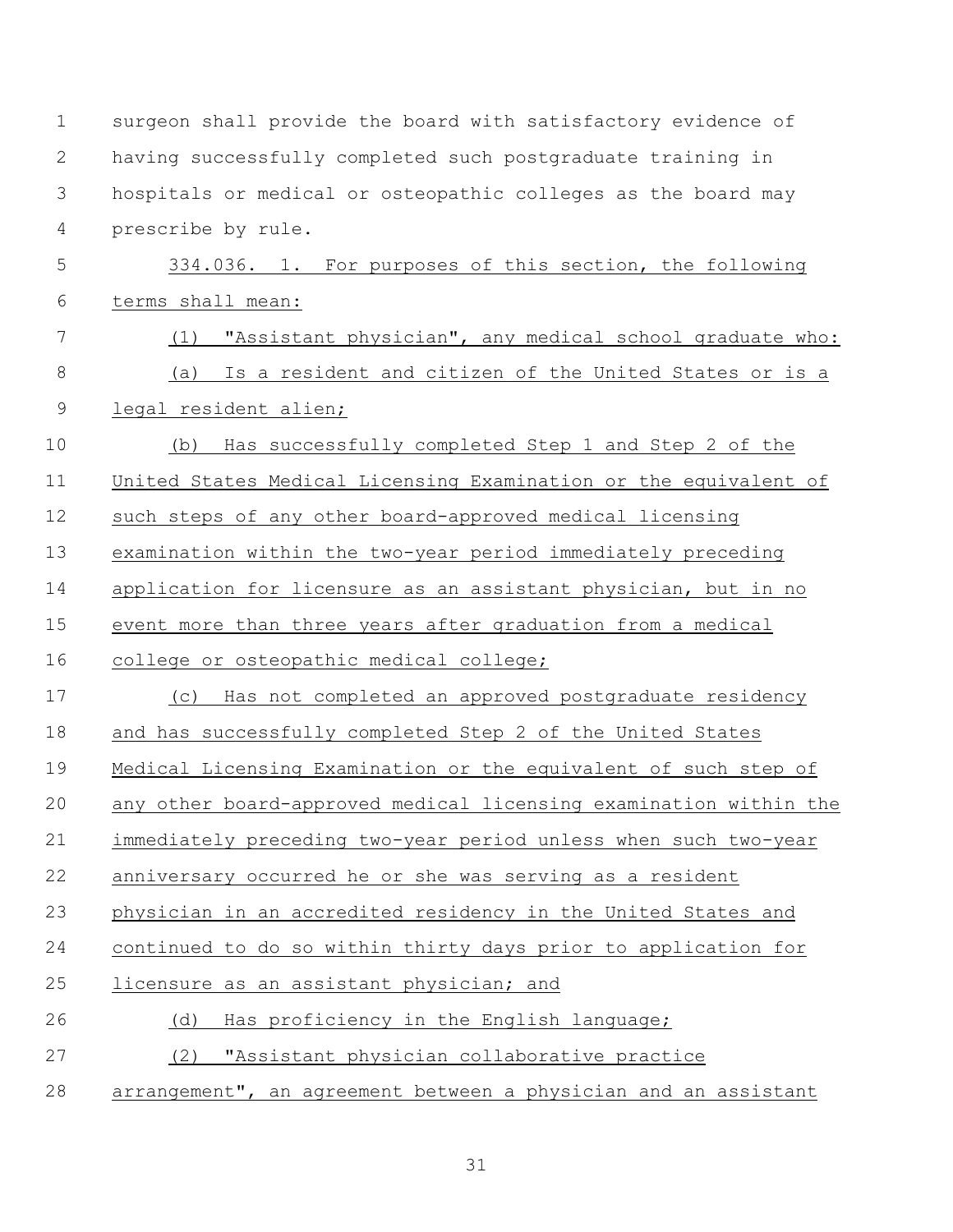| $\mathbf 1$    | physician that meets the requirements of this section and section |
|----------------|-------------------------------------------------------------------|
| $\mathbf{2}$   | 334.037;                                                          |
| 3              | "Medical school graduate", any person who has graduated<br>(3)    |
| 4              | from a medical college or osteopathic medical college described   |
| 5              | in section 334.031.                                               |
| 6              | 2. (1) An assistant physician collaborative practice              |
| $\overline{7}$ | arrangement shall limit the assistant physician to providing only |
| 8              | primary care services and only in medically underserved rural or  |
| $\mathcal{G}$  | urban areas of this state or in any pilot project areas           |
| 10             | established in which assistant physicians may practice.           |
| 11             | (2)<br>For a physician-assistant physician team working in a      |
| 12             | rural health clinic under the federal Rural Health Clinic         |
| 13             | Services Act, P.L. 95-210, as amended:                            |
| 14             | An assistant physician shall be considered a physician<br>(a)     |
| 15             | assistant for purposes of regulations of the Centers for Medicare |
| 16             | and Medicaid Services (CMS); and                                  |
| 17             | No supervision requirements in addition to the minimum<br>(b)     |
| 18             | federal law shall be required.                                    |
| 19             | 3. (1) For purposes of this section, the licensure of             |
| 20             | assistant physicians shall take place within processes            |
| 21             | established by rules of the state board of registration for the   |
| 22             | healing arts. The board of healing arts is authorized to          |
| 23             | establish rules under chapter 536 establishing licensure and      |
| 24             | renewal procedures, supervision, collaborative practice           |
| 25             | arrangements, fees, and addressing such other matters as are      |
| 26             | necessary to protect the public and discipline the profession.    |
| 27             | An application for licensure may be denied or the licensure of an |
| 28             | assistant physician may be suspended or revoked by the board in   |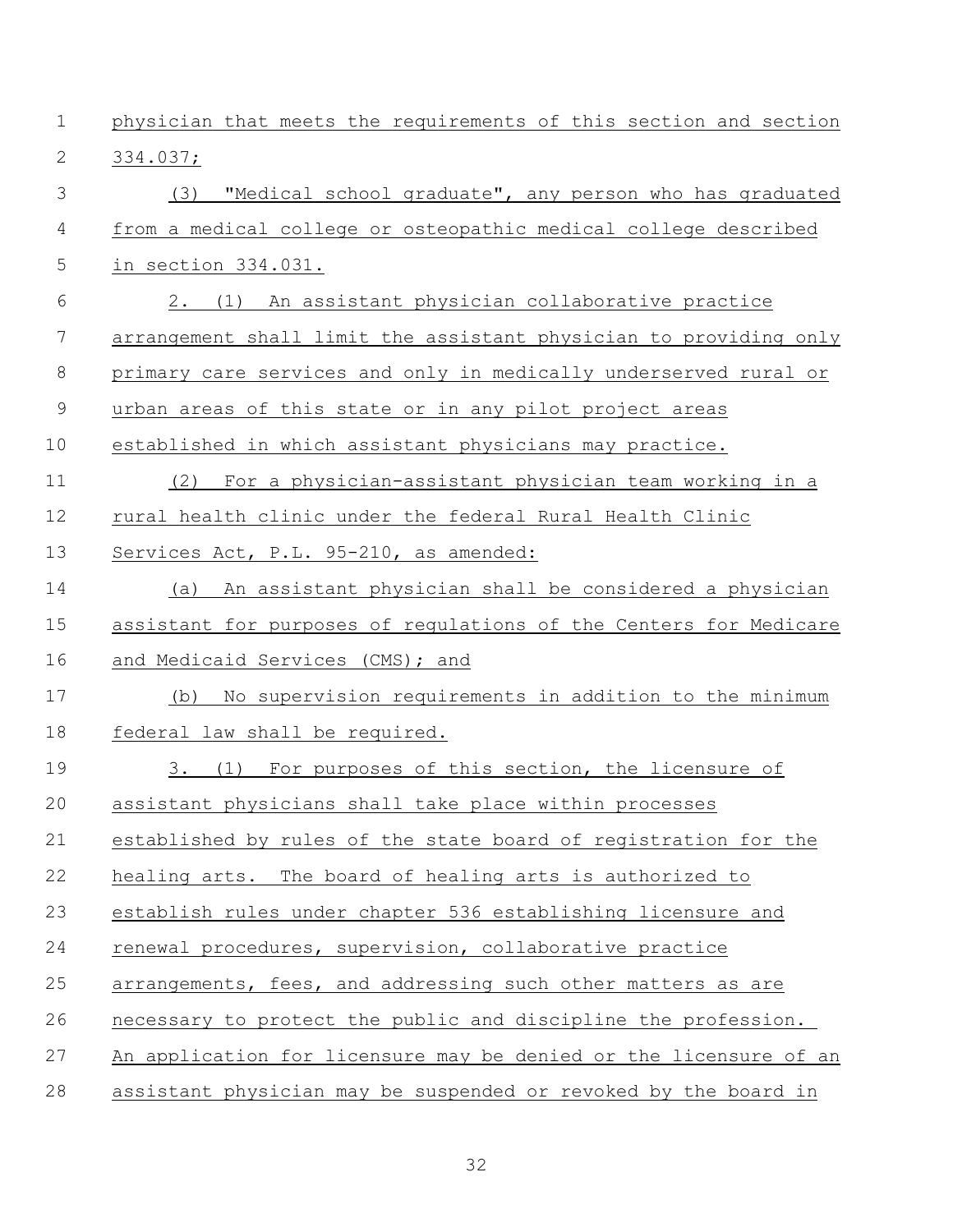the same manner and for violation of the standards as set forth by section 334.100, or such other standards of conduct set by the board by rule.

 (2) Any rule or portion of a rule, as that term is defined 5 in section 536.010, that is created under the authority delegated in this section shall become effective only if it complies with and is subject to all of the provisions of chapter 536 and, if applicable, section 536.028. This section and chapter 536 are nonseverable and if any of the powers vested with the general assembly under chapter 536 to review, to delay the effective date, or to disapprove and annul a rule are subsequently held unconstitutional, then the grant of rulemaking authority and any rule proposed or adopted after August 28, 2014, shall be invalid and void.

 4. An assistant physician shall clearly identify himself or herself as an assistant physician and shall be permitted to use the terms "doctor", "Dr.", or "doc". No assistant physician shall practice or attempt to practice without an assistant physician collaborative practice arrangement, except as otherwise provided in this section and in an emergency situation. 5. The collaborating physician is responsible at all times for the oversight of the activities of and accepts responsibility for primary care services rendered by the assistant physician. 6. The provisions of section 334.037 shall apply to all assistant physician collaborative practice arrangements. To be eligible to practice as an assistant physician, a licensed assistant physician shall enter into an assistant physician collaborative practice arrangement within six months of his or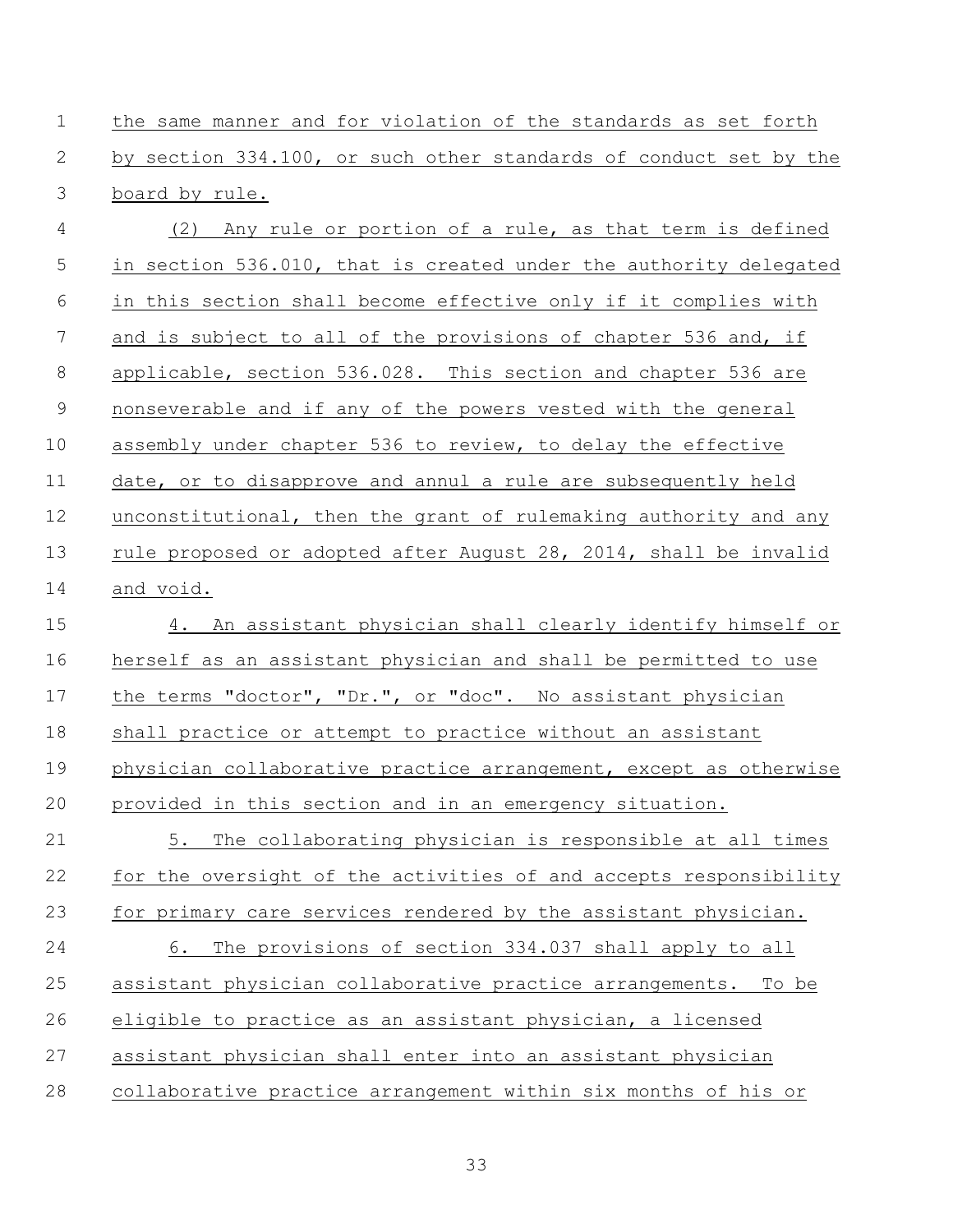| $\mathbf 1$    | her initial licensure and shall not have more than a six-month    |
|----------------|-------------------------------------------------------------------|
| 2              | time period between collaborative practice arrangements during    |
| 3              | his or her licensure period. Any renewal of licensure under this  |
| $\overline{4}$ | section shall include verification of actual practice under a     |
| 5              | collaborative practice arrangement in accordance with this        |
| 6              | subsection during the immediately preceding licensure period.     |
| 7              | 334.037. 1. A physician may enter into collaborative              |
| $8\,$          | practice arrangements with assistant physicians. Collaborative    |
| $\mathcal{G}$  | practice arrangements shall be in the form of written agreements, |
| 10             | jointly agreed-upon protocols, or standing orders for the         |
| 11             | delivery of health care services. Collaborative practice          |
| 12             | arrangements, which shall be in writing, may delegate to an       |
| 13             | assistant physician the authority to administer or dispense drugs |
| 14             | and provide treatment as long as the delivery of such health care |
| 15             | services is within the scope of practice of the assistant         |
| 16             | physician and is consistent with that assistant physician's       |
| 17             | skill, training, and competence and the skill and training of the |
| 18             | collaborating physician.                                          |
| 19             | 2. The written collaborative practice arrangement shall           |
| 20             | contain at least the following provisions:                        |
| 21             | Complete names, home and business addresses, zip codes,<br>(1)    |
| 22             | and telephone numbers of the collaborating physician and the      |
| 23             | assistant physician;                                              |
| 24             | A list of all other offices or locations besides those<br>(2)     |
| 25             | listed in subdivision (1) of this subsection where the            |
| 26             | collaborating physician authorized the assistant physician to     |
| 27             | prescribe;                                                        |
| 28             | A requirement that there shall be posted at every<br>(3)          |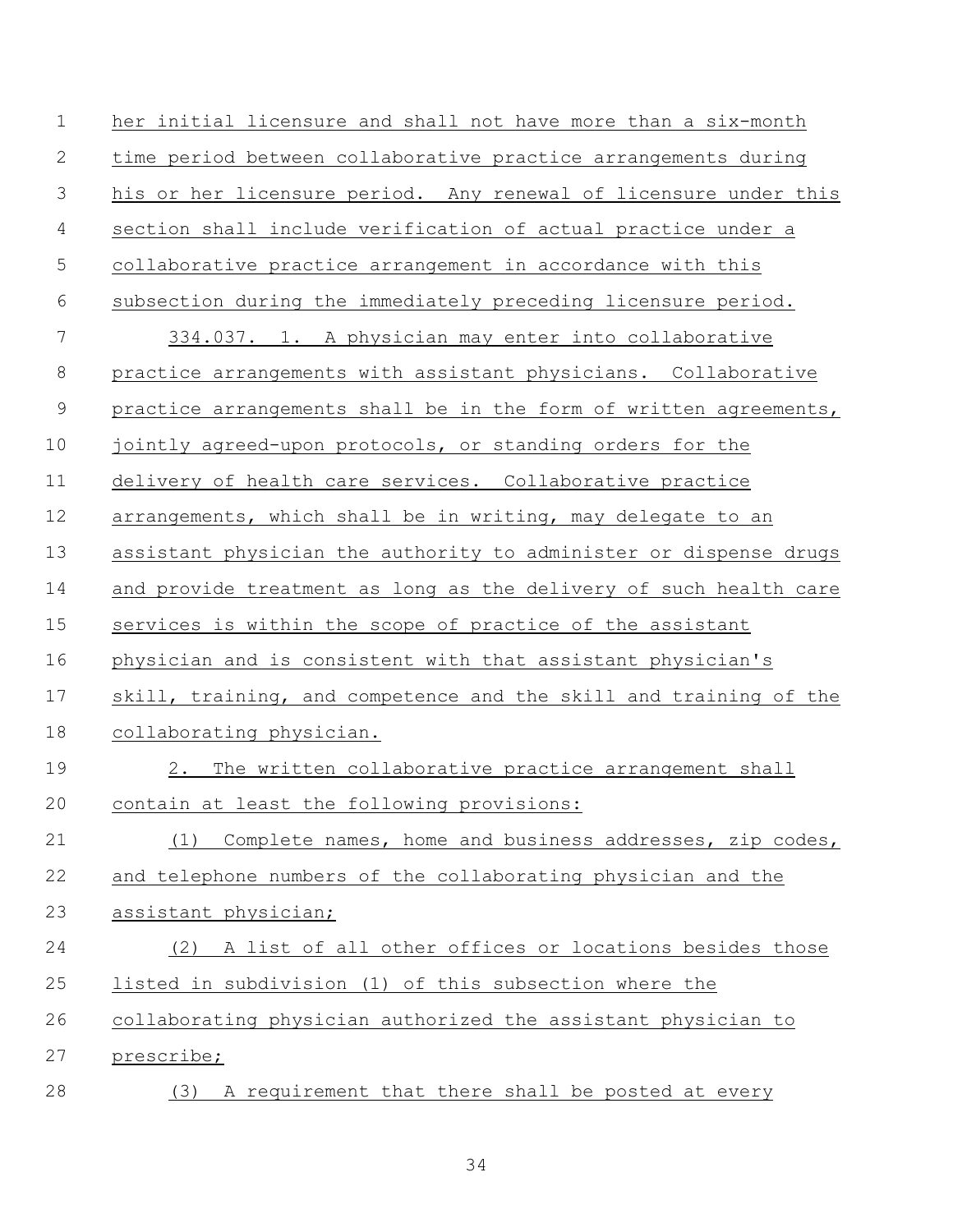| $\mathbf 1$  | office where the assistant physician is authorized to prescribe,  |
|--------------|-------------------------------------------------------------------|
| $\mathbf{2}$ | in collaboration with a physician, a prominently displayed        |
| 3            | disclosure statement informing patients that they may be seen by  |
| 4            | an assistant physician and have the right to see the              |
| 5            | collaborating physician;                                          |
| 6            | (4) All specialty or board certifications of the                  |
| 7            | collaborating physician and all certifications of the assistant   |
| $\,8\,$      | physician;                                                        |
| $\mathsf 9$  | The manner of collaboration between the collaborating<br>(5)      |
| 10           | physician and the assistant physician, including how the          |
| 11           | collaborating physician and the assistant physician shall:        |
| 12           | Engage in collaborative practice consistent with each<br>(a)      |
| 13           | professional's skill, training, education, and competence;        |
| 14           | Maintain geographic proximity; except, the<br>(b)                 |
| 15           | collaborative practice arrangement may allow for geographic       |
| 16           | proximity to be waived for a maximum of twenty-eight days per     |
| 17           | calendar year for rural health clinics as defined by P.L. 95-210, |
| 18           | as long as the collaborative practice arrangement includes        |
| 19           | alternative plans as required in paragraph (c) of this            |
| 20           | subdivision. Such exception to geographic proximity shall apply   |
| 21           | only to independent rural health clinics, provider-based rural    |
| 22           | health clinics if the provider is a critical access hospital as   |
| 23           | provided in 42 U.S.C. Section 1395i-4, and provider-based rural   |
| 24           | health clinics if the main location of the hospital sponsor is    |
| 25           | greater than fifty miles from the clinic. The collaborating       |
| 26           | physician shall maintain documentation related to such            |
| 27           | requirement and present it to the state board of registration for |
| 28           | the healing arts when requested; and                              |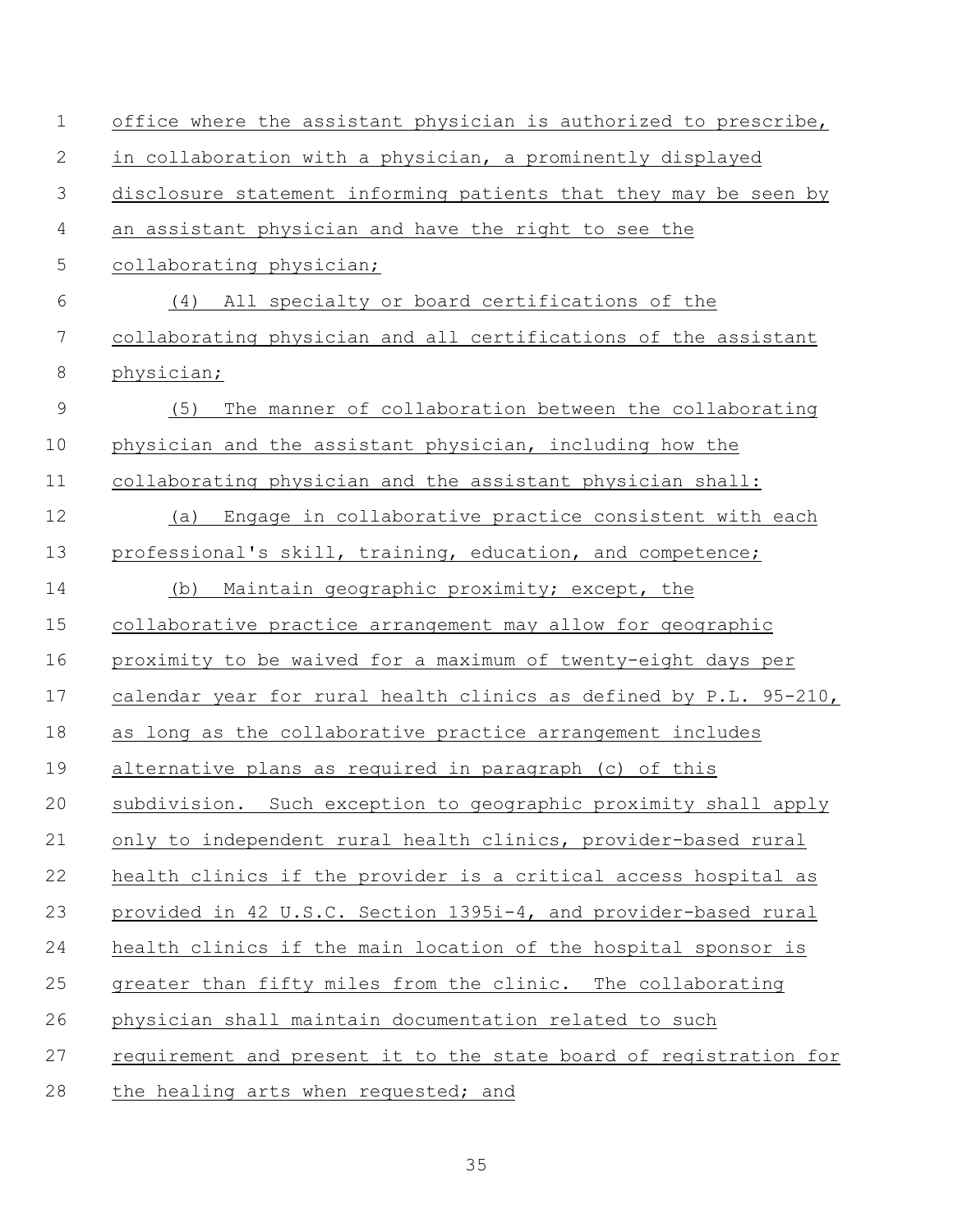(c) Provide coverage during absence, incapacity, infirmity, 2 or emergency by the collaborating physician; (6) A description of the assistant physician's controlled substance prescriptive authority in collaboration with the physician, including a list of the controlled substances the physician authorizes the assistant physician to prescribe and documentation that it is consistent with each professional's 8 education, knowledge, skill, and competence; (7) A list of all other written practice agreements of the collaborating physician and the assistant physician; (8) The duration of the written practice agreement between 12 the collaborating physician and the assistant physician; (9) A description of the time and manner of the collaborating physician's review of the assistant physician's delivery of health care services. The description shall include provisions that the assistant physician shall submit a minimum of ten percent of the charts documenting the assistant physician's delivery of health care services to the collaborating physician 19 for review by the collaborating physician, or any other physician designated in the collaborative practice arrangement, every fourteen days; and (10) The collaborating physician, or any other physician designated in the collaborative practice arrangement, shall review every fourteen days a minimum of twenty percent of the charts in which the assistant physician prescribes controlled substances. The charts reviewed under this subdivision may be counted in the number of charts required to be reviewed under subdivision (9) of this subsection.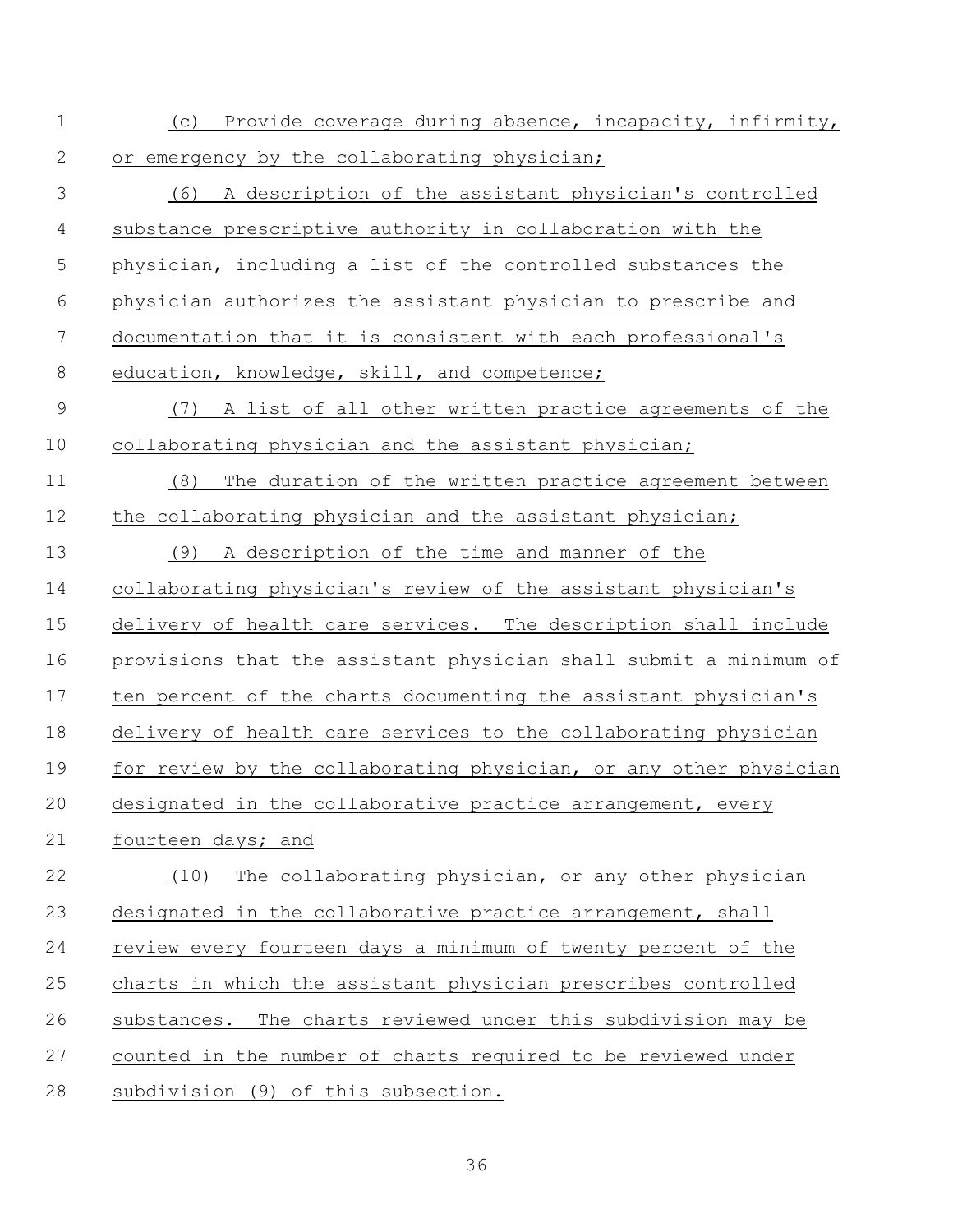| $\mathbf 1$  | The state board of registration for the healing arts<br>3.        |
|--------------|-------------------------------------------------------------------|
| $\mathbf{2}$ | under section 334.125 shall promulgate rules regulating the use   |
| 3            | of collaborative practice arrangements for assistant physicians.  |
| 4            | Such rules shall specify:                                         |
| 5            | Geographic areas to be covered;<br>(1)                            |
| 6            | (2)<br>The methods of treatment that may be covered by            |
| 7            | collaborative practice arrangements;                              |
| $\,8\,$      | In conjunction with deans of medical schools and<br>(3)           |
| 9            | primary care residency program directors in the state, the        |
| 10           | development and implementation of educational methods and         |
| 11           | programs undertaken during the collaborative practice service     |
| 12           | which shall facilitate the advancement of the assistant           |
| 13           | physician's medical knowledge and capabilities, and which may     |
| 14           | lead to credit toward a future residency program for programs     |
| 15           | that deem such documented educational achievements acceptable;    |
| 16           | and                                                               |
| 17           | The requirements for review of services provided under<br>(4)     |
| 18           | collaborative practice arrangements, including delegating         |
| 19           | authority to prescribe controlled substances.                     |
| 20           |                                                                   |
| 21           | Any rules relating to dispensing or distribution of medications   |
| 22           | or devices by prescription or prescription drug orders under this |
| 23           | section shall be subject to the approval of the state board of    |
| 24           | pharmacy. Any rules relating to dispensing or distribution of     |
| 25           | controlled substances by prescription or prescription drug orders |
| 26           | under this section shall be subject to the approval of the        |
| 27           | department of health and senior services and the state board of   |
| 28           | pharmacy. The state board of registration for the healing arts    |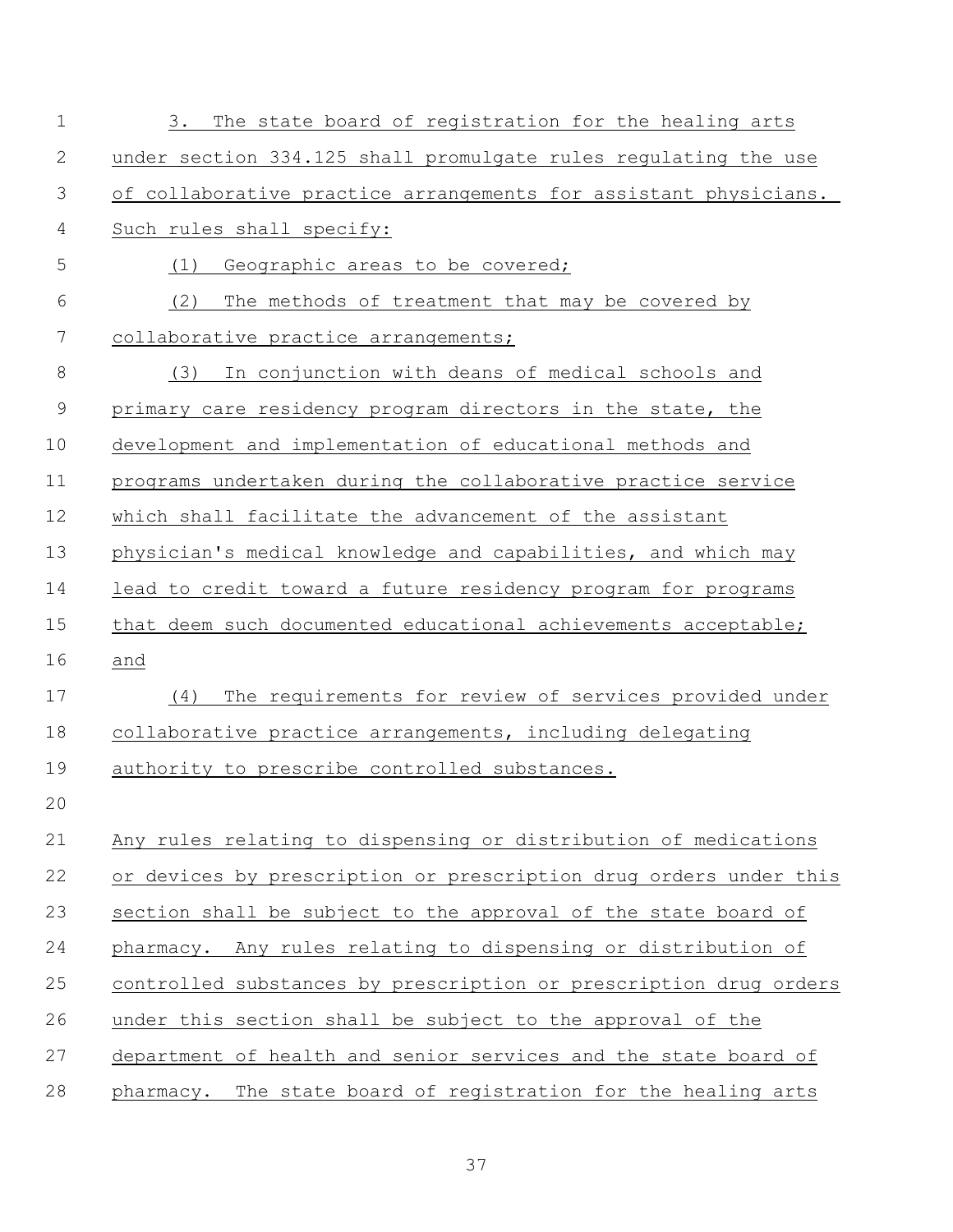shall promulgate rules applicable to assistant physicians that shall be consistent with guidelines for federally funded clinics. The rulemaking authority granted in this subsection shall not extend to collaborative practice arrangements of hospital employees providing inpatient care within hospitals as defined in chapter 197 or population-based public health services as defined by 20 CSR 2150-5.100 as of April 30, 2008.

 4. The state board of registration for the healing arts shall not deny, revoke, suspend, or otherwise take disciplinary action against a collaborating physician for health care services delegated to an assistant physician provided the provisions of 12 this section and the rules promulgated thereunder are satisfied. 5. Within thirty days of any change and on each renewal, the state board of registration for the healing arts shall require every physician to identify whether the physician is engaged in any collaborative practice arrangement, including collaborative practice arrangements delegating the authority to prescribe controlled substances, and also report to the board the name of each assistant physician with whom the physician has entered into such arrangement. The board may make such information available to the public. The board shall track the reported information and may routinely conduct random reviews of such arrangements to ensure that arrangements are carried out for compliance under this chapter. 6. A collaborating physician shall not enter into a

 collaborative practice arrangement with more than three full-time equivalent assistant physicians. Such limitation shall not apply to collaborative arrangements of hospital employees providing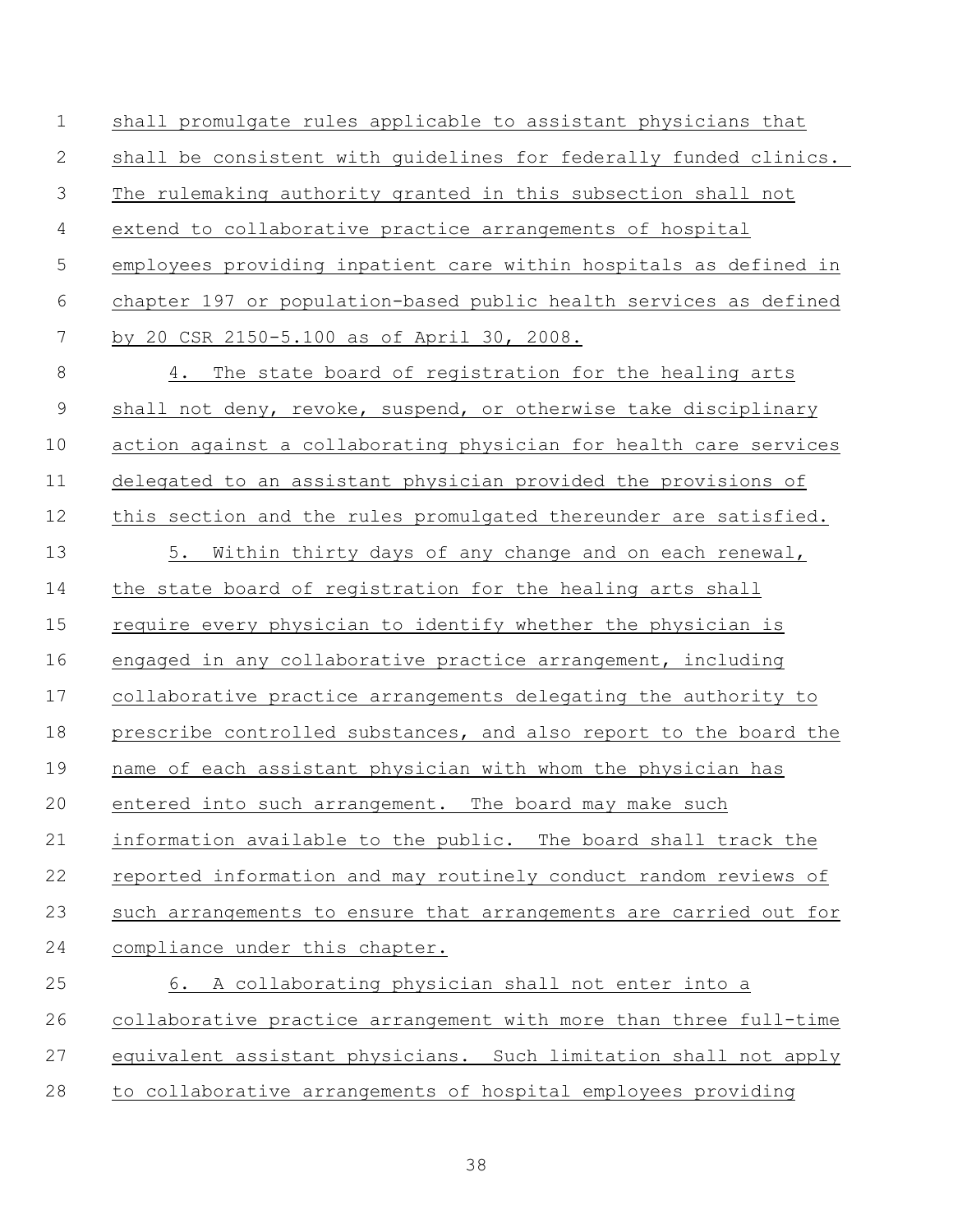| $\mathbf 1$ | inpatient care service in hospitals as defined in chapter 197 or  |
|-------------|-------------------------------------------------------------------|
| 2           | population-based public health services as defined by 20 CSR      |
| 3           | 2150-5.100 as of April 30, 2008.                                  |
| 4           | The collaborating physician shall determine and document<br>7.    |
| 5           | the completion of at least a one-month period of time during      |
| 6           | which the assistant physician shall practice with the             |
| 7           | collaborating physician continuously present before practicing in |
| $8\,$       | a setting where the collaborating physician is not continuously   |
| $\mathsf 9$ | present. Such limitation shall not apply to collaborative         |
| 10          | arrangements of providers of population-based public health       |
| 11          | services as defined by 20 CSR 2150-5.100 as of April 30, 2008.    |
| 12          | No agreement made under this section shall supersede<br>8.        |
| 13          | current hospital licensing regulations governing hospital         |
| 14          | medication orders under protocols or standing orders for the      |
| 15          | purpose of delivering inpatient or emergency care within a        |
| 16          | hospital as defined in section 197.020 if such protocols or       |
| 17          | standing orders have been approved by the hospital's medical      |
| 18          | staff and pharmaceutical therapeutics committee.                  |
| 19          | No contract or other agreement shall require a physician<br>9.    |
| 20          | to act as a collaborating physician for an assistant physician    |
| 21          | against the physician's will. A physician shall have the right    |
| 22          | to refuse to act as a collaborating physician, without penalty,   |
| 23          | for a particular assistant physician. No contract or other        |
| 24          | agreement shall limit the collaborating physician's ultimate      |
| 25          | authority over any protocols or standing orders or in the         |
| 26          | delegation of the physician's authority to any assistant          |
| 27          | physician, but such requirement shall not authorize a physician   |
| 28          | in implementing such protocols, standing orders, or delegation to |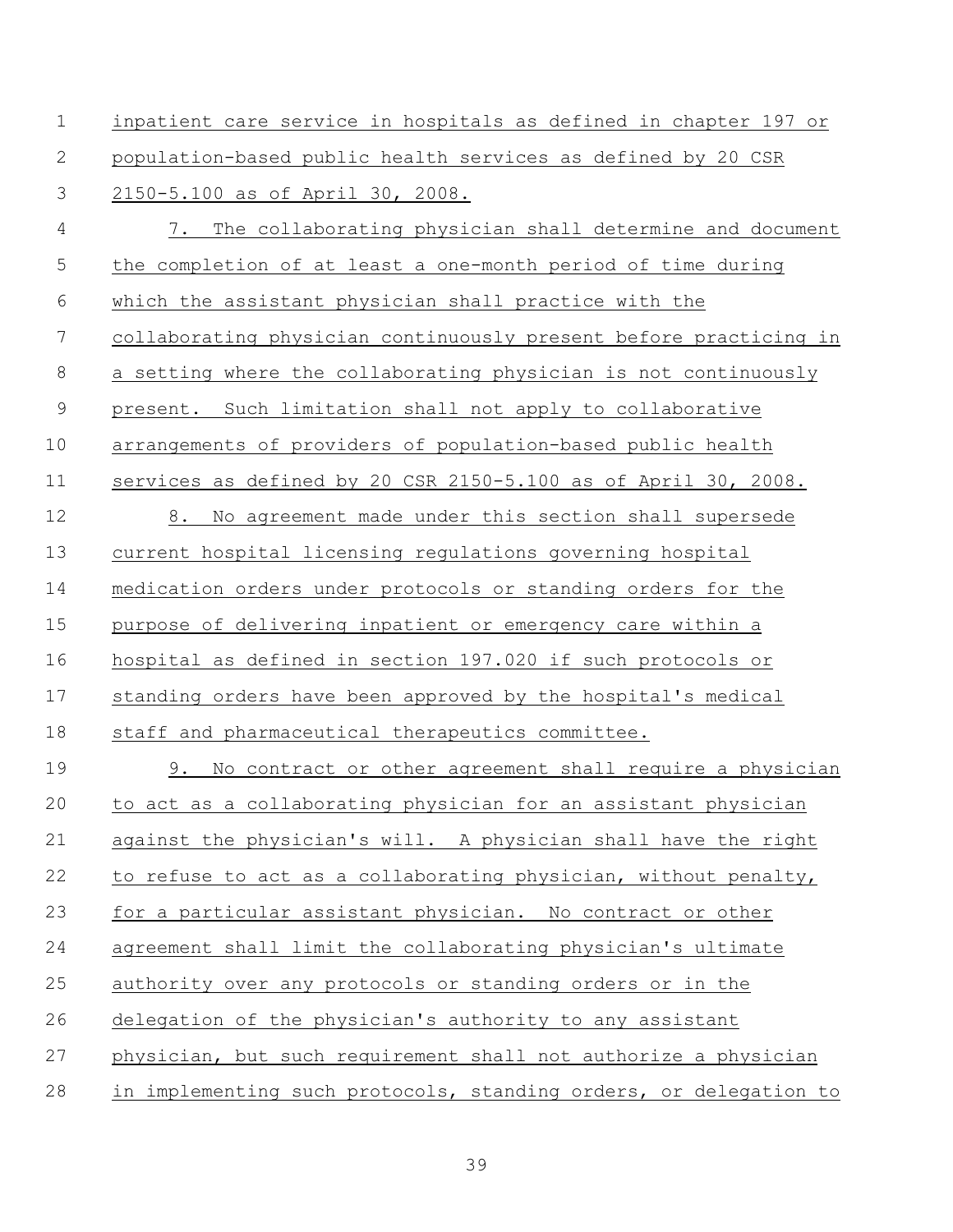| $\mathbf 1$ | violate applicable standards for safe medical practice            |  |
|-------------|-------------------------------------------------------------------|--|
| 2           | established by a hospital's medical staff.                        |  |
| 3           | 10.<br>No contract or other agreement shall require any           |  |
| 4           | assistant physician to serve as a collaborating assistant         |  |
| 5           | physician for any collaborating physician against the assistant   |  |
| 6           | physician's will. An assistant physician shall have the right to  |  |
| 7           | refuse to collaborate, without penalty, with a particular         |  |
| $8\,$       | physician.                                                        |  |
| 9           | All collaborating physicians and assistant physicians<br>11.      |  |
| 10          | in collaborative practice arrangements shall wear identification  |  |
| 11          | badges while acting within the scope of their collaborative       |  |
| 12          | practice arrangement. The identification badges shall             |  |
| 13          | prominently display the licensure status of such collaborating    |  |
| 14          | physicians and assistant physicians.                              |  |
| 15          | 12. (1) An assistant physician with a certificate of              |  |
| 16          | controlled substance prescriptive authority as provided in this   |  |
| 17          | section may prescribe any controlled substance listed in schedule |  |
| 18          | III, IV, or V of section 195.017 when delegated the authority to  |  |
| 19          | prescribe controlled substances in a collaborative practice       |  |
| 20          | arrangement. Such authority shall be filed with the state board   |  |
| 21          | of registration for the healing arts. The collaborating           |  |
| 22          | physician shall maintain the right to limit a specific scheduled  |  |
| 23          | drug or scheduled drug category that the assistant physician is   |  |
| 24          | permitted to prescribe. Any limitations shall be listed in the    |  |
| 25          | collaborative practice arrangement. Assistant physicians shall    |  |
| 26          | not prescribe controlled substances for themselves or members of  |  |
| 27          | their families. Schedule III controlled substances shall be       |  |
| 28          | limited to a five-day supply without refill. Assistant            |  |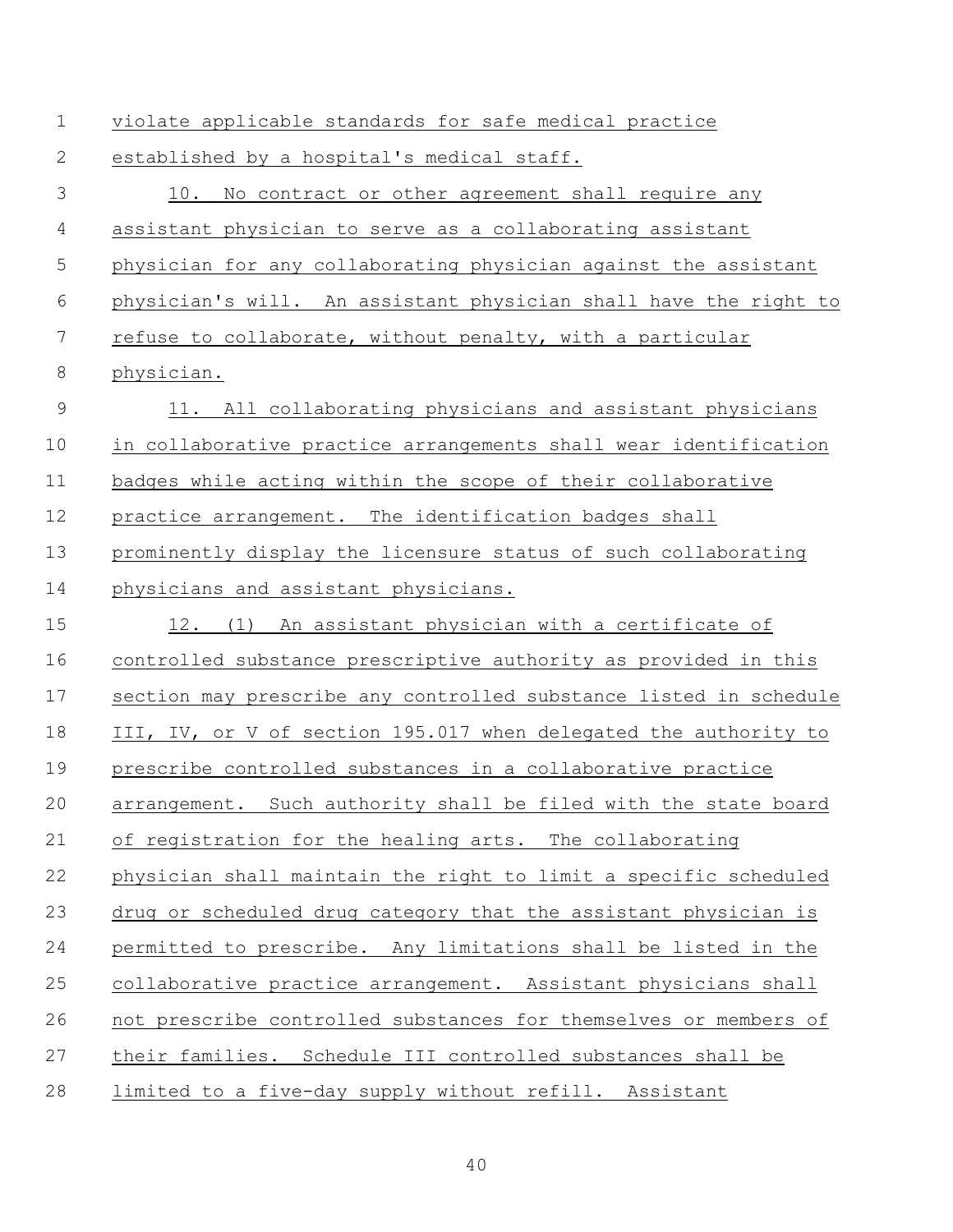physicians who are authorized to prescribe controlled substances under this section shall register with the federal Drug Enforcement Administration and the state bureau of narcotics and dangerous drugs, and shall include the Drug Enforcement Administration registration number on prescriptions for controlled substances. (2) The collaborating physician shall be responsible to determine and document the completion of at least one hundred twenty hours in a four-month period by the assistant physician during which the assistant physician shall practice with the collaborating physician on-site prior to prescribing controlled substances when the collaborating physician is not on-site. Such limitation shall not apply to assistant physicians of population- based public health services as defined in 20 CSR 2150-5.100 as of April 30, 2009. (3) An assistant physician shall receive a certificate of controlled substance prescriptive authority from the state board of registration for the healing arts upon verification of licensure under section 334.036. 334.735. 1. As used in sections 334.735 to 334.749, the following terms mean: (1) "Applicant", any individual who seeks to become 23 licensed as a physician assistant; (2) "Certification" or "registration", a process by a certifying entity that grants recognition to applicants meeting predetermined qualifications specified by such certifying entity; (3) "Certifying entity", the nongovernmental agency or association which certifies or registers individuals who have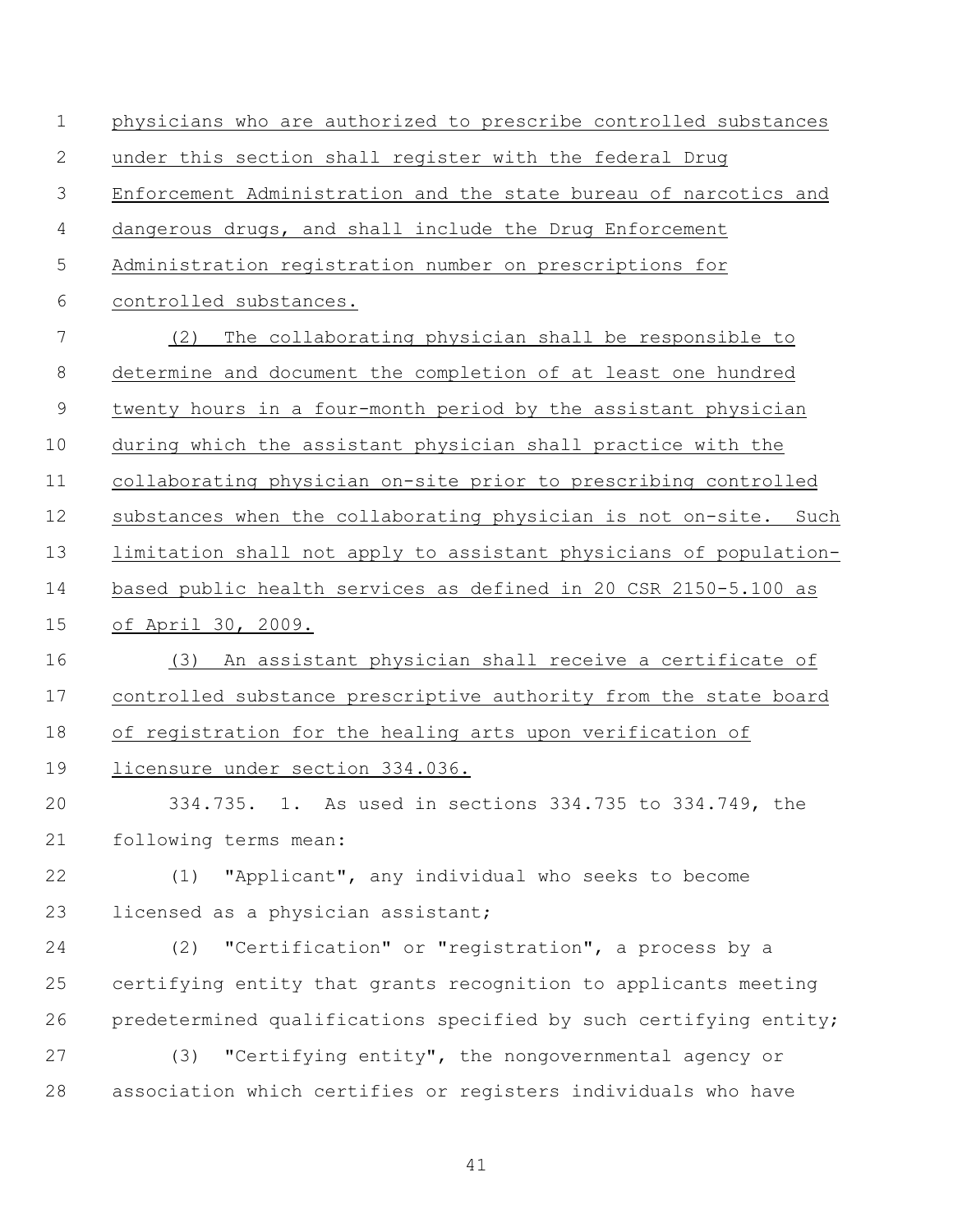completed academic and training requirements;

 (4) "Department", the department of insurance, financial institutions and professional registration or a designated agency thereof;

 (5) "License", a document issued to an applicant by the board acknowledging that the applicant is entitled to practice as 7 a physician assistant;

 (6) "Physician assistant", a person who has graduated from a physician assistant program accredited by the American Medical Association's Committee on Allied Health Education and Accreditation or by its successor agency, who has passed the certifying examination administered by the National Commission on Certification of Physician Assistants and has active certification by the National Commission on Certification of Physician Assistants who provides health care services delegated by a licensed physician. A person who has been employed as a physician assistant for three years prior to August 28, 1989, who has passed the National Commission on Certification of Physician Assistants examination, and has active certification of the National Commission on Certification of Physician Assistants;

 (7) "Recognition", the formal process of becoming a certifying entity as required by the provisions of sections 334.735 to 334.749;

 (8) "Supervision", control exercised over a physician assistant working with a supervising physician and oversight of the activities of and accepting responsibility for the physician assistant's delivery of care. The physician assistant shall only practice at a location where the physician routinely provides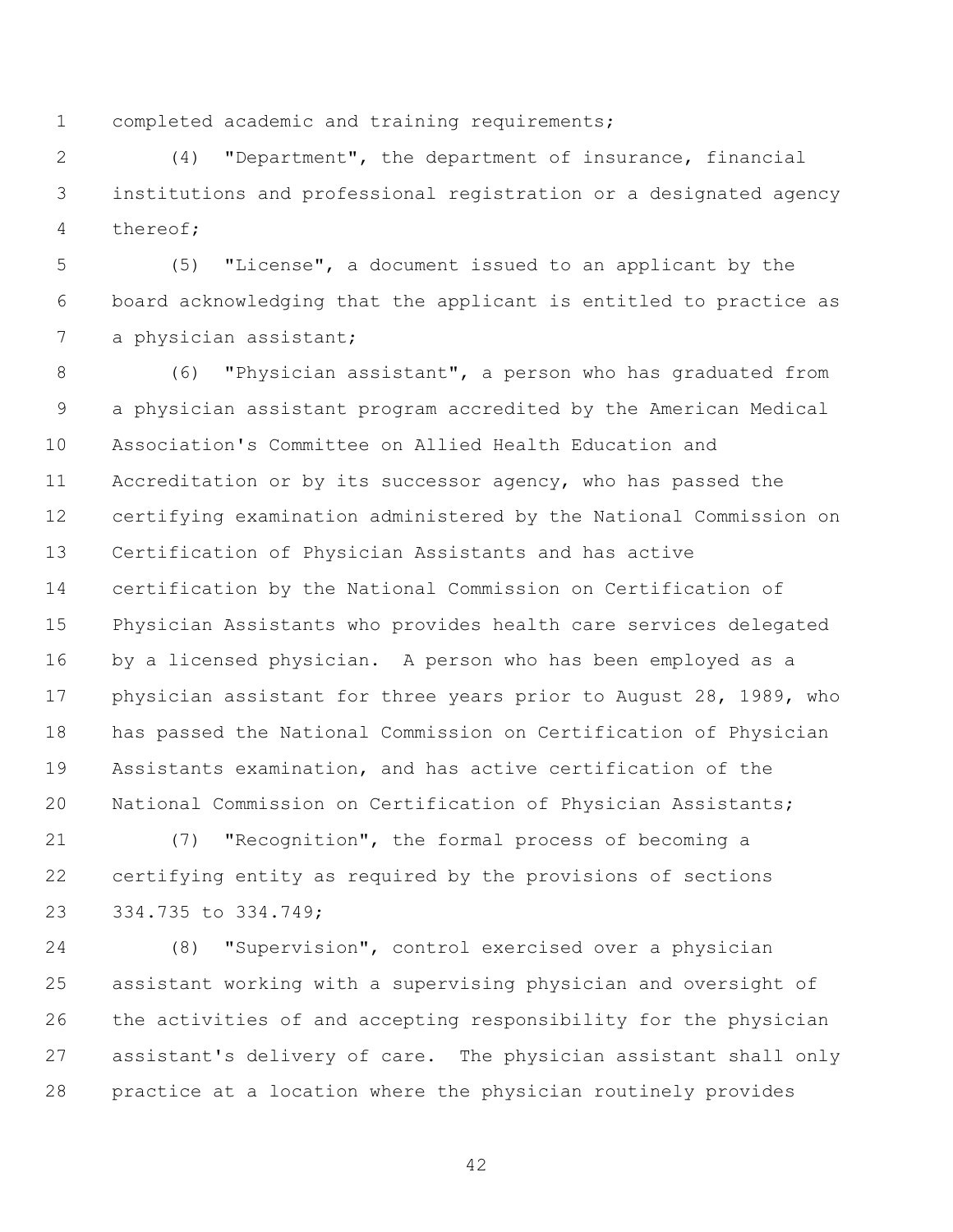patient care, except existing patients of the supervising physician in the patient's home and correctional facilities. The supervising physician must be immediately available in person or via telecommunication during the time the physician assistant is providing patient care. Prior to commencing practice, the supervising physician and physician assistant shall attest on a form provided by the board that the physician shall provide supervision appropriate to the physician assistant's training and that the physician assistant shall not practice beyond the physician assistant's training and experience. Appropriate supervision shall require the supervising physician to be working within the same facility as the physician assistant for at least four hours within one calendar day for every fourteen days on which the physician assistant provides patient care as described in subsection 3 of this section. Only days in which the physician assistant provides patient care as described in subsection 3 of this section shall be counted toward the fourteen-day period. The requirement of appropriate supervision shall be applied so that no more than thirteen calendar days in which a physician assistant provides patient care shall pass between the physician's four hours working within the same facility. The board shall promulgate rules pursuant to chapter 536 for documentation of joint review of the physician assistant activity by the supervising physician and the physician assistant.

 2. (1) A supervision agreement shall limit the physician assistant to practice only at locations described in subdivision (8) of subsection 1 of this section, where the supervising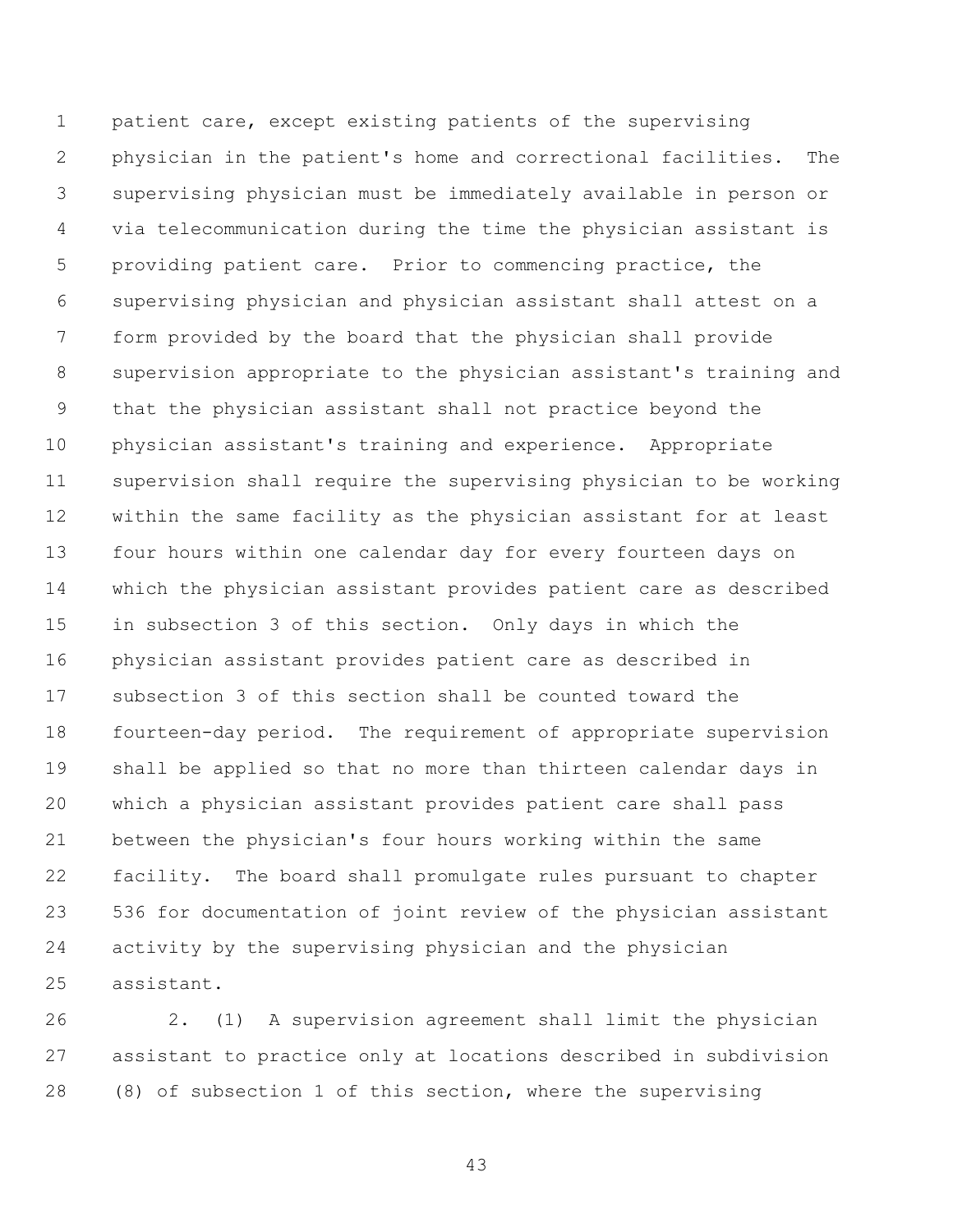physician is no further than fifty miles by road using the most direct route available and where the location is not so situated as to create an impediment to effective intervention and supervision of patient care or adequate review of services.

 (2) For a physician-physician assistant team working in a rural health clinic under the federal Rural Health Clinic Services Act, P.L. 95-210, as amended, no supervision requirements in addition to the minimum federal law shall be required.

 3. The scope of practice of a physician assistant shall consist only of the following services and procedures:

(1) Taking patient histories;

 (2) Performing physical examinations of a patient; (3) Performing or assisting in the performance of routine

15 office laboratory and patient screening procedures;

(4) Performing routine therapeutic procedures;

 (5) Recording diagnostic impressions and evaluating situations calling for attention of a physician to institute treatment procedures;

 (6) Instructing and counseling patients regarding mental and physical health using procedures reviewed and approved by a licensed physician;

 (7) Assisting the supervising physician in institutional settings, including reviewing of treatment plans, ordering of tests and diagnostic laboratory and radiological services, and ordering of therapies, using procedures reviewed and approved by a licensed physician;

(8) Assisting in surgery;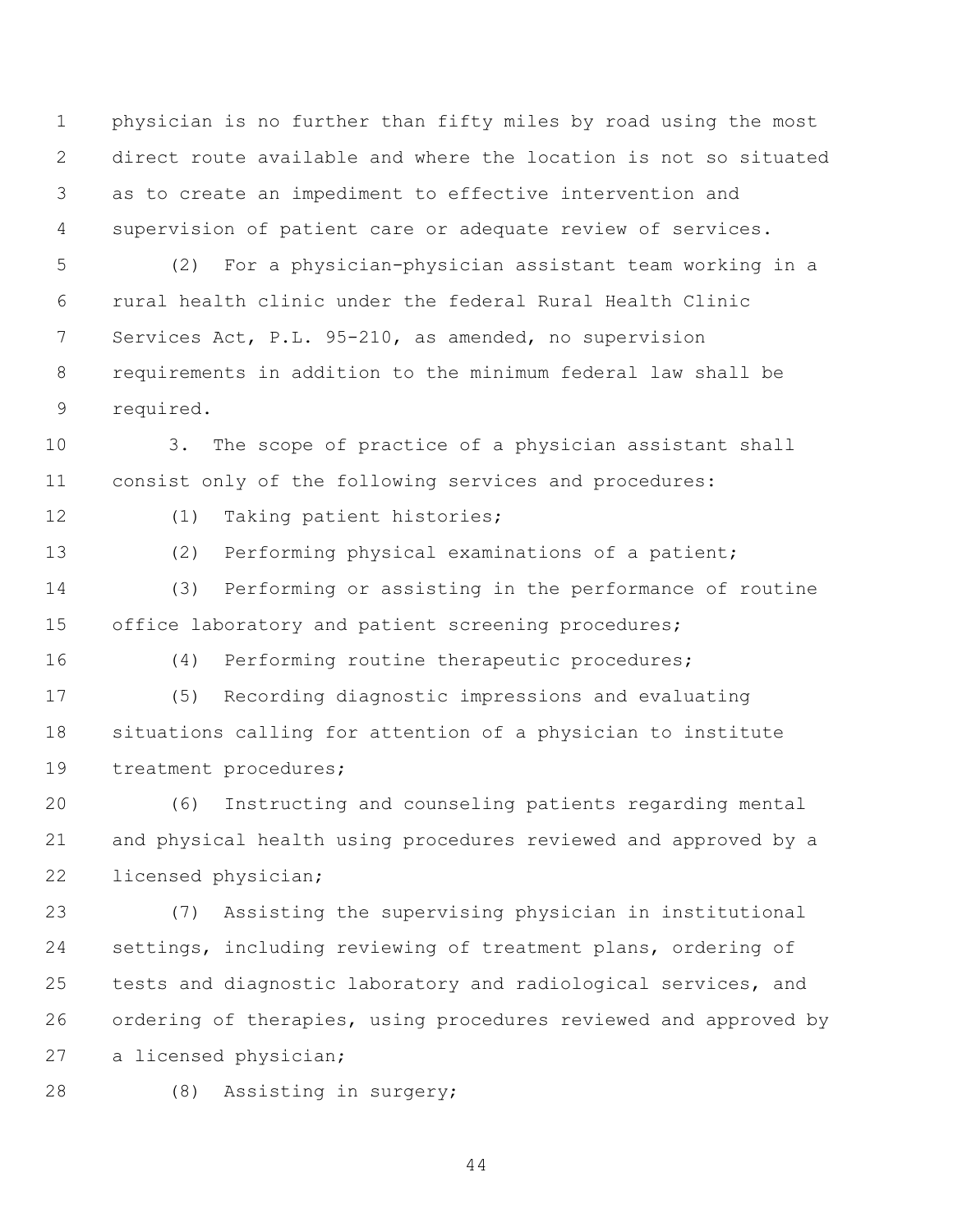(9) Performing such other tasks not prohibited by law under the supervision of a licensed physician as the physician's assistant has been trained and is proficient to perform; and

 (10) Physician assistants shall not perform or prescribe abortions.

 4. Physician assistants shall not prescribe nor dispense any drug, medicine, device or therapy unless pursuant to a physician supervision agreement in accordance with the law, nor prescribe lenses, prisms or contact lenses for the aid, relief or correction of vision or the measurement of visual power or visual efficiency of the human eye, nor administer or monitor general or regional block anesthesia during diagnostic tests, surgery or 13 obstetric procedures. Prescribing and dispensing of drugs, medications, devices or therapies by a physician assistant shall be pursuant to a physician assistant supervision agreement which is specific to the clinical conditions treated by the supervising physician and the physician assistant shall be subject to the following:

 (1) A physician assistant shall only prescribe controlled substances in accordance with section 334.747;

 (2) The types of drugs, medications, devices or therapies prescribed or dispensed by a physician assistant shall be consistent with the scopes of practice of the physician assistant and the supervising physician;

 (3) All prescriptions shall conform with state and federal laws and regulations and shall include the name, address and telephone number of the physician assistant and the supervising physician;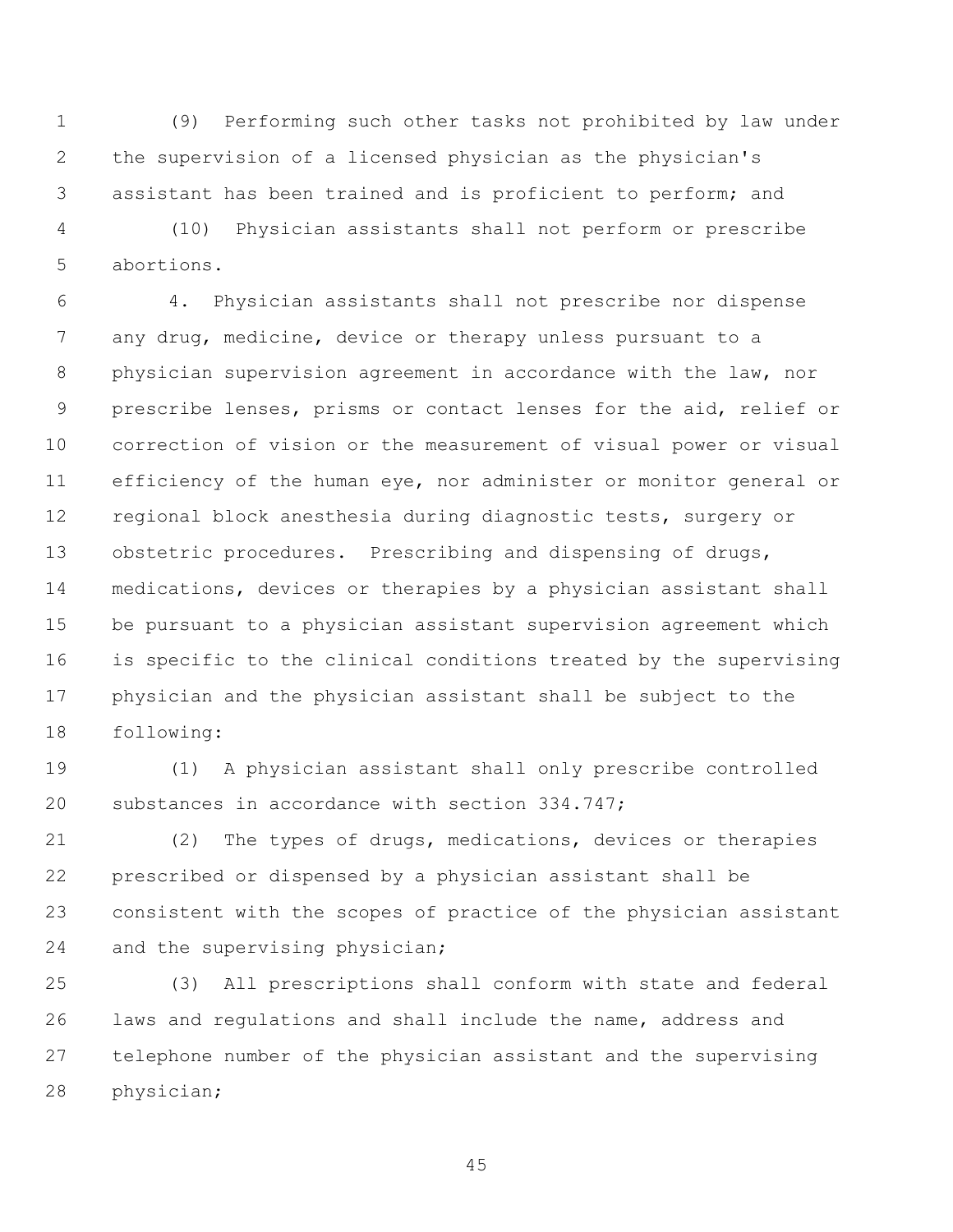(4) A physician assistant, or advanced practice registered nurse as defined in section 335.016 may request, receive and sign for noncontrolled professional samples and may distribute professional samples to patients;

 (5) A physician assistant shall not prescribe any drugs, medicines, devices or therapies the supervising physician is not qualified or authorized to prescribe; and

 (6) A physician assistant may only dispense starter doses of medication to cover a period of time for seventy-two hours or less.

 5. A physician assistant shall clearly identify himself or herself as a physician assistant and shall not use or permit to be used in the physician assistant's behalf the terms "doctor", "Dr." or "doc" nor hold himself or herself out in any way to be a physician or surgeon. No physician assistant shall practice or attempt to practice without physician supervision or in any location where the supervising physician is not immediately available for consultation, assistance and intervention, except as otherwise provided in this section, and in an emergency situation, nor shall any physician assistant bill a patient independently or directly for any services or procedure by the physician assistant; except that, nothing in this subsection shall be construed to prohibit a physician assistant from enrolling with the department of social services as a MO HealthNet provider while acting under a supervision agreement between the physician and physician assistant.

 6. For purposes of this section, the licensing of physician assistants shall take place within processes established by the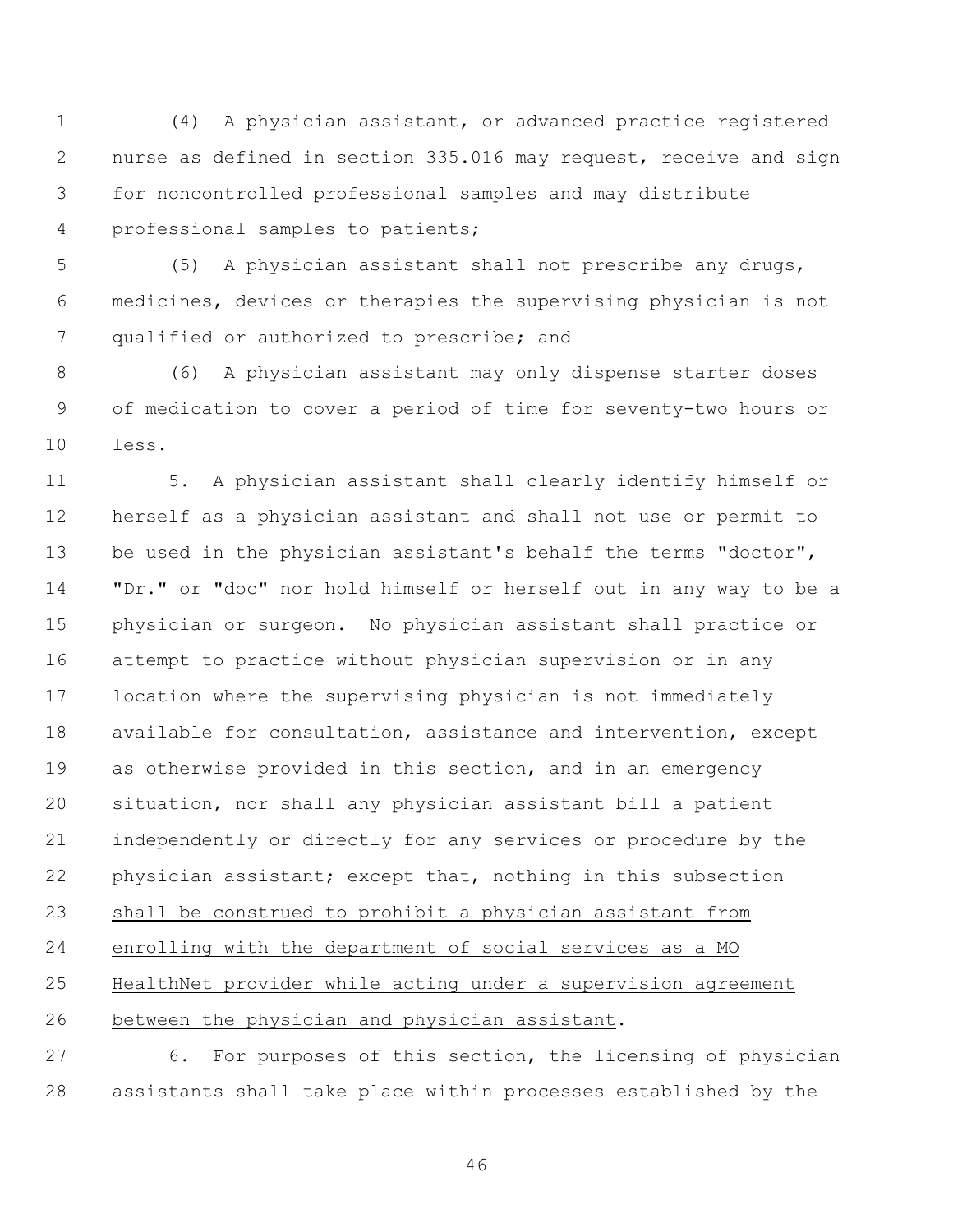state board of registration for the healing arts through rule and regulation. The board of healing arts is authorized to establish rules pursuant to chapter 536 establishing licensing and renewal procedures, supervision, supervision agreements, fees, and addressing such other matters as are necessary to protect the public and discipline the profession. An application for licensing may be denied or the license of a physician assistant may be suspended or revoked by the board in the same manner and for violation of the standards as set forth by section 334.100, or such other standards of conduct set by the board by rule or regulation. Persons licensed pursuant to the provisions of chapter 335 shall not be required to be licensed as physician assistants. All applicants for physician assistant licensure who complete a physician assistant training program after January 1, 2008, shall have a master's degree from a physician assistant program.

 7. "Physician assistant supervision agreement" means a written agreement, jointly agreed-upon protocols or standing order between a supervising physician and a physician assistant, which provides for the delegation of health care services from a supervising physician to a physician assistant and the review of such services. The agreement shall contain at least the following provisions:

 (1) Complete names, home and business addresses, zip codes, telephone numbers, and state license numbers of the supervising 26 physician and the physician assistant;

 (2) A list of all offices or locations where the physician routinely provides patient care, and in which of such offices or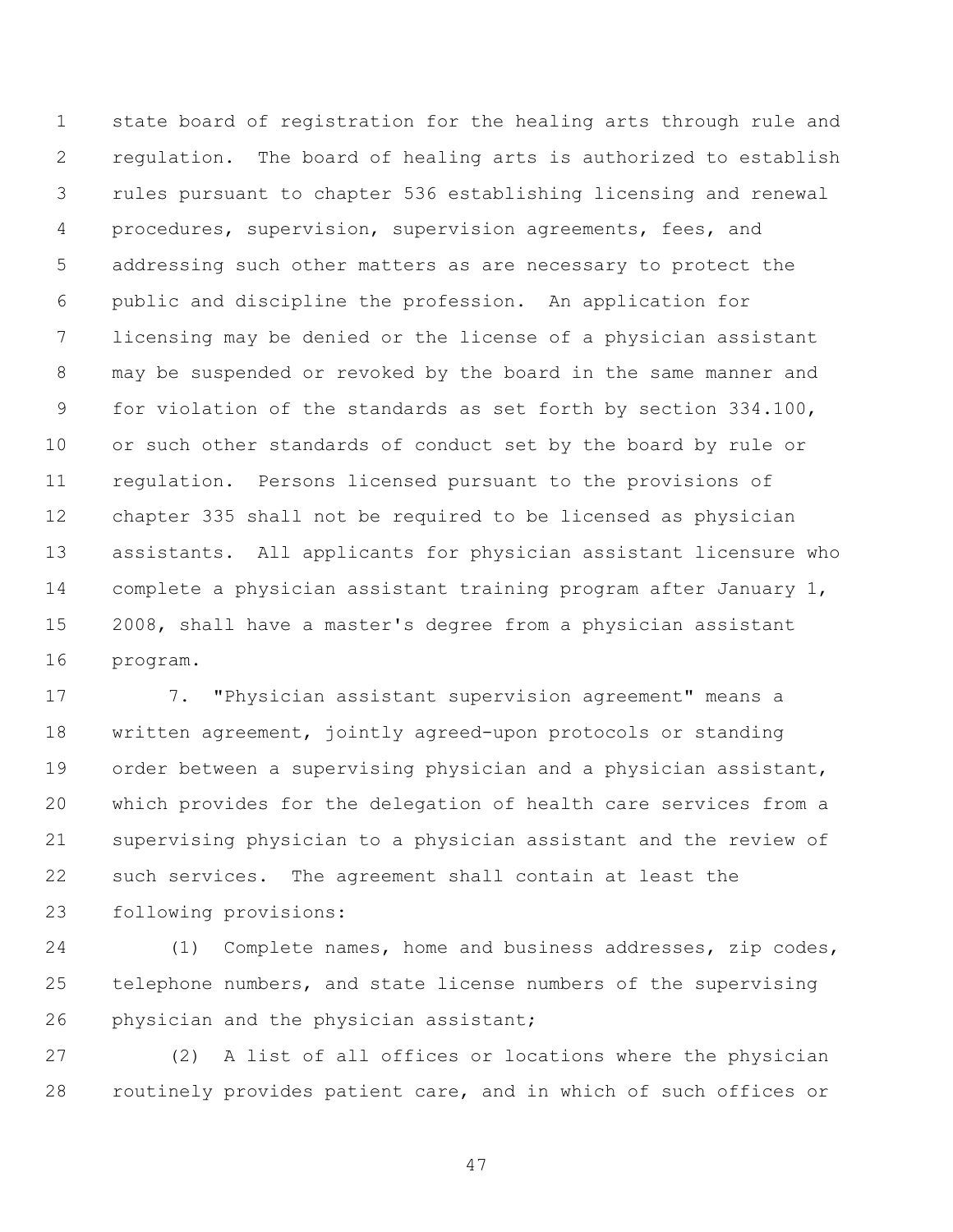locations the supervising physician has authorized the physician 2 assistant to practice;

 (3) All specialty or board certifications of the supervising physician;

 (4) The manner of supervision between the supervising physician and the physician assistant, including how the supervising physician and the physician assistant shall:

 (a) Attest on a form provided by the board that the physician shall provide supervision appropriate to the physician assistant's training and experience and that the physician assistant shall not practice beyond the scope of the physician assistant's training and experience nor the supervising physician's capabilities and training; and

 (b) Provide coverage during absence, incapacity, infirmity, 15 or emergency by the supervising physician;

 (5) The duration of the supervision agreement between the supervising physician and physician assistant; and

 (6) A description of the time and manner of the supervising physician's review of the physician assistant's delivery of health care services. Such description shall include provisions that the supervising physician, or a designated supervising physician listed in the supervision agreement review a minimum of ten percent of the charts of the physician assistant's delivery of health care services every fourteen days.

 8. When a physician assistant supervision agreement is utilized to provide health care services for conditions other than acute self-limited or well-defined problems, the supervising physician or other physician designated in the supervision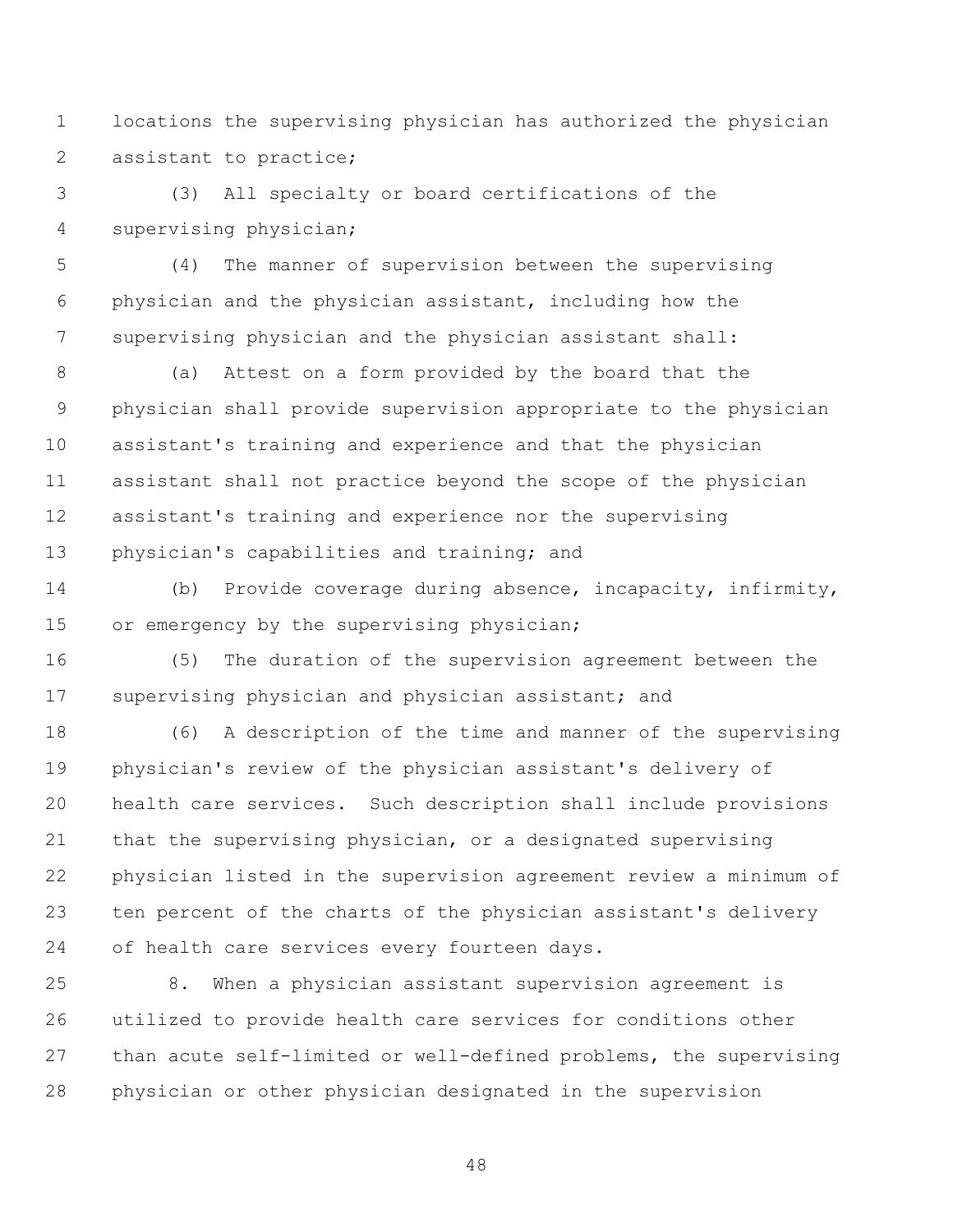agreement shall see the patient for evaluation and approve or formulate the plan of treatment for new or significantly changed conditions as soon as practical, but in no case more than two 4 weeks after the patient has been seen by the physician assistant.

 9. At all times the physician is responsible for the oversight of the activities of, and accepts responsibility for, health care services rendered by the physician assistant.

8 10. It is the responsibility of the supervising physician to determine and document the completion of at least a one-month period of time during which the licensed physician assistant shall practice with a supervising physician continuously present before practicing in a setting where a supervising physician is not continuously present.

14 11. No contract or other agreement shall require a physician to act as a supervising physician for a physician assistant against the physician's will. A physician shall have the right to refuse to act as a supervising physician, without penalty, for a particular physician assistant. No contract or other agreement shall limit the supervising physician's ultimate authority over any protocols or standing orders or in the delegation of the physician's authority to any physician assistant, but this requirement shall not authorize a physician in implementing such protocols, standing orders, or delegation to violate applicable standards for safe medical practice established by the hospital's medical staff.

 12. Physician assistants shall file with the board a copy of their supervising physician form.

13. No physician shall be designated to serve as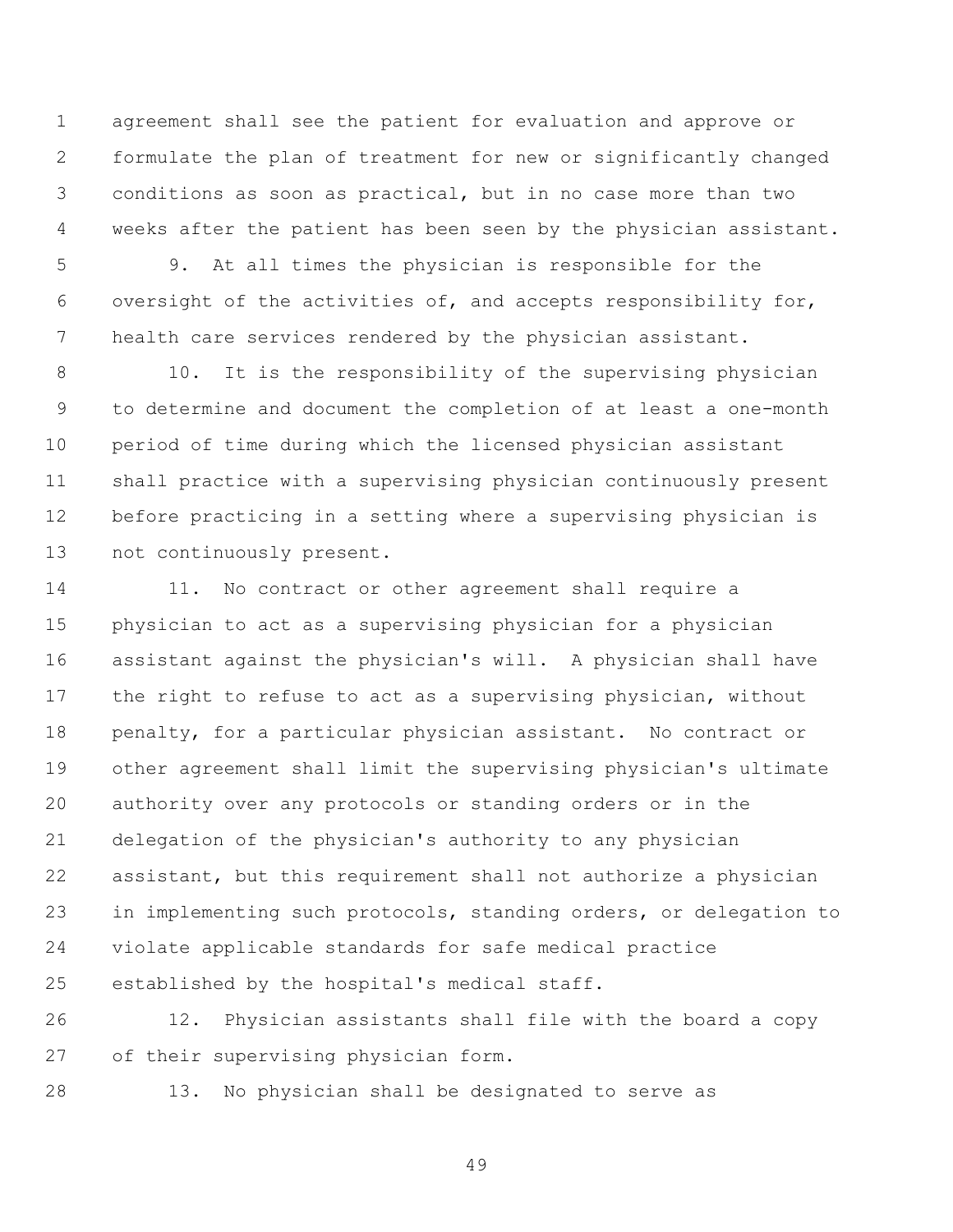supervising physician for more than three full-time equivalent licensed physician assistants. This limitation shall not apply to physician assistant agreements of hospital employees providing inpatient care service in hospitals as defined in chapter 197.

 338.010. 1. The "practice of pharmacy" means the interpretation, implementation, and evaluation of medical prescription orders, including any legend drugs under 21 U.S.C. Section 353; receipt, transmission, or handling of such orders or facilitating the dispensing of such orders; the designing, initiating, implementing, and monitoring of a medication therapeutic plan as defined by the prescription order so long as the prescription order is specific to each patient for care by a 13 pharmacist; the compounding, dispensing, labeling, and administration of drugs and devices pursuant to medical prescription orders and administration of viral influenza, pneumonia, shingles, hepatitis A, hepatitis B, diphtheria, tetanus, pertussis, and meningitis vaccines by written protocol authorized by a physician for persons twelve years of age or 19 older as authorized by rule or the administration of pneumonia, shingles, hepatitis A, hepatitis B, diphtheria, tetanus, pertussis, and meningitis vaccines by written protocol authorized 22 by a physician for a specific patient as authorized by rule; the participation in drug selection according to state law and participation in drug utilization reviews; the proper and safe storage of drugs and devices and the maintenance of proper records thereof; consultation with patients and other health care practitioners, and veterinarians and their clients about legend 28 drugs, about the safe and effective use of drugs and devices; and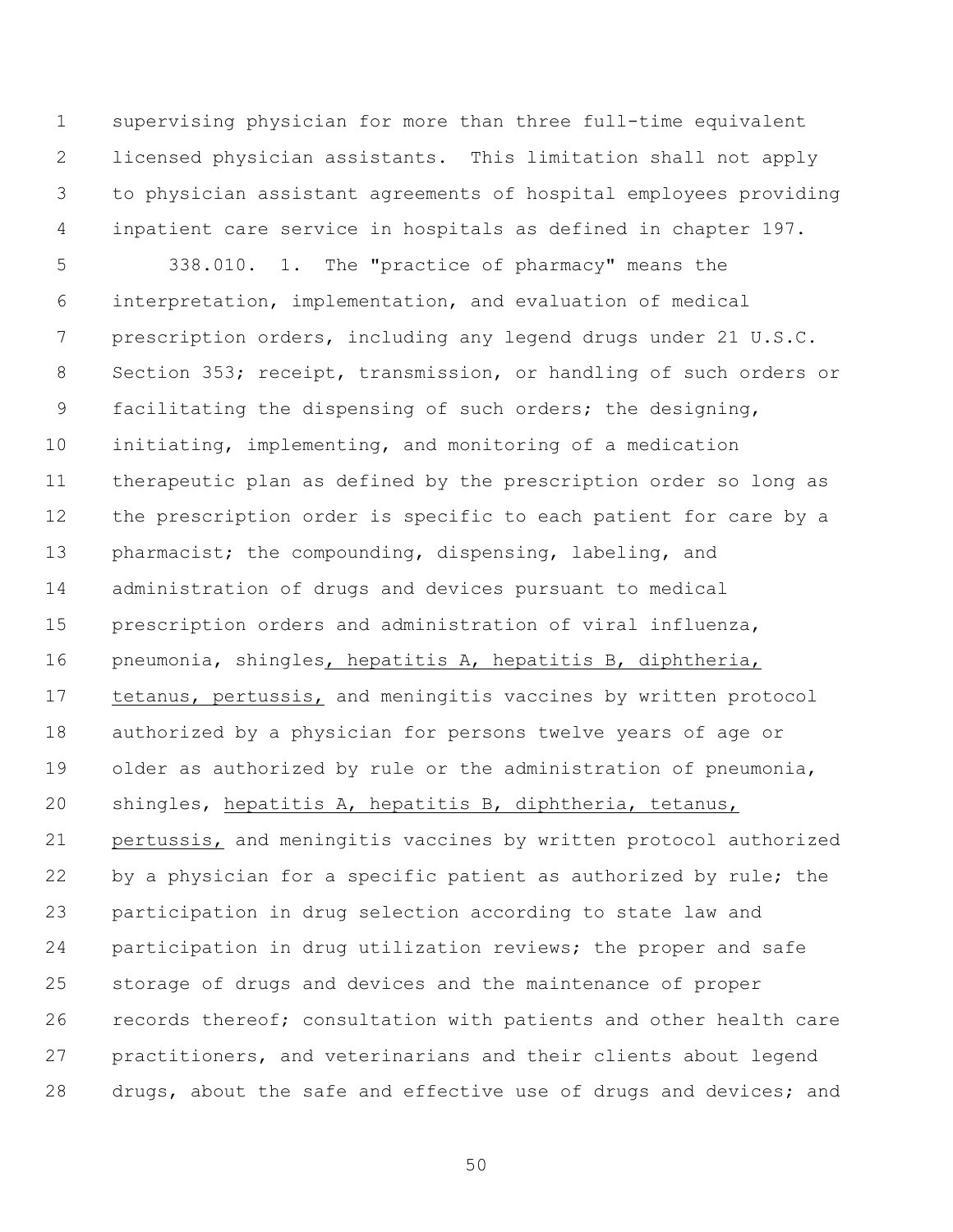the offering or performing of those acts, services, operations, or transactions necessary in the conduct, operation, management and control of a pharmacy. No person shall engage in the practice of pharmacy unless he is licensed under the provisions of this chapter. This chapter shall not be construed to prohibit the use of auxiliary personnel under the direct supervision of a pharmacist from assisting the pharmacist in any of his or her duties. This assistance in no way is intended to relieve the pharmacist from his or her responsibilities for compliance with this chapter and he or she will be responsible for the actions of the auxiliary personnel acting in his or her assistance. This chapter shall also not be construed to prohibit or interfere with any legally registered practitioner of medicine, dentistry, or podiatry, or veterinary medicine only for use in animals, or the practice of optometry in accordance with and as provided in sections 195.070 and 336.220 in the compounding, administering, prescribing, or dispensing of his or her own prescriptions.

 2. Any pharmacist who accepts a prescription order for a medication therapeutic plan shall have a written protocol from the physician who refers the patient for medication therapy services. The written protocol and the prescription order for a medication therapeutic plan shall come from the physician only, and shall not come from a nurse engaged in a collaborative practice arrangement under section 334.104, or from a physician assistant engaged in a supervision agreement under section 334.735.

 3. Nothing in this section shall be construed as to prevent any person, firm or corporation from owning a pharmacy regulated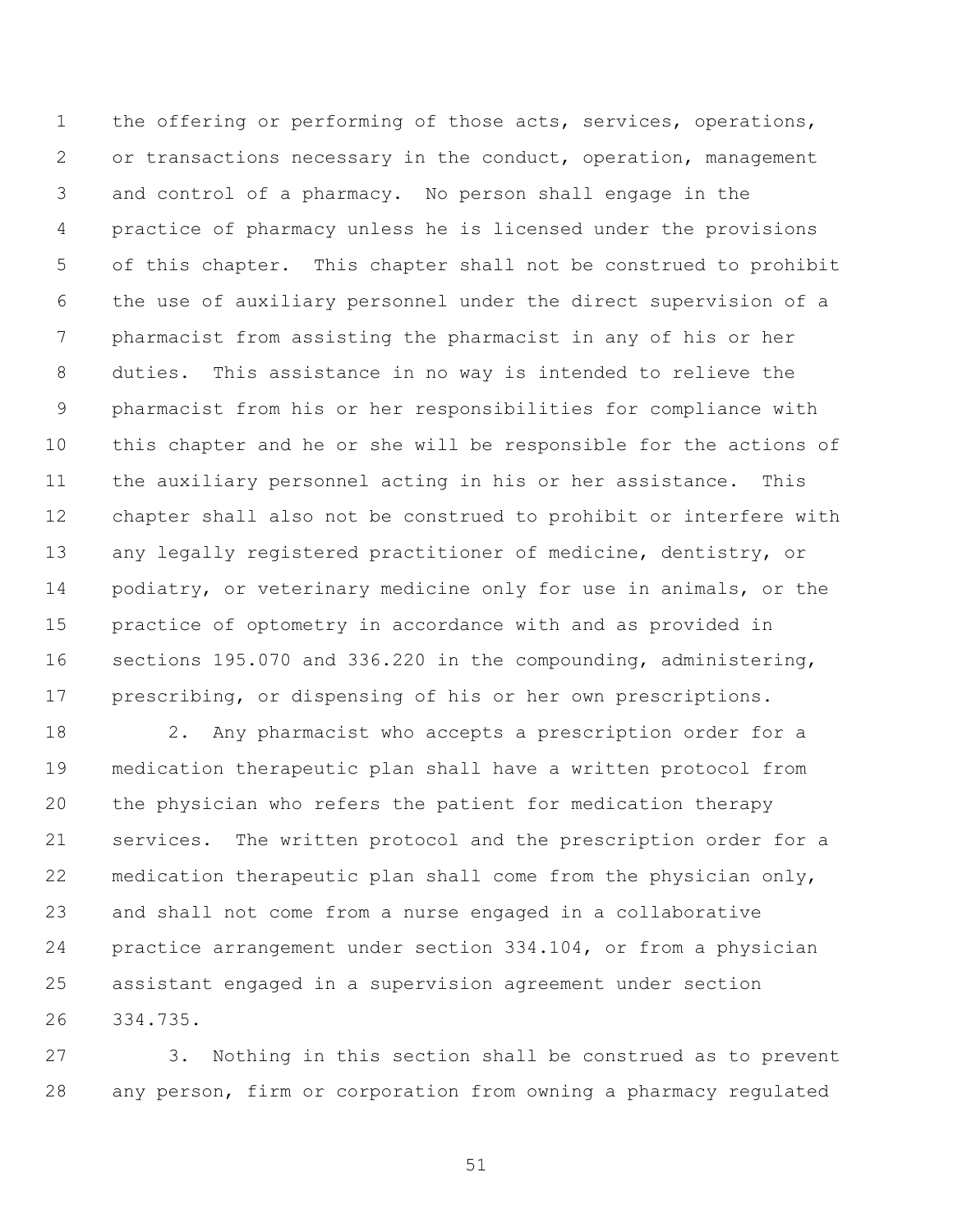by sections 338.210 to 338.315, provided that a licensed pharmacist is in charge of such pharmacy.

 4. Nothing in this section shall be construed to apply to or interfere with the sale of nonprescription drugs and the ordinary household remedies and such drugs or medicines as are normally sold by those engaged in the sale of general merchandise.

 5. No health carrier as defined in chapter 376 shall require any physician with which they contract to enter into a written protocol with a pharmacist for medication therapeutic services.

 6. This section shall not be construed to allow a pharmacist to diagnose or independently prescribe pharmaceuticals.

 7. The state board of registration for the healing arts, under section 334.125, and the state board of pharmacy, under section 338.140, shall jointly promulgate rules regulating the use of protocols for prescription orders for medication therapy services and administration of viral influenza vaccines. Such rules shall require protocols to include provisions allowing for timely communication between the pharmacist and the referring physician, and any other patient protection provisions deemed appropriate by both boards. In order to take effect, such rules shall be approved by a majority vote of a quorum of each board. Neither board shall separately promulgate rules regulating the use of protocols for prescription orders for medication therapy services and administration of viral influenza vaccines. Any rule or portion of a rule, as that term is defined in section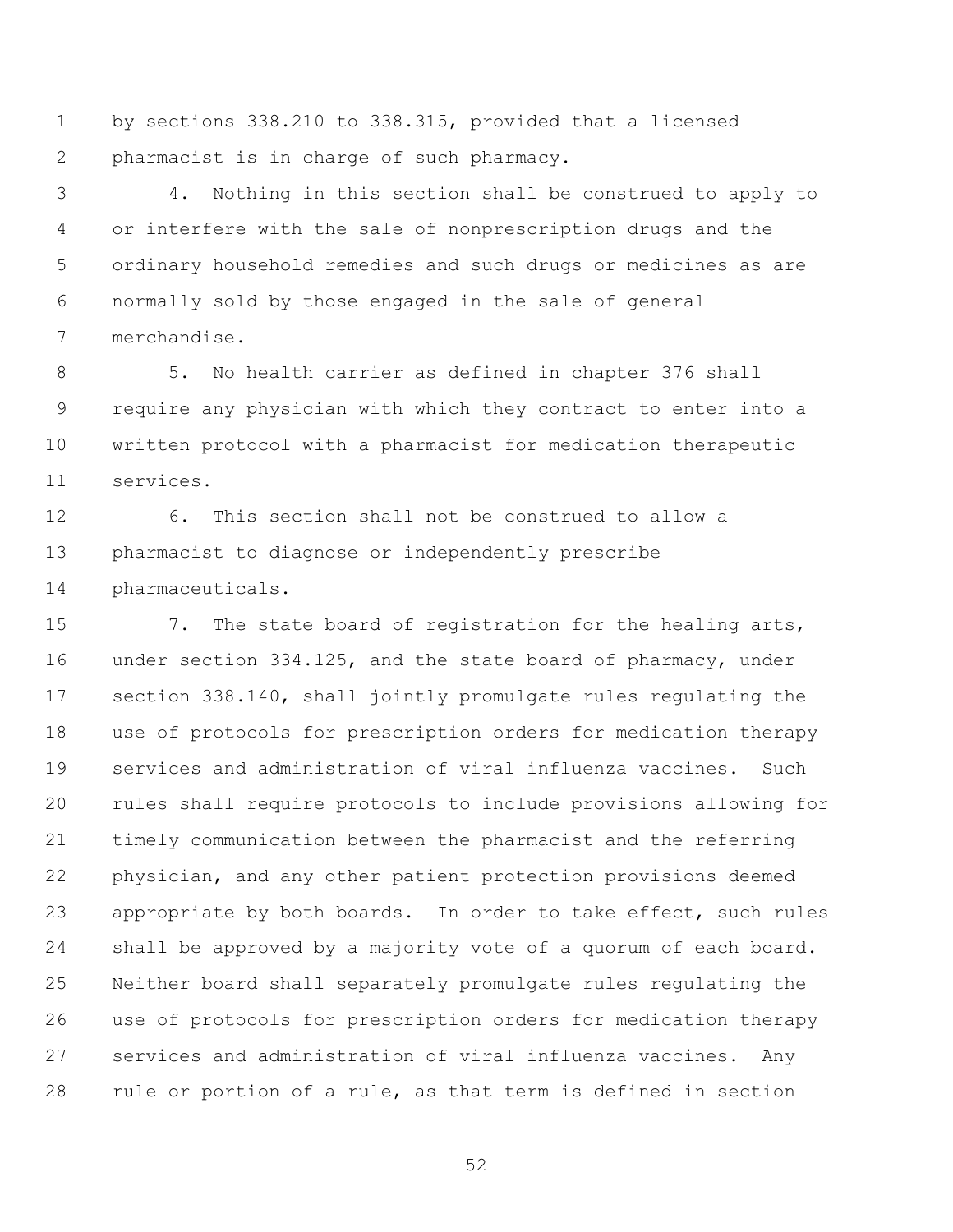536.010, that is created under the authority delegated in this section shall become effective only if it complies with and is subject to all of the provisions of chapter 536 and, if applicable, section 536.028. This section and chapter 536 are nonseverable and if any of the powers vested with the general assembly pursuant to chapter 536 to review, to delay the effective date, or to disapprove and annul a rule are subsequently held unconstitutional, then the grant of rulemaking authority and any rule proposed or adopted after August 28, 2007, shall be invalid and void.

 8. The state board of pharmacy may grant a certificate of medication therapeutic plan authority to a licensed pharmacist who submits proof of successful completion of a board-approved course of academic clinical study beyond a bachelor of science in pharmacy, including but not limited to clinical assessment skills, from a nationally accredited college or university, or a certification of equivalence issued by a nationally recognized professional organization and approved by the board of pharmacy.

 9. Any pharmacist who has received a certificate of medication therapeutic plan authority may engage in the designing, initiating, implementing, and monitoring of a medication therapeutic plan as defined by a prescription order from a physician that is specific to each patient for care by a pharmacist.

 10. Nothing in this section shall be construed to allow a pharmacist to make a therapeutic substitution of a pharmaceutical prescribed by a physician unless authorized by the written protocol or the physician's prescription order.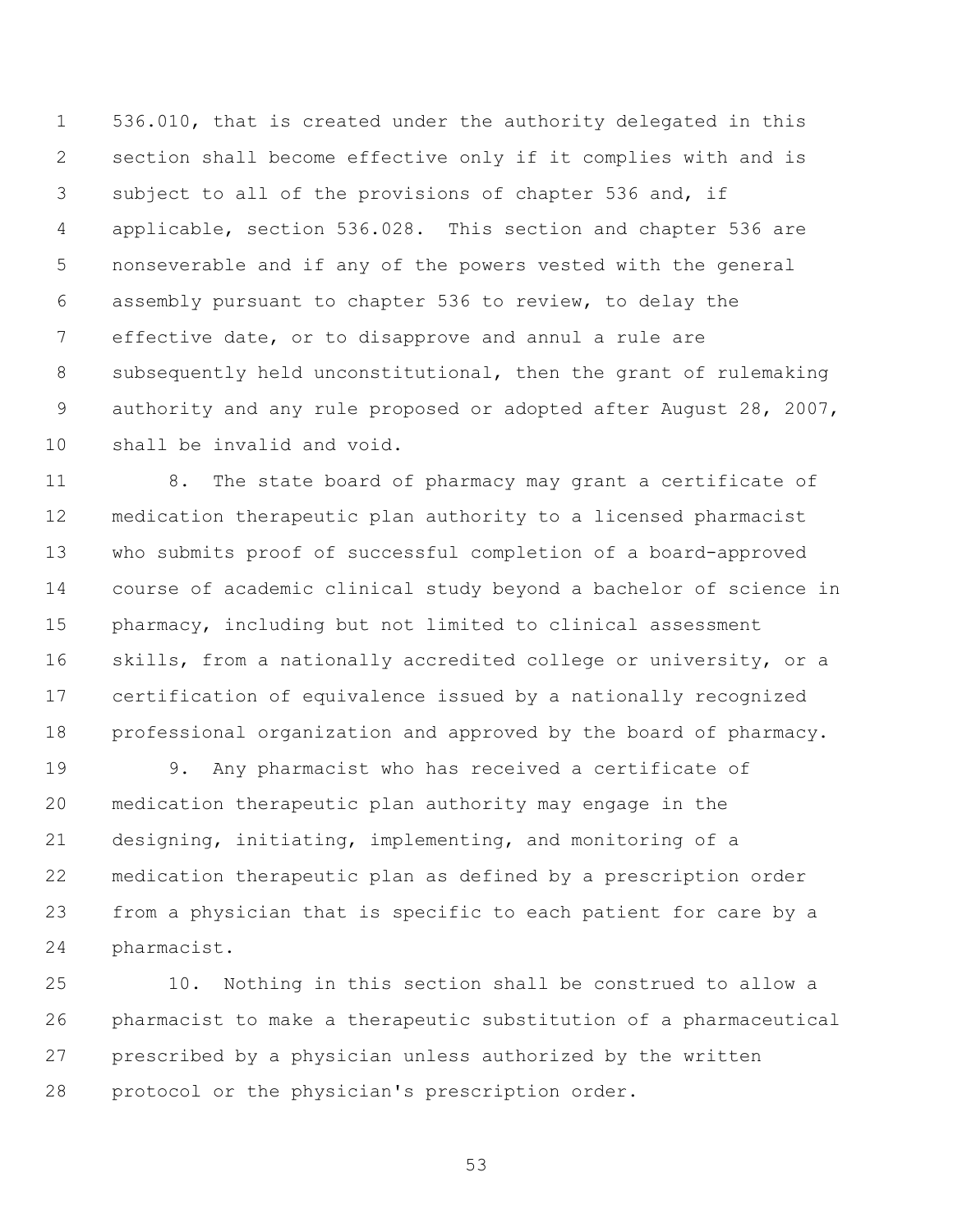1 11. "Veterinarian", "doctor of veterinary medicine", "practitioner of veterinary medicine", "DVM", "VMD", "BVSe", "BVMS", "BSe (Vet Science)", "VMB", "MRCVS", or an equivalent title means a person who has received a doctor's degree in veterinary medicine from an accredited school of veterinary medicine or holds an Educational Commission for Foreign Veterinary Graduates (EDFVG) certificate issued by the American Veterinary Medical Association (AVMA).

 12. In addition to other requirements established by the joint promulgation of rules by the board of pharmacy and the state board of registration for the healing arts:

 (1) A pharmacist shall administer vaccines in accordance with treatment guidelines established by the Centers for Disease 14 Control and Prevention (CDC);

 (2) A pharmacist who is administering a vaccine shall request a patient to remain in the pharmacy a safe amount of time after administering the vaccine to observe any adverse reactions. 18 Such pharmacist shall have adopted emergency treatment protocols; (3) In addition to other requirements by the board, a pharmacist shall receive additional training as required by the board and evidenced by receiving a certificate from the board upon completion, and shall display the certification in his or her pharmacy where vaccines are delivered.

 13. A pharmacist shall provide a written report within fourteen days of administration of a vaccine to the patient's primary health care provider, if provided by the patient,

containing:

28 (1) The identity of the patient;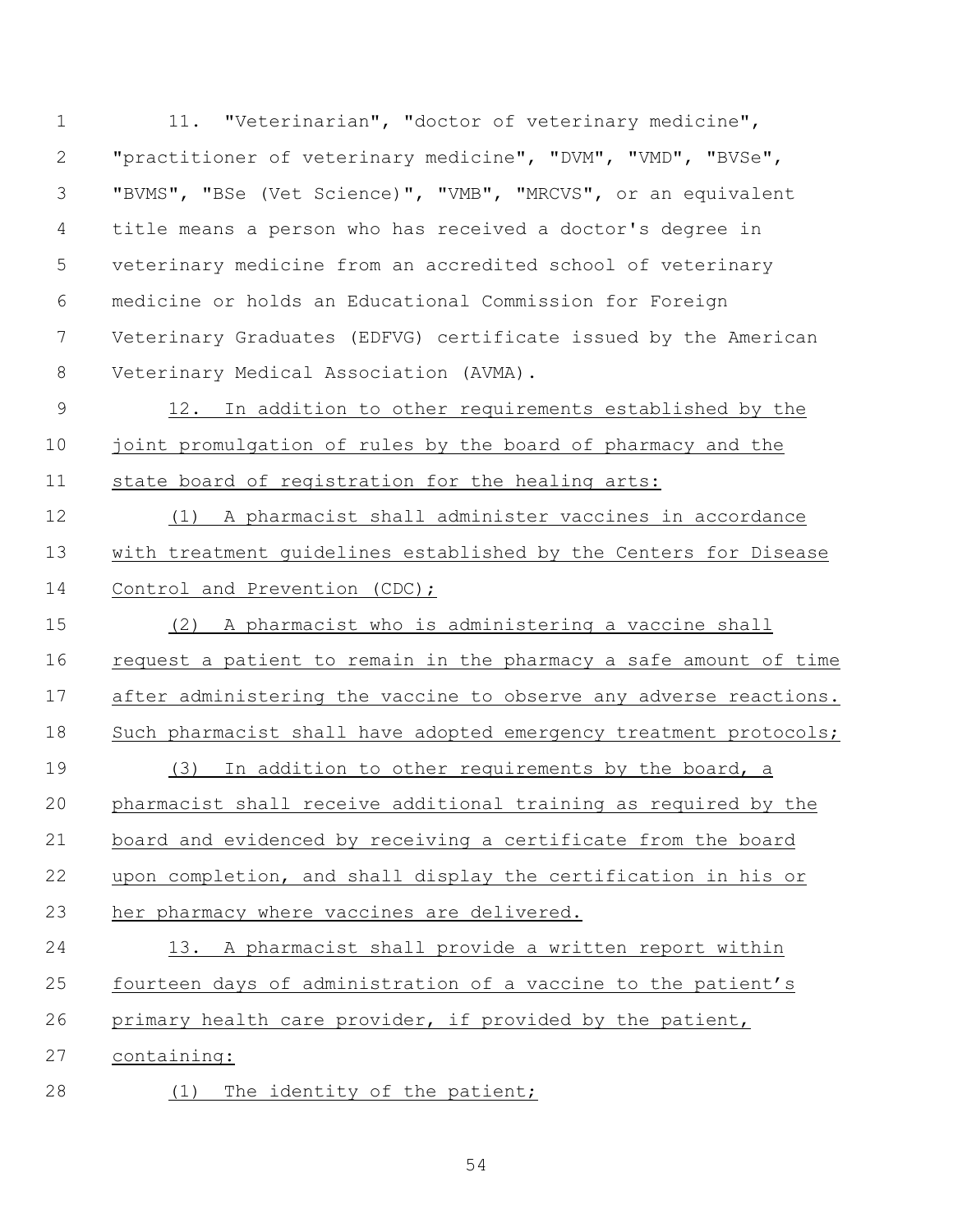| 1  | The identity of the vaccine or vaccines administered;<br>(2)      |  |  |  |
|----|-------------------------------------------------------------------|--|--|--|
| 2  | (3)<br>The route of administration;                               |  |  |  |
| 3  | The anatomic site of the administration;<br>(4)                   |  |  |  |
| 4  | (5)<br>The dose administered; and                                 |  |  |  |
| 5  | The date of administration.<br>(6)                                |  |  |  |
| 6  | 338.059. 1. It shall be the duty of a licensed pharmacist         |  |  |  |
| 7  | or a physician to affix or have affixed by someone under the      |  |  |  |
| 8  | pharmacist's or physician's supervision a label to each and every |  |  |  |
| 9  | container provided to a consumer in which is placed any           |  |  |  |
| 10 | prescription drug upon which is typed or written the following    |  |  |  |
| 11 | information:                                                      |  |  |  |
| 12 | The date the prescription is filled;<br>(1)                       |  |  |  |
| 13 | (2)<br>The sequential number or other unique identifier;          |  |  |  |
| 14 | (3)<br>The patient's name;                                        |  |  |  |
| 15 | (4)<br>The prescriber's directions for usage;                     |  |  |  |
| 16 | (5)<br>The prescriber's name;                                     |  |  |  |
| 17 | (6)<br>The name and address of the pharmacy;                      |  |  |  |
| 18 | (7)<br>The exact name and dosage of the drug dispensed;           |  |  |  |
| 19 | (8)<br>There may be one line under the information provided in    |  |  |  |
| 20 | subdivisions (1) to (7) of this subsection stating "Refill" with  |  |  |  |
| 21 | a blank line or squares following or the words "No Refill";       |  |  |  |
| 22 | When a generic substitution is dispensed, the name of<br>(9)      |  |  |  |
| 23 | the manufacturer or an abbreviation thereof shall appear on the   |  |  |  |
| 24 | label or in the pharmacist's records as required in section       |  |  |  |
| 25 | 338.100.                                                          |  |  |  |
| 26 | The label of any drug which is sold at wholesale in this<br>2.    |  |  |  |
| 27 | state and which requires a prescription to be dispensed at retail |  |  |  |

shall contain the name of the manufacturer, expiration date, if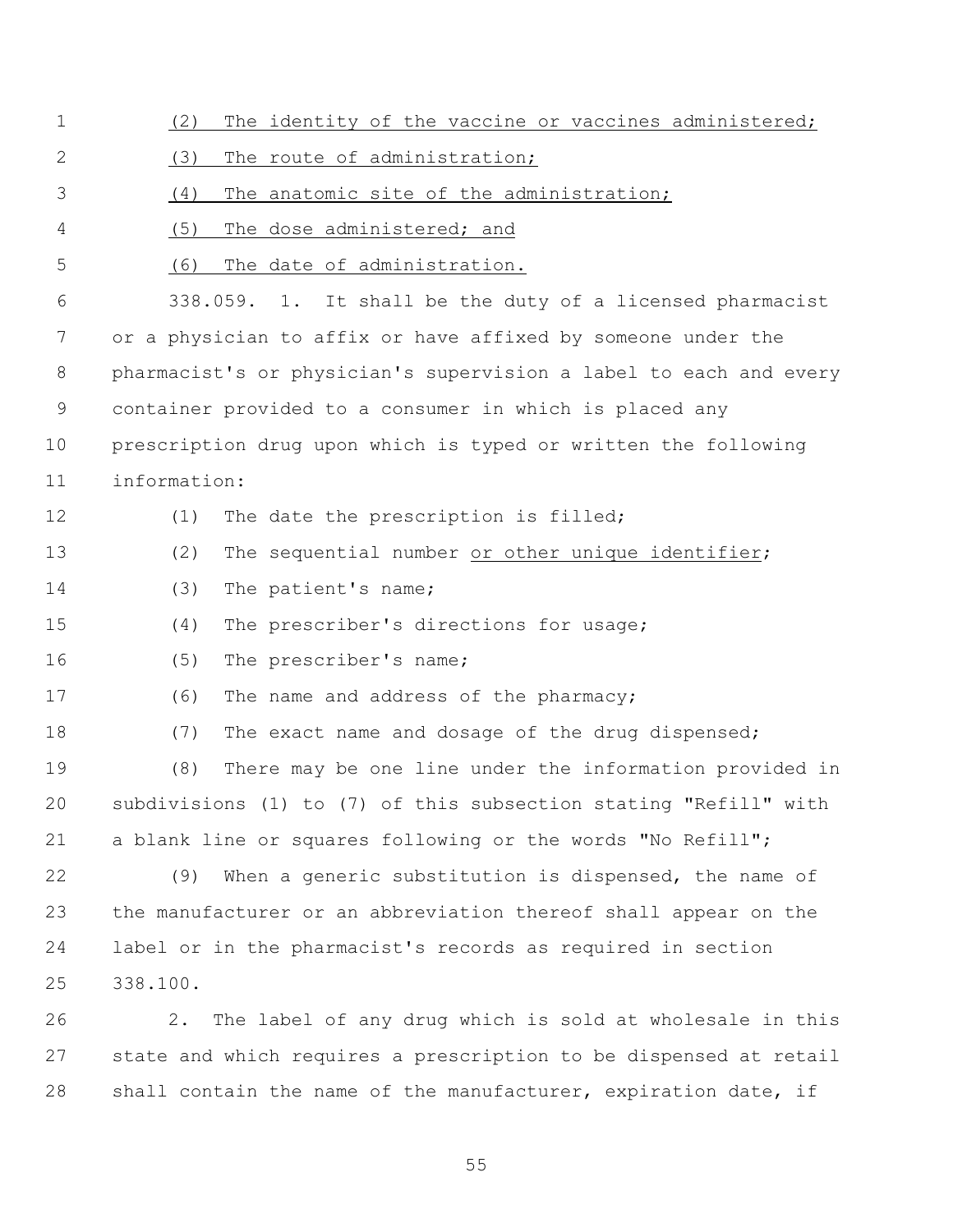| $\mathbf 1$    | applicable, batch or lot number and national drug code.           |
|----------------|-------------------------------------------------------------------|
| $\mathbf 2$    | 338.165. 1. As used in this section, the following terms          |
| $\mathfrak{Z}$ | mean:                                                             |
| $\overline{4}$ | "Board", the Missouri board of pharmacy;<br>(1)                   |
| 5              | (2)<br>"Hospital", a hospital as defined in section 197.020;      |
| 6              | "Hospital clinic or facility", a clinic or facility<br>(3)        |
| 7              | under the common control, management, or ownership of the same    |
| 8              | hospital or hospital system;                                      |
| $\mathcal{G}$  | (4) "Medical staff committee", the committee or other body        |
| 10             | of a hospital or hospital system responsible for formulating      |
| 11             | policies regarding pharmacy services and medication management;   |
| 12             | (5) "Medication order", an order for a legend drug or             |
| 13             | device that is:                                                   |
| 14             | (a) Authorized or issued by an authorized prescriber acting       |
| 15             | within the scope of his or her professional practice or pursuant  |
| 16             | to a protocol or standing order approved by the medical staff     |
| 17             | committee; and                                                    |
| 18             | To be distributed or administered to the patient by a<br>(b)      |
| 19             | health care practitioner or lawfully authorized designee at a     |
| 20             | hospital or a hospital clinic or facility;                        |
| 21             | (6) "Patient", an individual receiving medical diagnosis,         |
| 22             | treatment or care at a hospital or a hospital clinic or facility. |
| 23             | 2.<br>The department of health and senior services shall have     |
| 24             | sole authority and responsibility for the inspection and          |
| 25             | licensure of hospitals as provided by chapter 197 including, but  |
| 26             | not limited to all parts, services, functions, support functions  |
| 27             | and activities which contribute directly or indirectly to patient |
| 28             | care of any kind whatsoever. However, the board may inspect a     |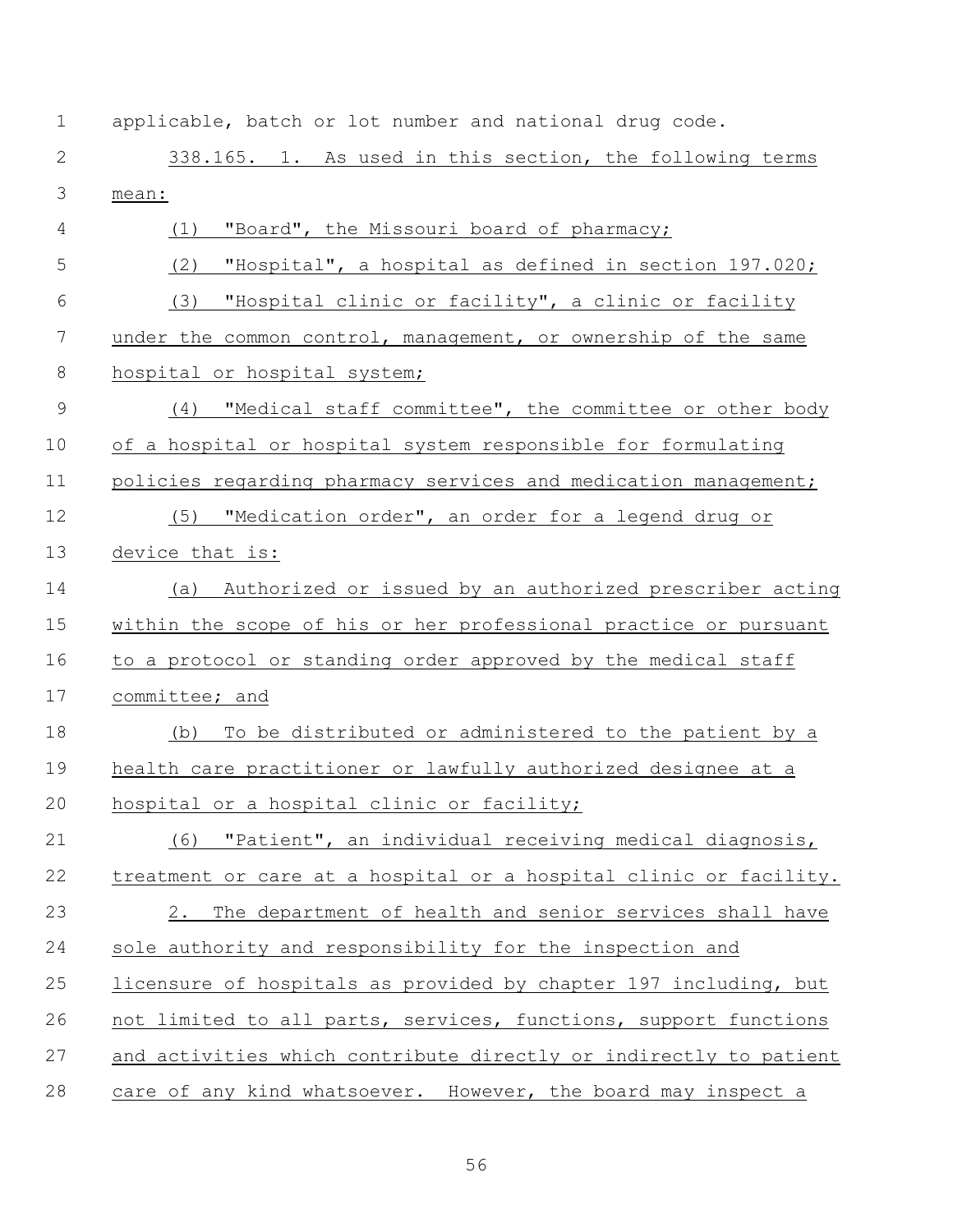| $\mathbf 1$ | class B pharmacy or any portion thereof that is not under the     |  |
|-------------|-------------------------------------------------------------------|--|
| 2           | inspection authority vested in the department of health and       |  |
| 3           | senior services by chapter 197 to determine compliance with this  |  |
| 4           | chapter or the rules of the board. This section shall not be      |  |
| 5           | construed to bar the board from conducting an investigation       |  |
| 6           | pursuant to a public or governmental complaint to determine       |  |
| 7           | compliance by an individual licensee or registrant of the board   |  |
| 8           | with any applicable provisions of this chapter or the rules of    |  |
| $\mathsf 9$ | the board.                                                        |  |
| 10          | 3.<br>The department of health and senior services shall have     |  |
| 11          | authority to promulgate rules in conjunction with the board       |  |
| 12          | governing medication distribution and the provision of medication |  |
| 13          | therapy services by a pharmacist at or within a hospital. Rules   |  |
| 14          | may include, but are not limited to, medication management,       |  |
| 15          | preparation, compounding, administration, storage, distribution,  |  |
| 16          | packaging and labeling. Until such rules are jointly              |  |
| 17          | promulgated, hospitals shall comply with all applicable state law |  |
| 18          | and department of health and senior services rules governing      |  |
| 19          | pharmacy services and medication management in hospitals. The     |  |
| 20          | rulemaking authority granted herein to the department of health   |  |
| 21          | and senior services shall not include the dispensing of           |  |
| 22          | medication by prescription.                                       |  |
| 23          | 4. All pharmacists providing medication therapy services          |  |
| 24          | shall obtain a certificate of medication therapeutic plan         |  |
| 25          | authority as provided by rule of the board. Medication therapy    |  |
| 26          | services may be provided by a pharmacist for patients of a        |  |
| 27          | hospital pursuant to a protocol with a physician as required by   |  |
| 28          | section 338.010 or pursuant to a protocol approved by the medical |  |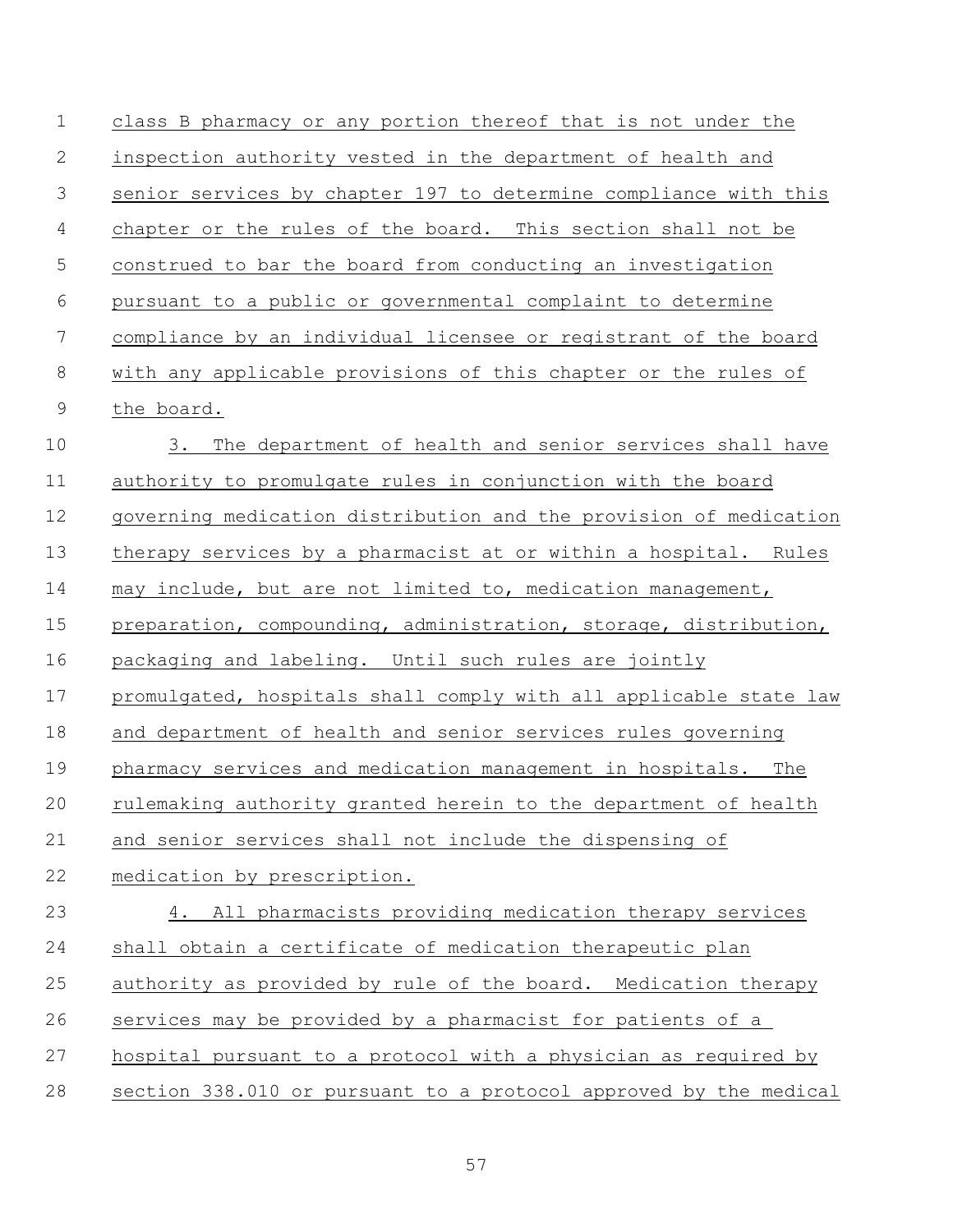| $\mathbf 1$ | staff committee. However, the medical staff protocol shall        |
|-------------|-------------------------------------------------------------------|
| 2           | include a process whereby an exemption to the protocol for a      |
| 3           | patient may be granted for clinical efficacy should the patient's |
| 4           | physician make such request. The medical staff protocol shall     |
| 5           | also include an appeals process to request a change in a specific |
| 6           | protocol based on medical evidence presented by a physician on    |
| 7           | staff.                                                            |
| $\,8\,$     | 5.<br>Medication may be dispensed by a class B hospital           |
| $\mathsf 9$ | pharmacy pursuant to a prescription or a medication order.        |
| 10          | 6. A drug distributor license shall not be required to            |
| 11          | transfer medication from a class B hospital pharmacy to a         |
| 12          | hospital clinic or facility for patient care or treatment.        |
| 13          | Medication dispensed by a class A pharmacy located in a<br>7.     |
| 14          | hospital to a hospital patient for use or administration outside  |
| 15          | of the hospital under a medical staff-approved protocol for       |
| 16          | medication therapy shall be dispensed only by a prescription      |
| 17          | order for medication therapy from an individual physician for a   |
| 18          | specific patient.                                                 |
| 19          | Medication dispensed by a hospital to a hospital patient<br>8.    |
| 20          | for use or administration outside of the hospital shall be        |
| 21          | labeled as provided by rules jointly promulgated by the           |
| 22          | department of health and senior services and the board including, |
| 23          | medication distributed for administration by or under the         |
| 24          | supervision of a health care practitioner at a hospital clinic or |
| 25          | facility.                                                         |
| 26          | This section shall not be construed to preempt any law<br>9.      |
| 27          | or rule governing controlled substances.                          |
| 28          | 10. Any rule, as that term is defined in section 536.010,         |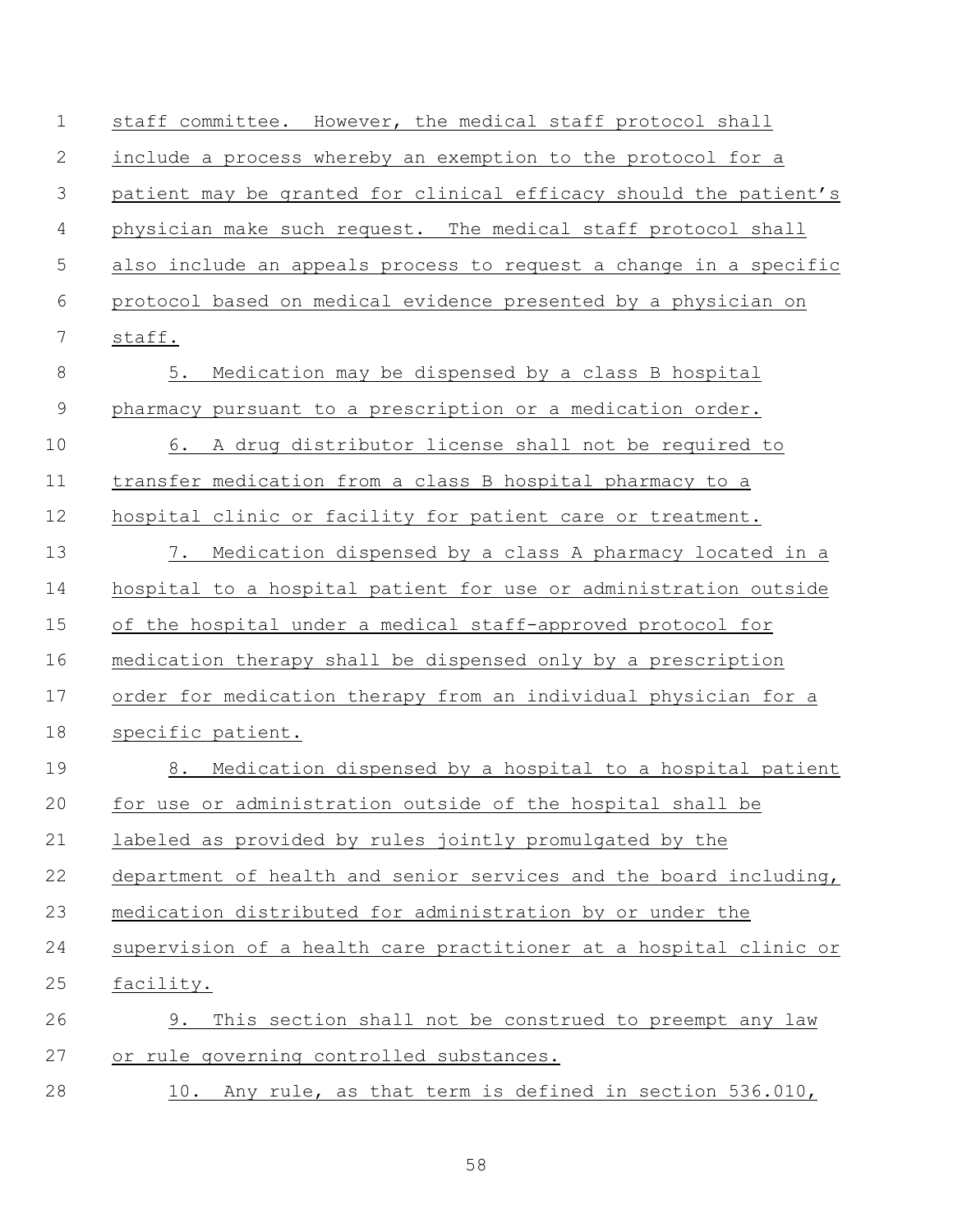| $\mathbf 1$    | that is created under the authority delegated in this section     |
|----------------|-------------------------------------------------------------------|
| 2              | shall only become effective if it complies with and is subject to |
| 3              | all of the provisions of chapter 536 and, if applicable, section  |
| $\overline{4}$ | 536.028. This section and chapter 536 are nonseverable and if     |
| 5              | any of the powers vested with the general assembly under chapter  |
| 6              | 536 to review, to delay the effective date, or to disapprove and  |
| 7              | annul a rule are subsequently held unconstitutional, then the     |
| $8\,$          | grant of rulemaking authority and any rule proposed or adopted    |
| $\mathsf 9$    | after August 28, 2014, shall be invalid and void.                 |
| 10             | 11. The board shall appoint an advisory committee to review       |
| 11             | and make recommendations to the board on the merit of all rules   |
| 12             | and regulations to be jointly promulgated by the board and the    |
| 13             | department of health and senior services pursuant to the joint    |
| 14             | rulemaking authority granted by this section. The advisory        |
| 15             | committee shall consist of:                                       |
| 16             | Two representatives designated by the Missouri Hospital<br>(1)    |
| 17             | Association, one of whom shall be a pharmacist;                   |
| 18             | One pharmacist designated by the Missouri Society of<br>(2)       |
| 19             | Health System Pharmacists;                                        |
| 20             | (3) One pharmacist designated by the Missouri Pharmacy            |
| 21             | Association;                                                      |
| 22             | One pharmacist designated by the department of health<br>(4)      |
| 23             | and senior services from a hospital with a licensed bed count     |
| 24             | that does not exceed fifty beds or from a critical access         |
| 25             | hospital as defined by the department of social services for      |
| 26             | purposes of MO HealthNet reimbursement;                           |
| 27             | One pharmacist designated by the department of health<br>(5)      |
| 28             | and senior services from a hospital with a licensed bed count     |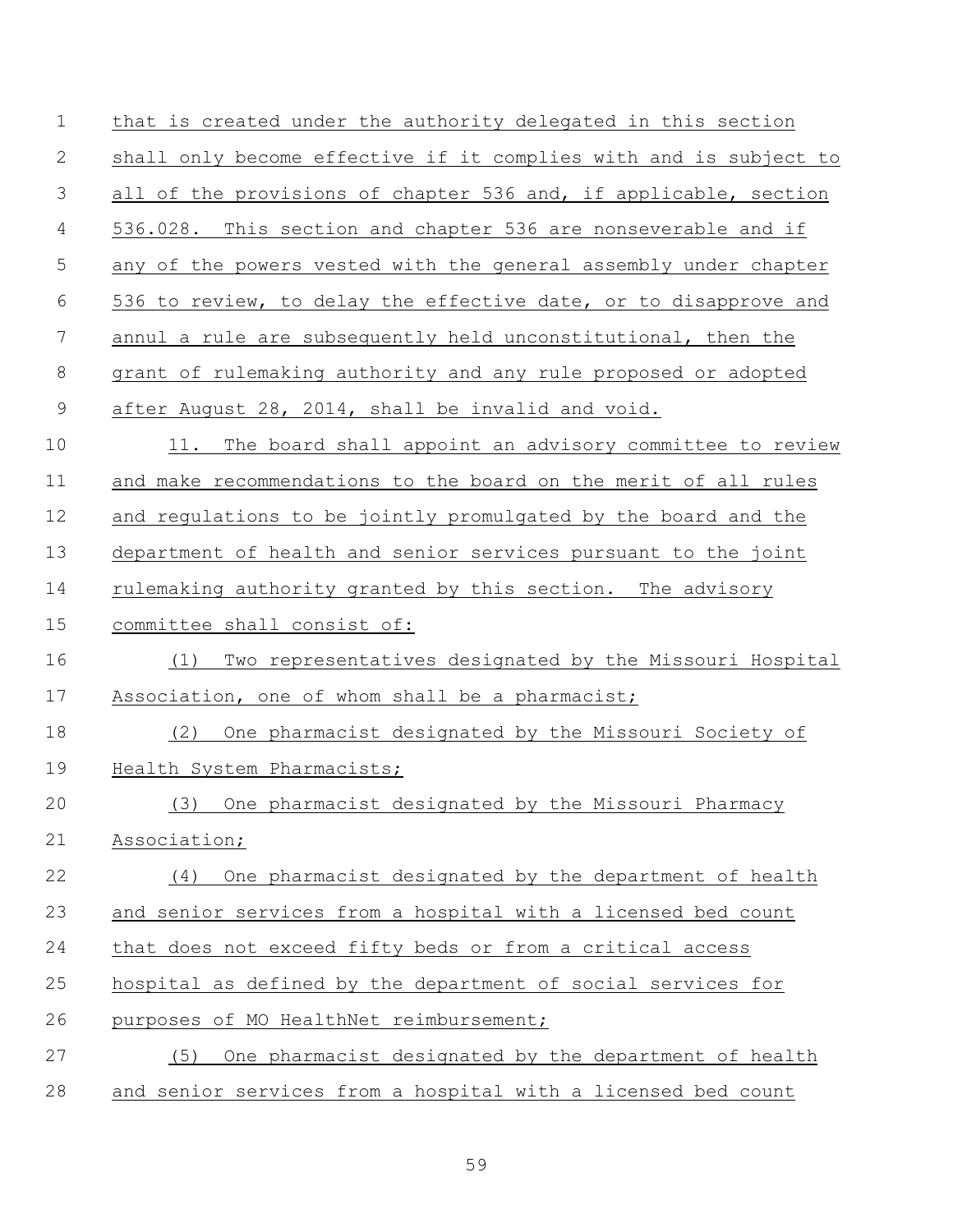- 
- 1 that exceeds two hundred beds; and
- (6) One pharmacist designated by the Board with experience in the provision of hospital pharmacy services.
- 12. Nothing in this section shall be construed to limit the authority of a licensed health care provider to prescribe, administer, or dispense medications and treatments within the scope of their professional practice.

 338.220. 1. It shall be unlawful for any person, copartnership, association, corporation or any other business entity to open, establish, operate, or maintain any pharmacy as defined by statute without first obtaining a permit or license to do so from the Missouri board of pharmacy. A permit shall not be required for an individual licensed pharmacist to perform nondispensing activities outside of a pharmacy, as provided by the rules of the board. A permit shall not be required for an individual licensed pharmacist to administer drugs, vaccines, and biologicals by protocol, as permitted by law, outside of a pharmacy. The following classes of pharmacy permits or licenses are hereby established:

- (1) Class A: Community/ambulatory;
- (2) Class B: Hospital **[**outpatient**]** pharmacy;
- (3) Class C: Long-term care;
- (4) Class D: Nonsterile compounding;
- (5) Class E: Radio pharmaceutical;
- (6) Class F: Renal dialysis;
- (7) Class G: Medical gas;
- (8) Class H: Sterile product compounding;
- (9) Class I: Consultant services;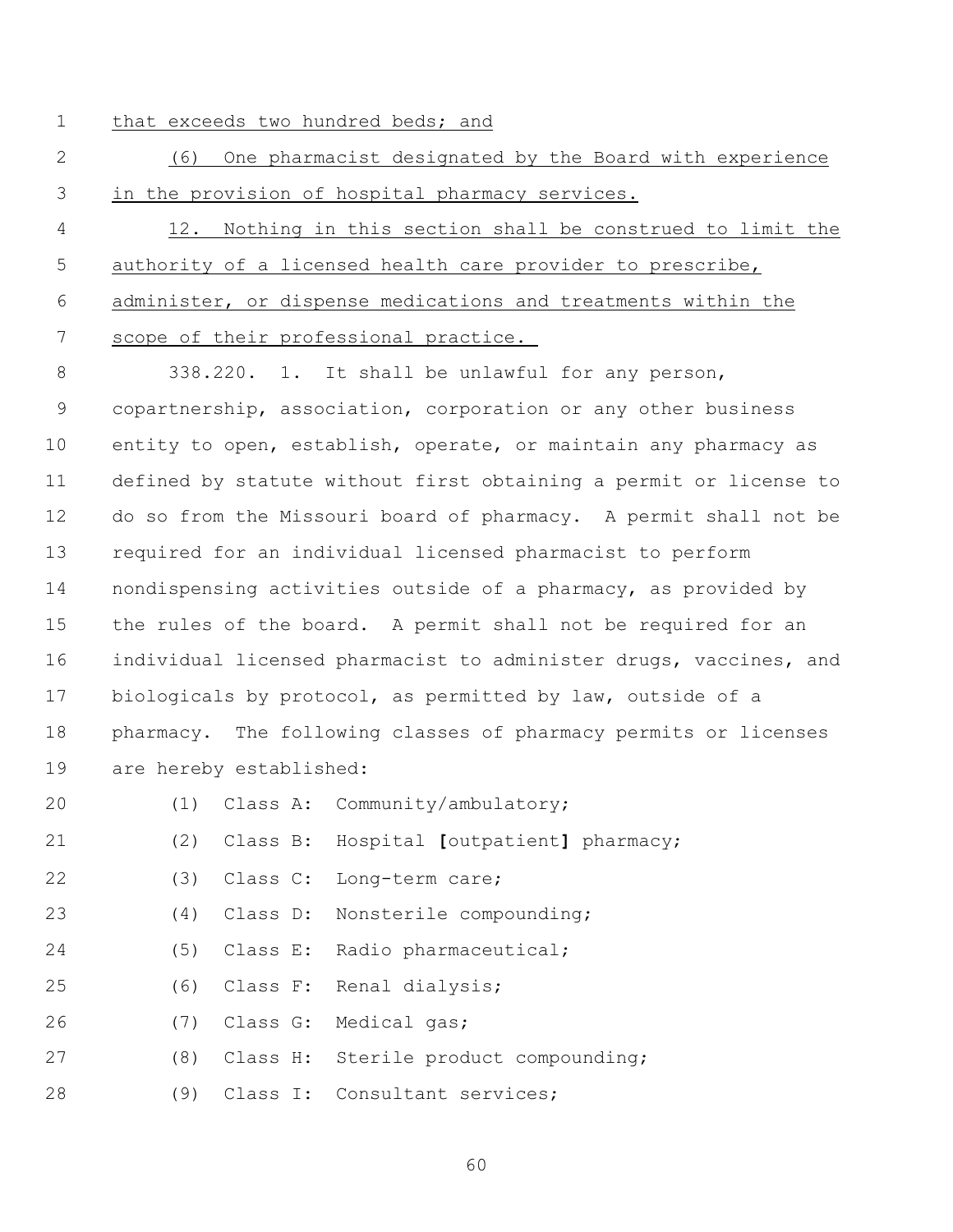| $\mathbf 1$ | (10)<br>Class J:<br>Shared service;                               |  |  |  |
|-------------|-------------------------------------------------------------------|--|--|--|
| 2           | Class K:<br>(11)<br>Internet;                                     |  |  |  |
| 3           | Class L:<br>(12)<br>Veterinary;                                   |  |  |  |
| 4           | (13)<br>Specialty (bleeding disorder);<br>Class M:                |  |  |  |
| 5           | (14)<br>Class N:<br>Automated dispensing system (health care      |  |  |  |
| 6           | facility);                                                        |  |  |  |
| 7           | (15)<br>Class O: Automated dispensing system (ambulatory          |  |  |  |
| 8           | care);                                                            |  |  |  |
| 9           | (16) Class P: Practitioner office/clinic.                         |  |  |  |
| 10          | Application for such permit or license shall be made<br>2.        |  |  |  |
| 11          | upon a form furnished to the applicant; shall contain a statement |  |  |  |
| 12          | that it is made under oath or affirmation and that its            |  |  |  |
| 13          | representations are true and correct to the best knowledge and    |  |  |  |
| 14          | belief of the person signing same, subject to the penalties of    |  |  |  |
| 15          | making a false affidavit or declaration; and shall be accompanied |  |  |  |
| 16          | by a permit or license fee. The permit or license issued shall    |  |  |  |
| 17          | be renewable upon payment of a renewal fee. Separate              |  |  |  |
| 18          | applications shall be made and separate permits or licenses       |  |  |  |
| 19          | required for each pharmacy opened, established, operated, or      |  |  |  |
| 20          | maintained by the same owner.                                     |  |  |  |
| 21          | All permits, licenses or renewal fees collected pursuant<br>3.    |  |  |  |

 to the provisions of sections 338.210 to 338.370 shall be deposited in the state treasury to the credit of the Missouri board of pharmacy fund, to be used by the Missouri board of pharmacy in the enforcement of the provisions of sections 338.210 to 338.370, when appropriated for that purpose by the general assembly.

4. Class L: veterinary permit shall not be construed to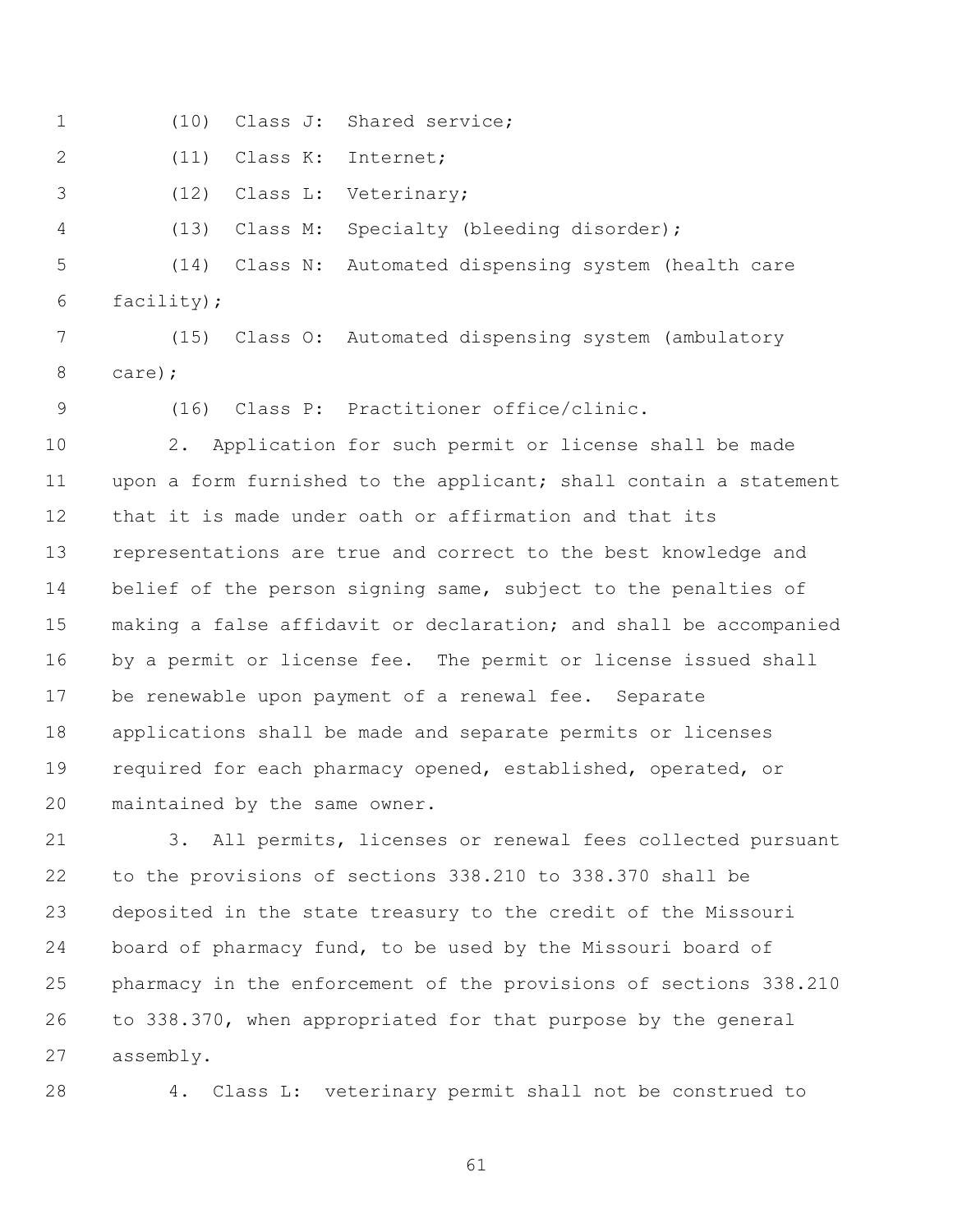prohibit or interfere with any legally registered practitioner of veterinary medicine in the compounding, administering, prescribing, or dispensing of their own prescriptions, or medicine, drug, or pharmaceutical product to be used for animals. 5 5. Except for any legend drugs under 21 U.S.C. Section 353, the provisions of this section shall not apply to the sale,

 dispensing, or filling of a pharmaceutical product or drug used for treating animals.

 6. A "Class B Hospital Pharmacy" shall be defined as a pharmacy owned, managed, or operated by a hospital as defined by section 197.020 or a clinic or facility under common control, management or ownership of the same hospital or hospital system. This section shall not be construed to require a class B hospital pharmacy permit or license for hospitals solely providing services within the practice of pharmacy under the jurisdiction 16 of, and the licensure granted by, the department of health and senior services pursuant to chapter 197. 7. Upon application to the board, any hospital that holds a pharmacy permit or license on the effective date of this section

 shall be entitled to obtain a class B pharmacy permit or license without fee, provided such application shall be submitted to the board on or before January 1, 2015.

 Section 1. 1. As used in this section, the following terms shall mean:

 (1) "Assistant physician", a person licensed to practice under section 334.036 in a collaborative practice arrangement under section 334.037;

(2) "Department", the department of health and senior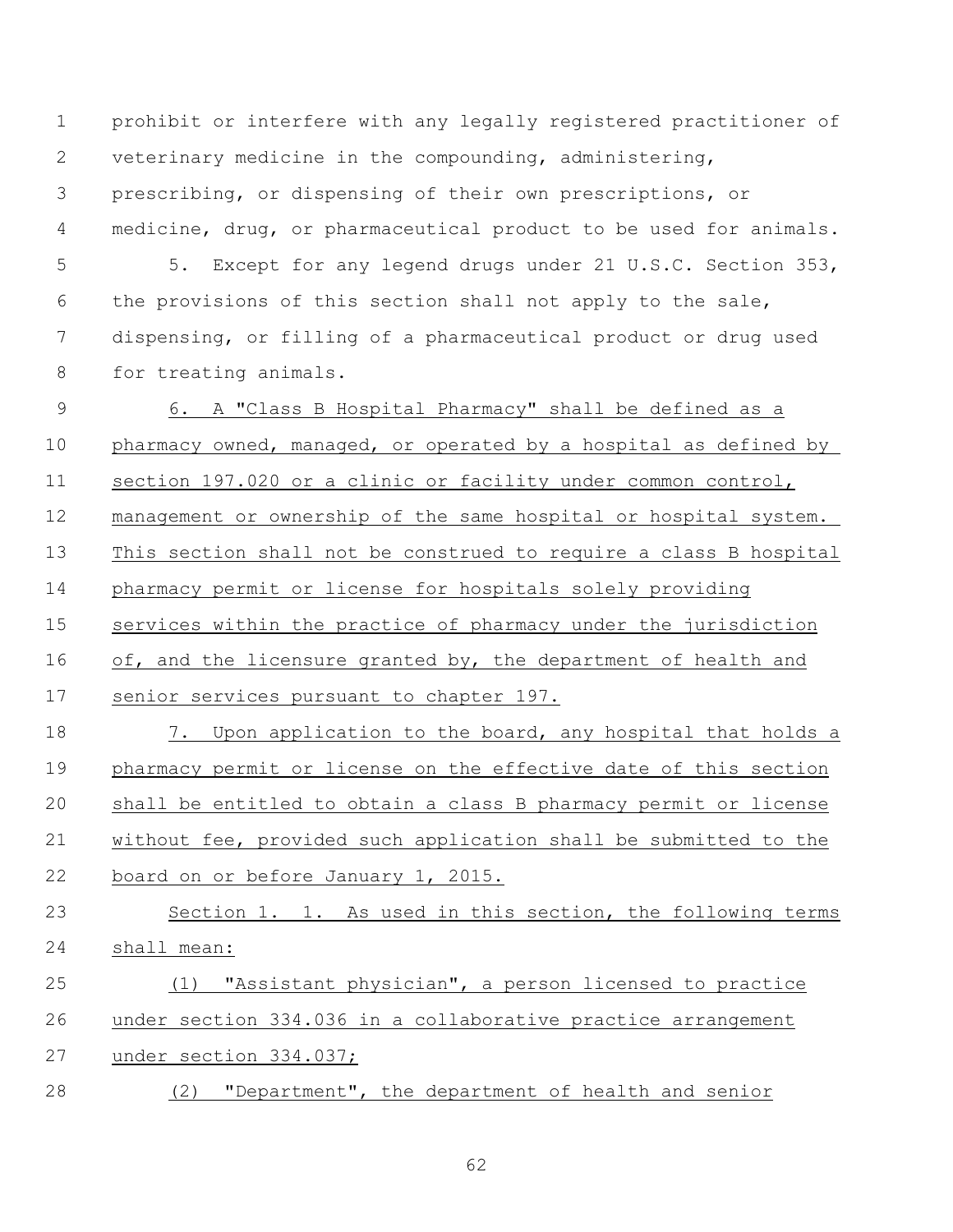services;

| $\mathbf{2}$  | "Medically underserved area":<br>(3)                              |
|---------------|-------------------------------------------------------------------|
| 3             | An area in this state with a medically underserved<br>(a)         |
| 4             | population;                                                       |
| 5             | An area in this state designated by the United States<br>(b)      |
| 6             | secretary of health and human services as an area with a shortage |
| 7             | of personal health services;                                      |
| $\,8\,$       | A population group designated by the United States<br>(C)         |
| $\mathcal{G}$ | secretary of health and human services as having a shortage of    |
| 10            | personal health services;                                         |
| 11            | An area designated under state or federal law as a<br>(d)         |
| 12            | medically underserved community; or                               |
| 13            | An area that the department considers to be medically<br>(e)      |
| 14            | underserved based on relevant demographic, geographic, and        |
| 15            | environmental factors;                                            |
| 16            | "Primary care", physician services in family practice,<br>(4)     |
| 17            | general practice, internal medicine, pediatrics, obstetrics, or   |
| 18            | gynecology;                                                       |
| 19            | (5) "Start-up money", a payment made by a county or               |
| 20            | municipality in this state which includes a medically underserved |
| 21            | area for reasonable costs incurred for the establishment of a     |
| 22            | medical clinic, ancillary facilities for diagnosing and treating  |
| 23            | patients, and payment of physicians, assistant physicians, and    |
| 24            | any support staff.                                                |
| 25            | 2. (1) The department shall establish and administer a            |
| 26            | program under this section to increase the number of medical      |
| 27            | clinics in medically underserved areas. A county or municipality  |
| 28            | in this state that includes a medically underserved area may      |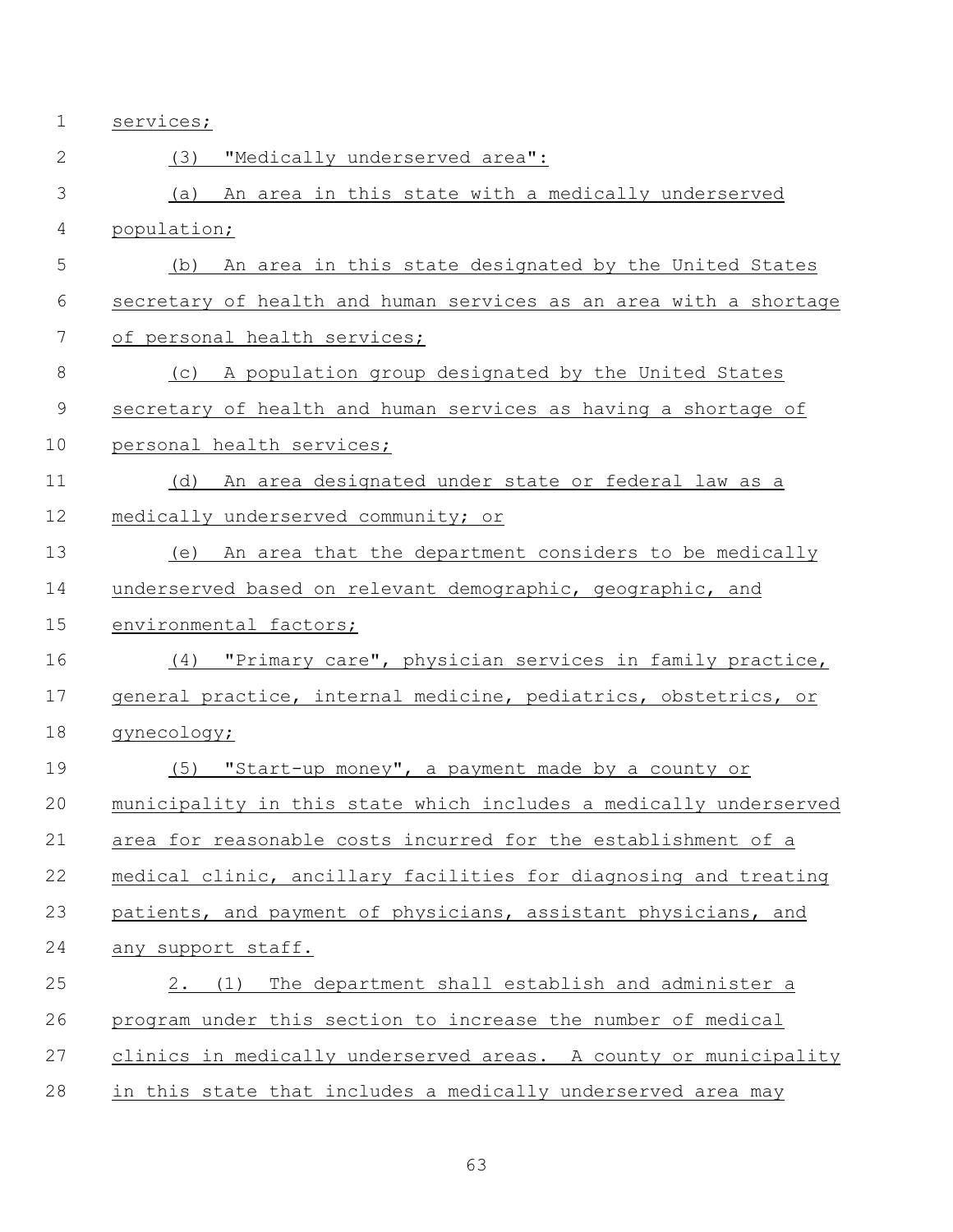establish a medical clinic in the medically underserved area by contributing start-up money for the medical clinic and having such contribution matched wholly or partly by grant moneys from the medical clinics in medically underserved areas fund established in subsection 3 of this section. The department shall seek all available moneys from any source whatsoever, including, but not limited to, moneys from health care foundations to assist in funding the program. (2) A participating county or municipality that includes a medically underserved area may provide start-up money for a medical clinic over a two-year period. The department shall not provide more than one hundred thousand dollars to such county or municipality in a fiscal year unless the department makes a specific finding of need in the medically underserved area. (3) The department shall establish priorities so that the counties or municipalities which include the neediest medically underserved areas eligible for assistance under this section are assured the receipt of a grant. 3. (1) There is hereby created in the state treasury the "Medical Clinics in Medically Underserved Areas Fund", which shall consist of any state moneys appropriated, gifts, grants, donations, or any other contribution from any source for such purpose. The state treasurer shall be custodian of the fund. In accordance with sections 30.170 and 30.180, the state treasurer may approve disbursements. The fund shall be a dedicated fund and, upon appropriation, money in the fund shall be used solely for the administration of this section. (2) Notwithstanding the provisions of section 33.080 to the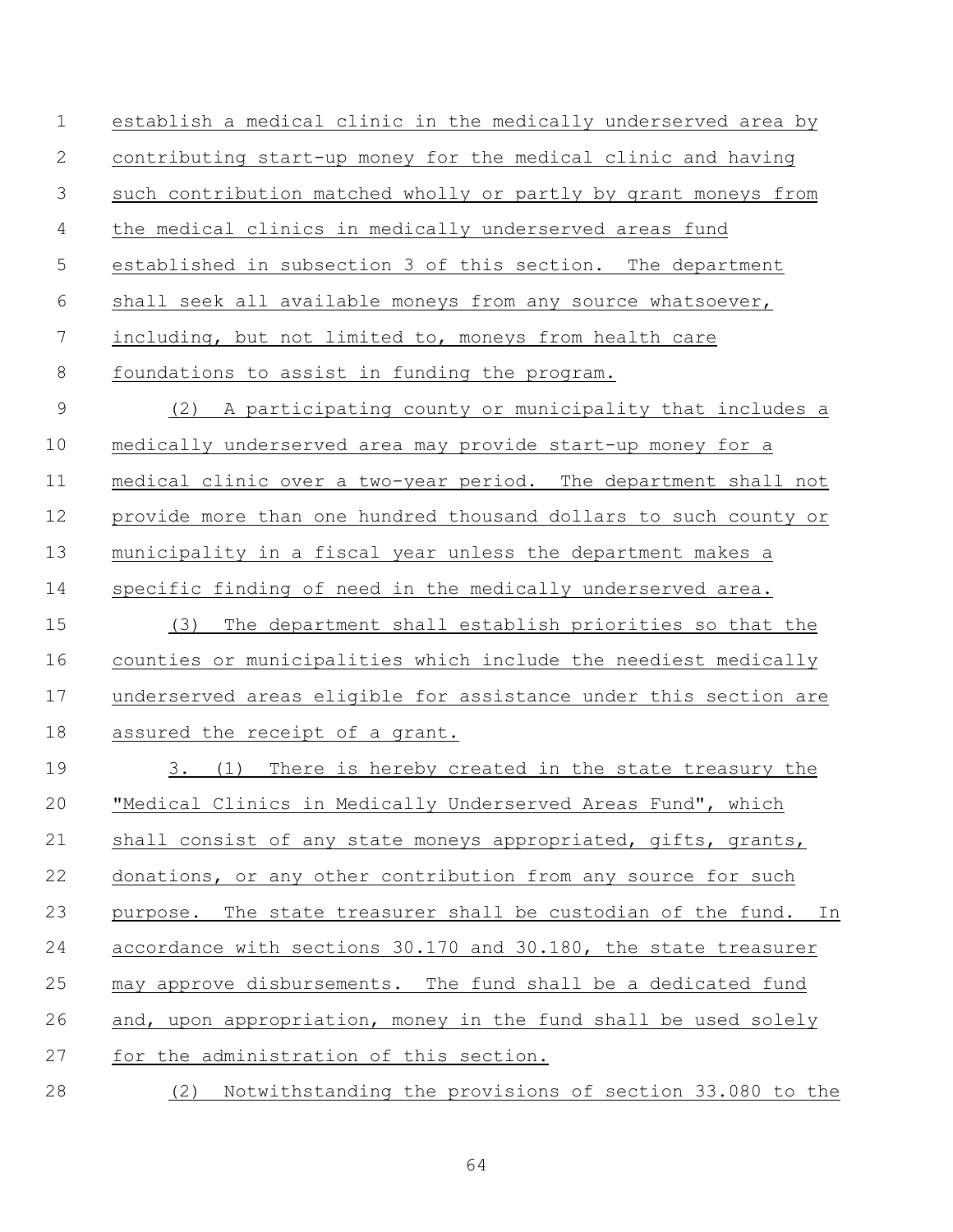| $\mathbf 1$ | contrary, any moneys remaining in the fund at the end of the      |
|-------------|-------------------------------------------------------------------|
| 2           | biennium shall not revert to the credit of the general revenue    |
| 3           | fund.                                                             |
| 4           | The state treasurer shall invest moneys in the fund in<br>(3)     |
| 5           | the same manner as other funds are invested. Any interest and     |
| 6           | moneys earned on such investments shall be credited to the fund.  |
| 7           | To be eligible to receive a matching grant from the<br>4.         |
| 8           | department, a county or municipality that includes a medically    |
| 9           | underserved area shall:                                           |
| 10          | Apply for the matching grant; and<br>(1)                          |
| 11          | (2)<br>Provide evidence satisfactory to the department that it    |
| 12          | has entered into an agreement or combination of agreements with a |
| 13          | collaborating physician or physicians for the collaborating       |
| 14          | physician or physicians and assistant physician or assistant      |
| 15          | physicians in accordance with a collaborative practice            |
| 16          | arrangement under section 334.037 to provide primary care in the  |
| 17          | medically underserved area for at least two years.                |
| 18          | 5. The department shall promulgate rules necessary for the        |
| 19          | implementation of this section, including rules addressing:       |
| 20          | (1) Eligibility criteria for a medically underserved area;        |
| 21          | (2)<br>A requirement that a medical clinic utilize an             |
| 22          | assistant physician in a collaborative practice arrangement under |
| 23          | section $334.037$ ;                                               |
| 24          | Minimum and maximum county or municipality<br>(3)                 |
| 25          | contributions to the start-up money for a medical clinic to be    |
| 26          | matched with grant moneys from the state;                         |
| 27          | Conditions under which grant moneys shall be repaid by<br>(4)     |
| 28          | a county or municipality for failure to comply with the           |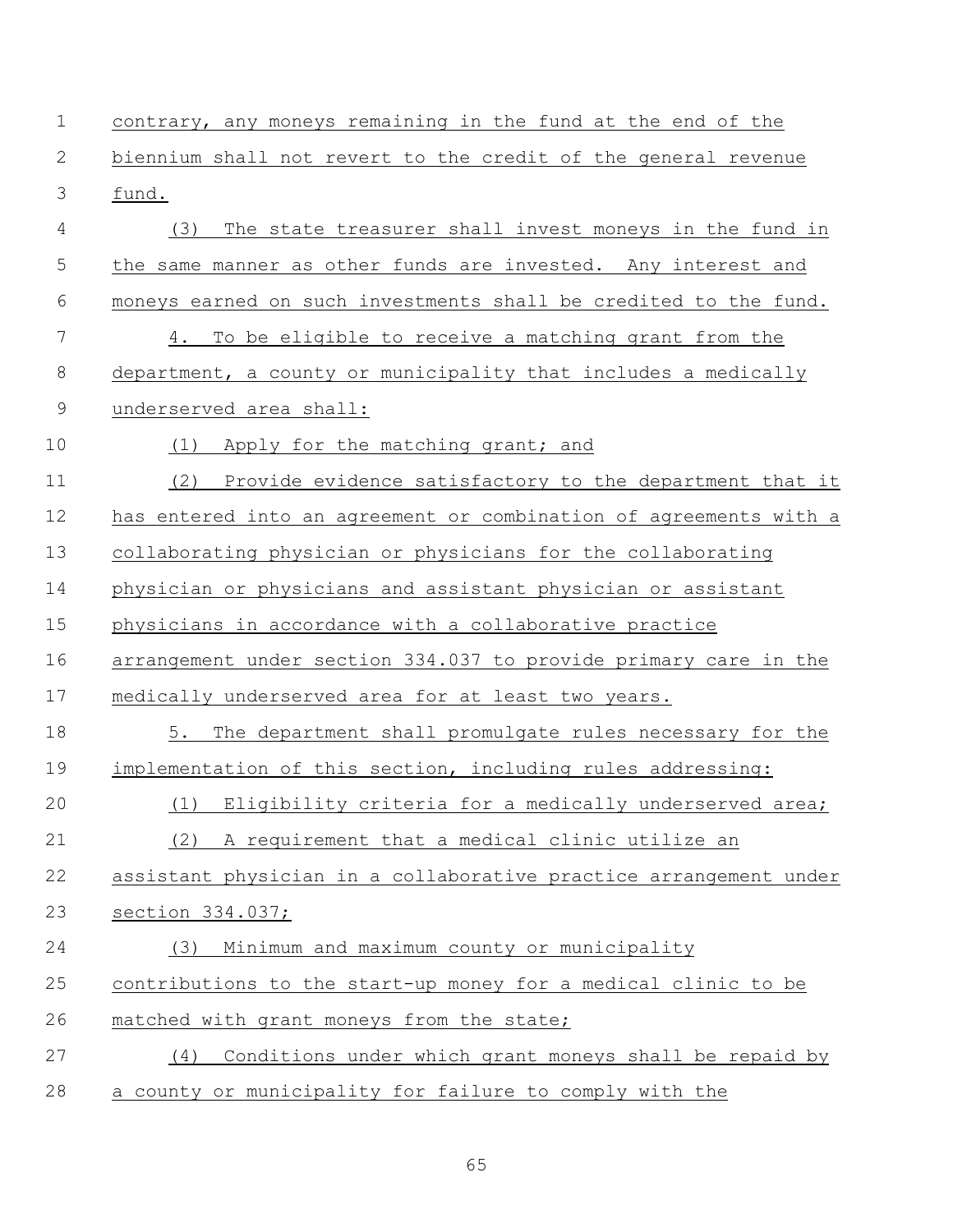requirements for receipt of such grant moneys;

 (5) Procedures for disbursement of grant moneys by the department; (6) The form and manner in which a county or municipality 5 shall make its contribution to the start-up money; and (7) Requirements for the county or municipality to retain interest in any property, equipment, or durable goods for seven years including, but not limited to, the criteria for a county or municipality to be excused from such retention requirement. Section 2. 1. There is hereby established a joint committee of the general assembly, which shall be known as the "Joint Committee on Eating Disorders", which shall be composed of 13 three members of the senate, three members of the house of representatives, and three members appointed by the governor. The senate members of the committee shall be appointed by the president pro tempore of the senate and the house members by the speaker of the house of representatives. There shall be at least one member from the minority party of the senate and at least one member from the minority party of the house of representatives. The governor shall appoint three members, with at least one member representing the insurance industry and at least one member representing an eating disorder advocacy group. 2. The committee shall select a chairperson and a vice- chairperson, one of whom shall be a member of the senate and one a member of the house of representatives. A majority of the members shall constitute a quorum. Meetings of the committee may be called at such time and place as the chairperson or chairperson designate.